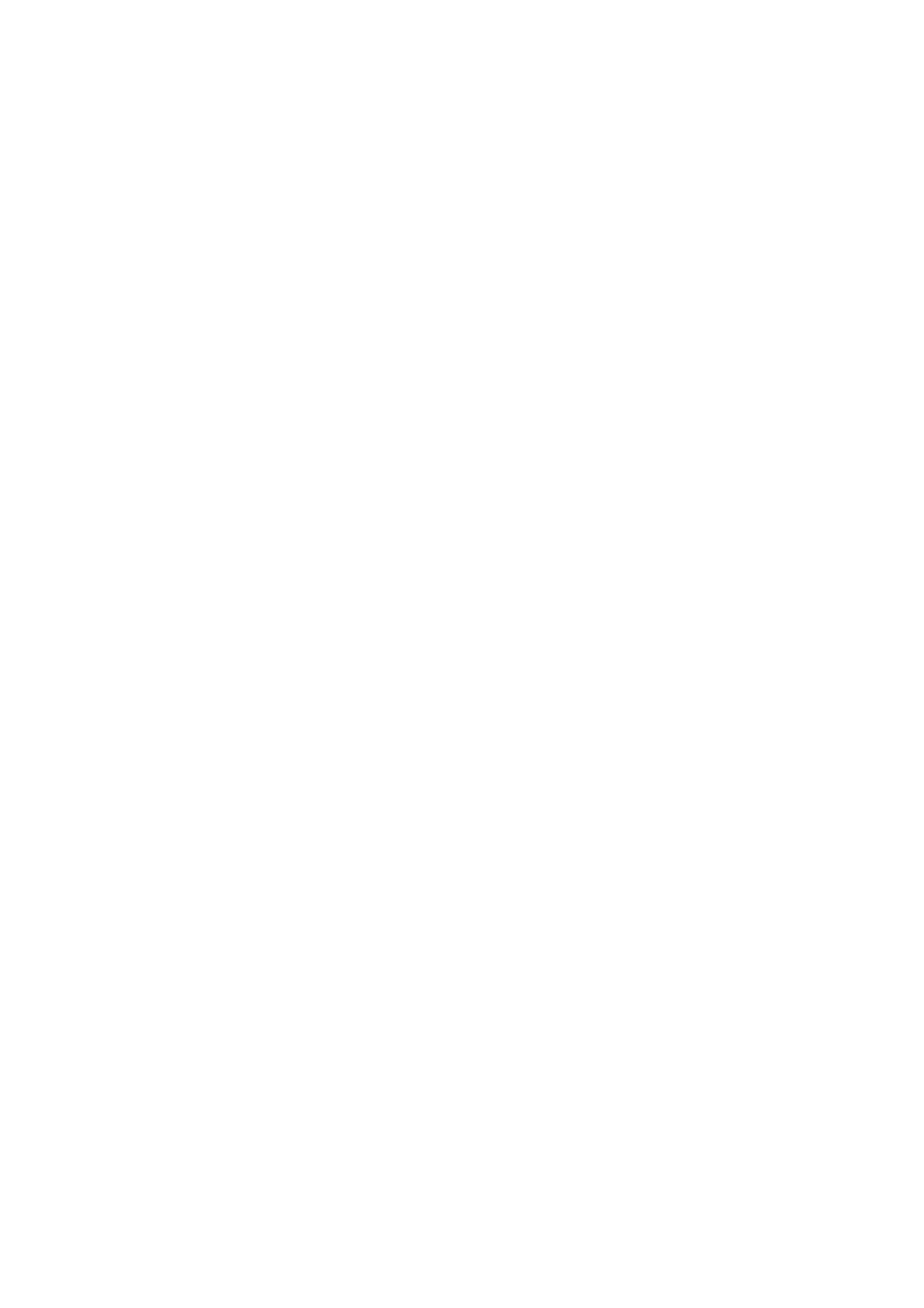*I certify that this PUBLIC BILL, which originated in the LEGISLATIVE ASSEMBLY, has finally passed the LEGISLATIVE COUNCIL and the LEGISLATIVE ASSEMBLY of NEW SOUTH WALES.*

> *Clerk of the Legislative Assembly. Legislative Assembly, Sydney, , 2004*



New South Wales

# **Statute Law (Miscellaneous Provisions) Bill 2004**

Act No , 2004

An Act to repeal certain Acts, provisions of Acts and an instrument and to amend certain other Acts and instruments in various respects and for the purpose of effecting statute law revision; and to make certain savings.

*I have examined this Bill, and find it to correspond in all respects with the Bill as finally passed by both Houses.*

*Chairman of Committees of the Legislative Assembly.*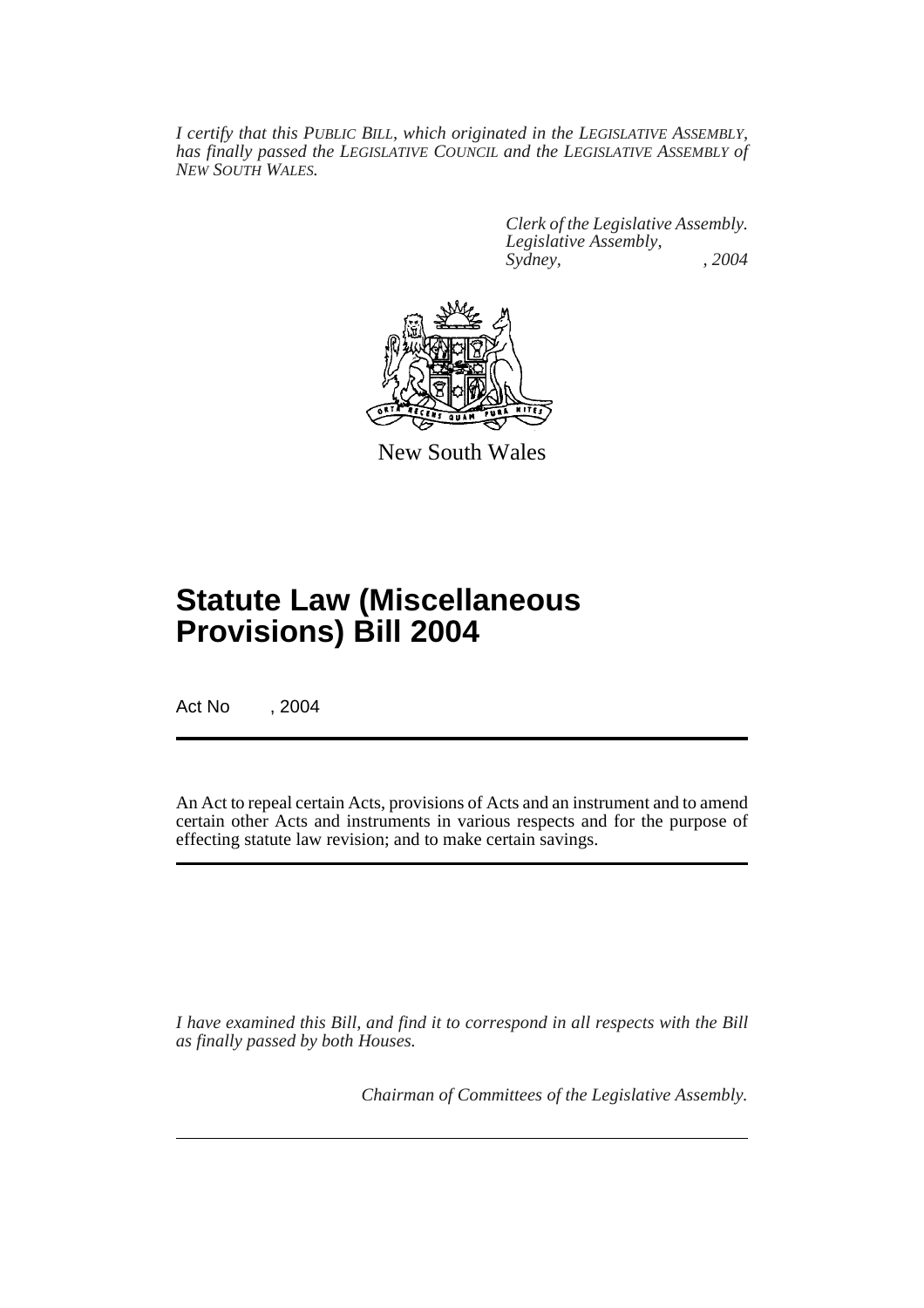# **The Legislature of New South Wales enacts:**

# **1 Name of Act**

This Act is the *Statute Law (Miscellaneous Provisions) Act 2004*.

# **2 Commencement**

- (1) This Act commences on the date of assent, except as provided by this section.
- (2) The amendments made by Schedules 1 and 2 commence on the day or days specified in those Schedules in relation to the amendments concerned. If a commencement day is not specified, the amendments commence on the date of assent.

# **3 Amendments**

The Acts and instruments specified in Schedules 1 and 2 are amended as set out in those Schedules.

# **4 Repeals**

Each Act and instrument specified in Schedule 3 is, to the extent indicated in that Schedule, repealed.

# **5 General savings, transitional and other provisions**

Schedule 4 has effect.

# **6 Explanatory notes**

The matter appearing under the heading "Explanatory note" in any of the Schedules does not form part of this Act.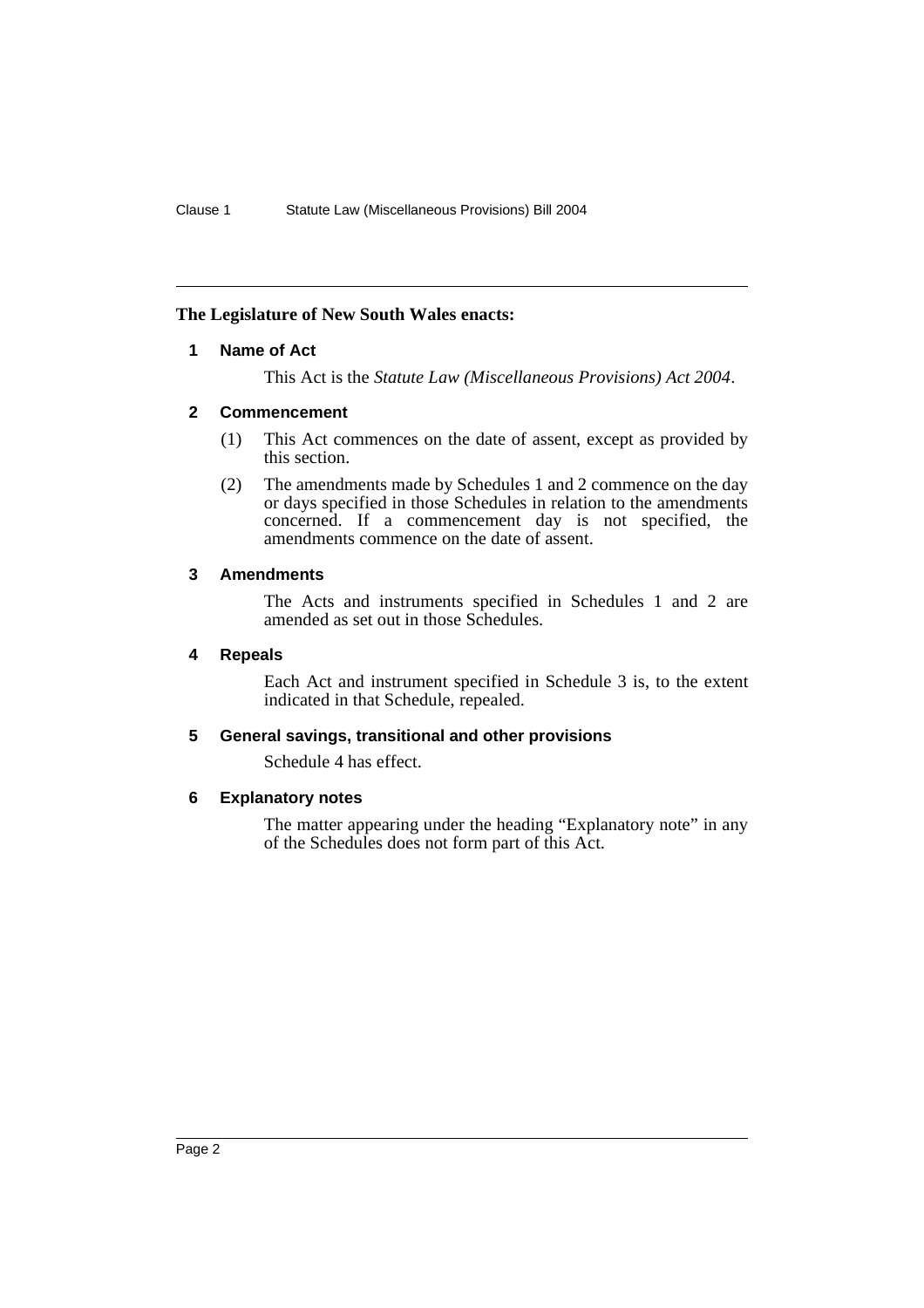Minor amendments **Schedule 1** and the state of the state of the state of the Schedule 1

# **Schedule 1 Minor amendments**

(Section 3)

# **1.1 Anglican Clergy Provident Fund (Sydney) Act 1908**

# **[1] Sections 3 (2) and 8**

Omit "Church of England" wherever occurring.

Insert instead "Anglican Church of Australia".

# **[2] Section 9**

Insert after section 8:

# **9 Power to delegate to Standing Committee of Synod**

The Anglican Church of Australia Synod of the Diocese of Sydney may, by ordinance, delegate to the Standing Committee of that Synod any one or more of the powers conferred on the Synod by sections 3 (2) and 8.

### **Explanatory note**

Item [1] of the proposed amendments updates outdated references.

Item [2] of the proposed amendments permits the Anglican Church of Australia Synod of the Diocese of Sydney to delegate to the Standing Committee of that Synod any one or more of the Synod's powers under sections 3 (2) and 8 of the *Anglican Clergy Provident Fund (Sydney) Act 1908* (*the Act*). Those powers include the power to change, by ordinance, the name of the Board of Directors of the Anglican Provident Fund (*the Fund*) established by the Act, to amend or repeal any ordinance made under the Act (such as the *Anglican Provident Fund Ordinance 1990* that is currently in force) and to provide for the admission to membership of the Fund of teachers in Anglican schools, officials of Anglican Diocesan Registries and certain other lay persons engaged in the work of the Anglican Church or employed by any institution, school or organisation of that Church.

# **1.2 Apprenticeship and Traineeship Act 2001 No 80**

### **Section 7 Applications to establish apprenticeships and traineeships**

Omit "An employer who employs a person as an apprentice or trainee may, with the person's consent," from section 7 (1).

Insert instead "An employer who employs, or proposes to employ, a person as an apprentice or trainee may".

### **Explanatory note**

At present, section 7 (1) of the *Apprenticeship and Traineeship Act 2001* (*the Act*) permits a person who employs another person as an apprentice or trainee to apply,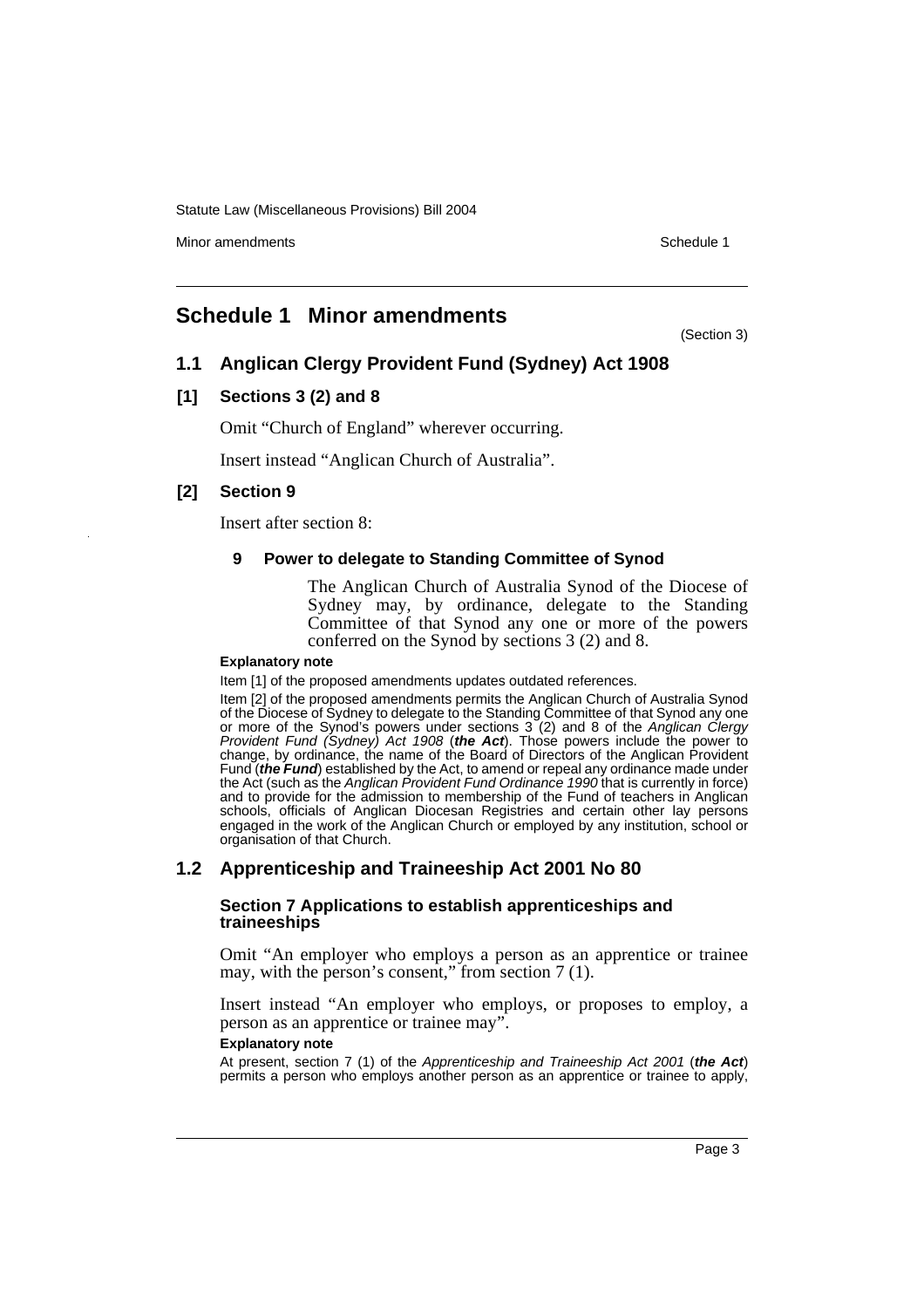Schedule 1 Minor amendments

with the consent of the apprentice or trainee, to the Commissioner for Vocational Training for the establishment of an apprenticeship or traineeship under the Act.

Section 7 (2) of the Act requires the employer to make such an application (if the employer has not already done so) within 28 days after the date on which the employer employs the apprentice or trainee. Failure to comply with that requirement constitutes an offence.

The proposed amendment extends section 7 (1) so as to permit an application under that subsection to be made by a person who has not yet actually employed the apprentice or trainee but who proposes to do so. In view of the requirement imposed by section 7 (2), the amendment also dispenses with the necessity to obtain the consent of the employee or prospective employee before making the application.

# **1.3 Associations Incorporation Act 1984 No 143**

### **[1] Section 65 Powers of Director-General in relation to documents**

Insert "or under section 11 of the *Country Women's Association of New South Wales Incorporation Act 1931*" after "lodgment under this Act" in section 65 (1).

# **[2] Section 65 (1) (d)**

Omit "this Act or the regulations".

Insert instead "this Act or the *Country Women's Association of New South Wales Incorporation Act 1931* (as the case may require) or with the requirements of the regulations made under the relevant Act".

#### **Commencement**

The amendments to the *Associations Incorporation Act 1984* commence on a day to be appointed by proclamation.

#### **Explanatory note**

The proposed amendments are related to the amendments proposed to be made to the *Country Women's Association of New South Wales Incorporation Act 1931* elsewhere in this Schedule. The Explanatory note to those proposed amendments explains the effect of the proposed amendments to the *Associations Incorporation Act 1984*.

### **1.4 Building and Construction Industry Long Service Payments Act 1986 No 19**

## **[1] Section 3 Definitions**

Insert in alphabetical order in section 3 (1):

*Chief Executive Officer* means the Chief Executive Officer of the WorkCover Authority.

# **[2] Section 3 (1)**

Omit the definition of *Director-General*.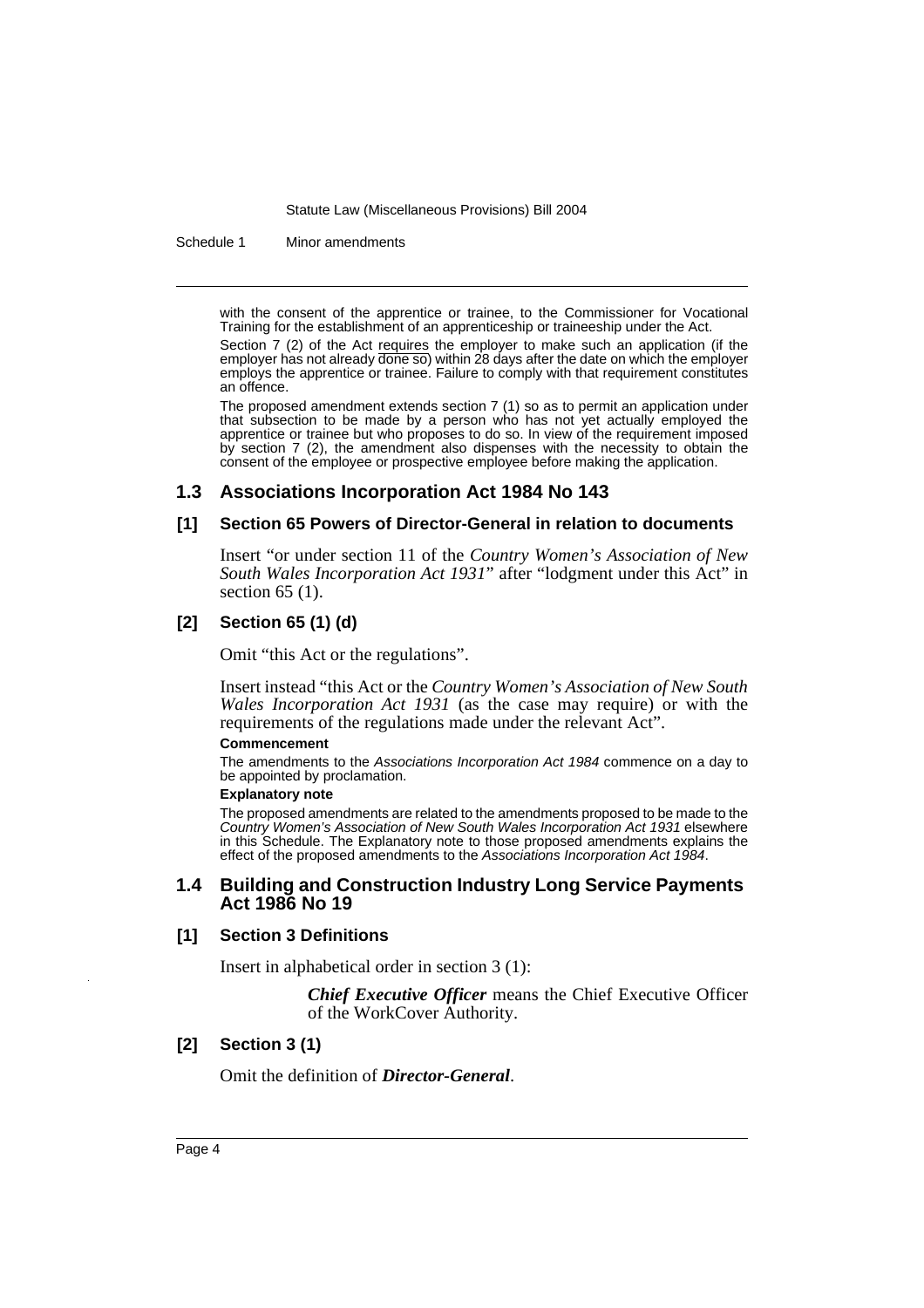Minor amendments **Schedule 1** and the state of the state of the state of the Schedule 1

# **[3] Sections 4 (2), (3) and (5), 6 (3), 8 (2) (a), 45, 47 (5), 60 and 62**

Omit "Director-General" wherever occurring.

Insert instead "Chief Executive Officer".

### **[4] Section 7 Delegation**

Omit "Department of Industrial Relations" wherever occurring in section 7 (1) (a) and (b).

Insert instead "WorkCover Authority".

# **[5] Section 28 Entitlement to long service payments**

Omit "subsection (1) (a) or (f)" from section 28 (2) (a).

Insert instead "subsection  $(1)$   $(a)$ ,  $(f)$  or  $(g)$ ".

# **[6] Section 28 (3)–(3B)**

Insert after section 28 (2):

- (3) A payment made by the Corporation in respect of an application under subsection (2) is valid and effectual against any demand in respect of the payment by any other person.
- (3A) If payment is made in respect of an application under subsection (2), before the grant of letters of administration of the estate, to the personal representative of a person who died intestate, the personal representative holds the payment subject to the same trusts as if he or she had obtained such a grant.
- (3B) A payment must not be made in respect of an application under subsection (2) after evidence has been produced to the Corporation of the grant of letters of administration of the estate, or probate of the will, of the deceased person, except to the person who has obtained the letters of administration or probate of the will (as appropriate).

# **[7] Section 28 (5)**

Insert after section 28 (4):

(5) In this section, *personal representative*, in relation to a payment in respect of a person who has died, means: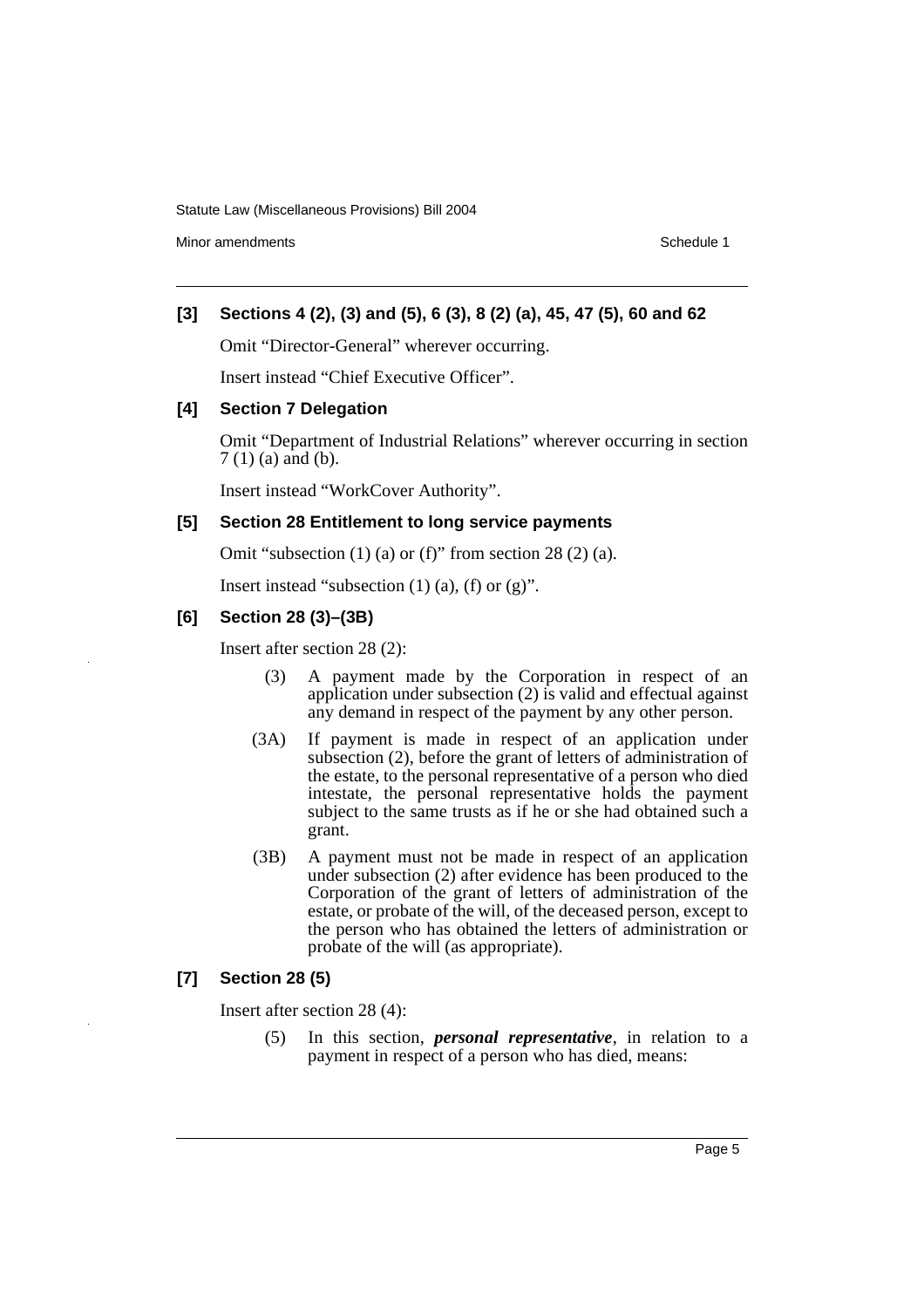Schedule 1 Minor amendments

- (a) in the case of a person who died wholly or partially intestate—any person who appears to the Corporation to be entitled to obtain a grant of letters of administration of the estate of the person, and
- (b) in the case of a person who died testate—any person who appears to the Corporation to be entitled to receive the relevant payment under the will of the person.

### **[8] Section 29 Amount of long service payment**

Omit "section 28 (1) (a) or (f)" from section 29 (2) (a).

Insert instead "section 28  $(1)$   $(a)$ ,  $(f)$  or  $(g)$ ".

### **[9] Section 29 (3)**

Omit paragraph (a) of the definition of *P*. Insert instead:

- (a) in the case of a registered worker who, in the opinion of the Corporation, performed work under a contract of employment during the whole or a majority of the relevant period before that date—the amount of ordinary pay that is, in the opinion of the Corporation:
	- (i) payable for the classification of the registered worker under the award fixing a rate of pay for that work, calculated as at that date in respect of work on 5 working days during those hours in which ordinary pay is payable, or
	- (ii) payable under an award fixing a rate of pay for work that is equivalent, or substantially equivalent, to the type of work carried out by the registered worker, calculated as at that date in respect of work on 5 working days during those hours in which ordinary pay is payable, or
	- (iii) if the registered worker is a person referred to in paragraph (c) (i) of the definition of *building and construction work* in section 3—payable under an award fixing a rate of pay for work that is equivalent, or substantially equivalent, to the type of work carried out by workers under the supervision of the registered worker, calculated as at that date in respect of work on 5 working days during those hours in which ordinary pay is payable, or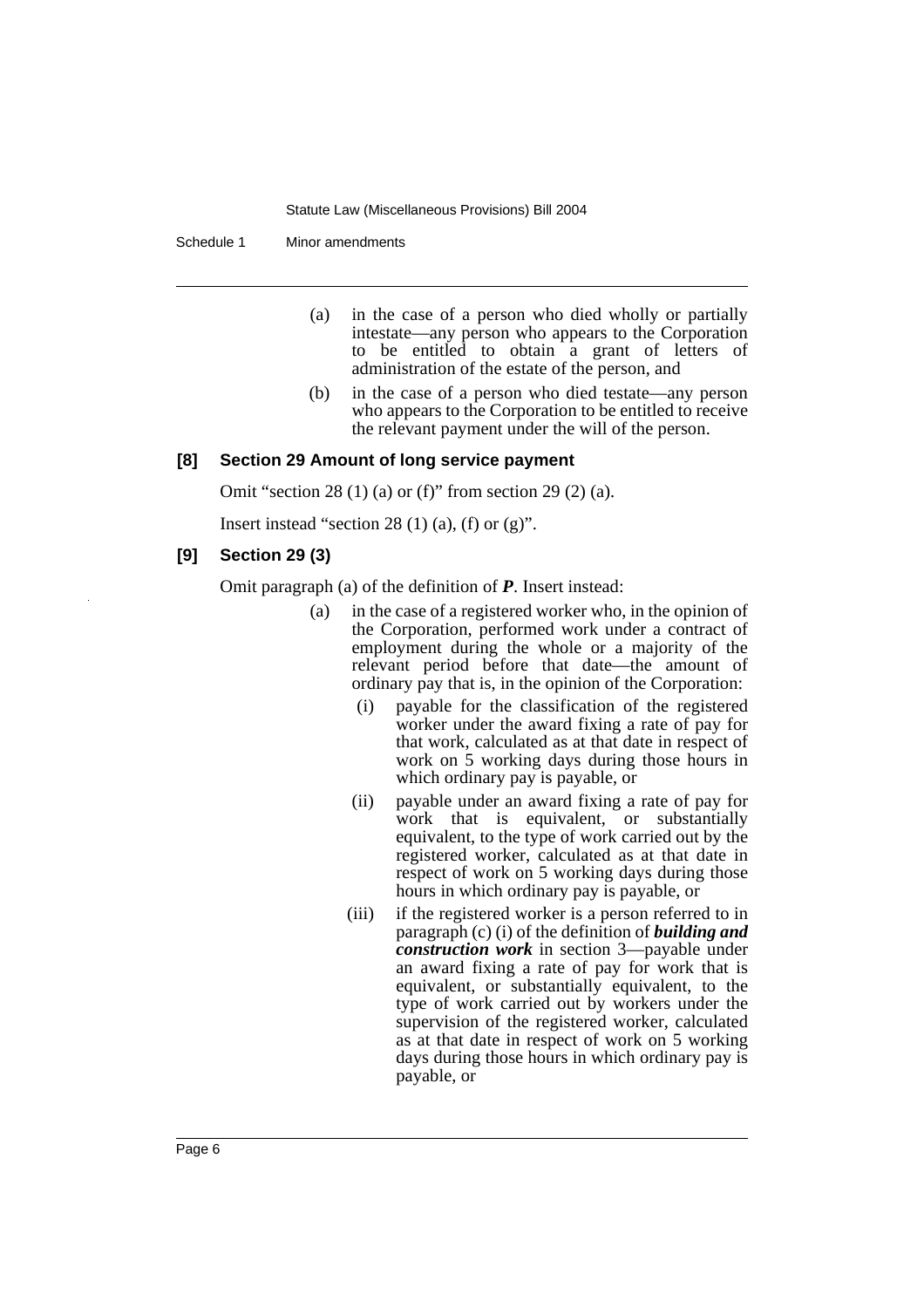Minor amendments **Schedule 1** and the state of the state of the state of the Schedule 1

(iv) if the registered worker is a person referred to in paragraph (c) (ii) of the definition of *building and construction work* in section 3—payable under an award fixing a rate of pay for work that is equivalent, or substantially equivalent, to the type of work carried out by workers for whom the registered worker has responsibility in his or her capacity as a clerk of works, calculated as at that date in respect of work on 5 working days during those hours in which ordinary pay is payable, or

### **[10] Section 32 Payments to employers**

Omit paragraph (a) of the definition of *P* in section 32 (1). Insert instead:

- (a) in the case of a registered worker who, in the opinion of the Corporation, performed work under a contract of employment during the whole or a majority of the relevant period before that date—the amount of ordinary pay that is, in the opinion of the Corporation:
	- (i) payable for the classification of the registered worker under the award fixing a rate of pay for that work, calculated as at that date in respect of work on 5 working days during those hours in which ordinary pay is payable, or
	- (ii) payable under an award fixing a rate of pay for work that is equivalent, or substantially equivalent, to the type of work carried out by the registered worker, calculated as at that date in respect of work on 5 working days during those hours in which ordinary pay is payable, or
	- (iii) if the registered worker is a person referred to in paragraph (c) (i) of the definition of *building and construction work* in section 3—payable under an award fixing a rate of pay for work that is equivalent, or substantially equivalent, to the type of work carried out by workers under the supervision of the registered worker, calculated as at that date in respect of work on 5 working days during those hours in which ordinary pay is payable, or
	- (iv) if the registered worker is a person referred to in paragraph (c) (ii) of the definition of *building and construction work* in section 3—payable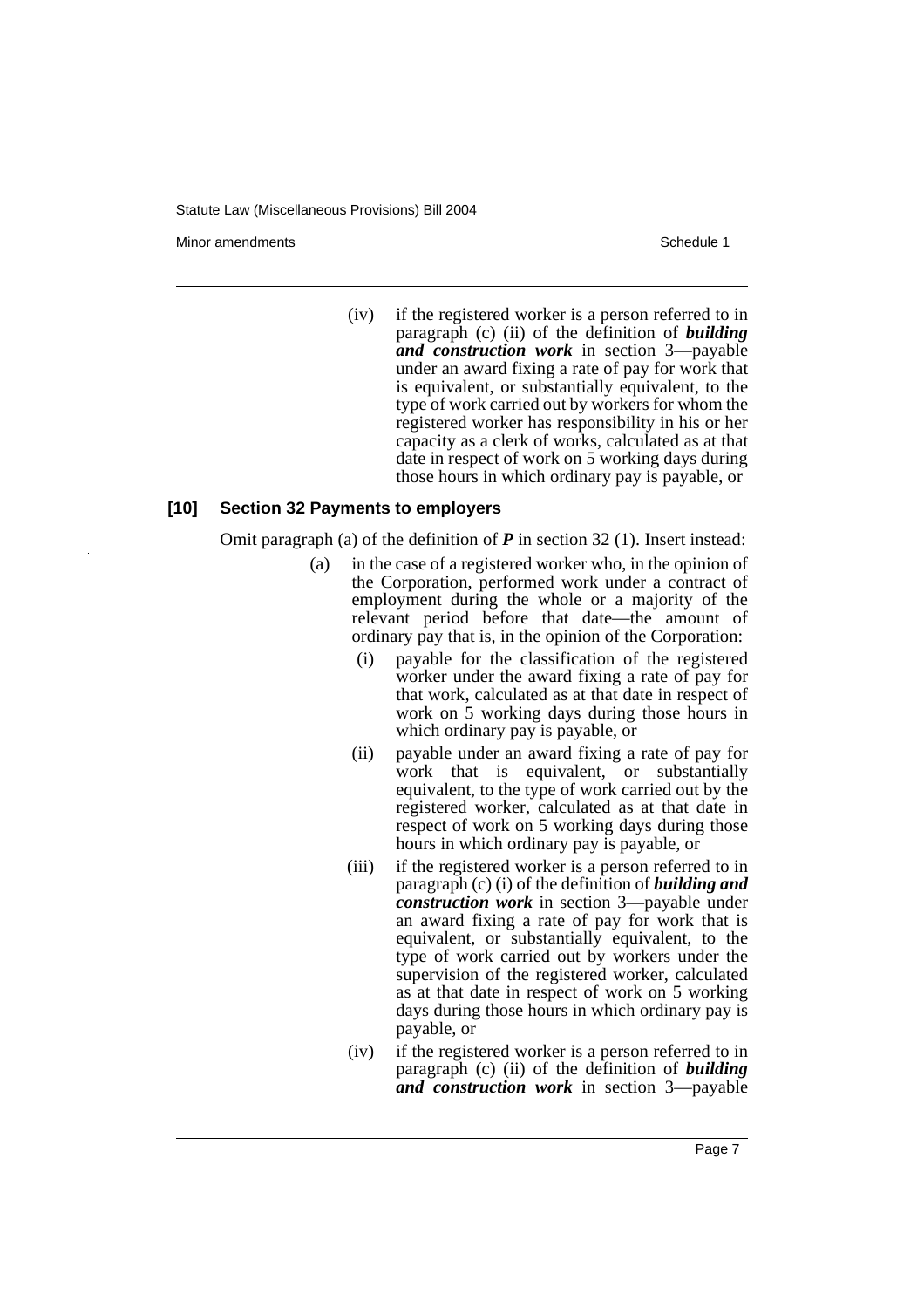Schedule 1 Minor amendments

under an award fixing a rate of pay for work that is equivalent, or substantially equivalent, to the type of work carried out by workers for whom the registered worker has responsibility in his or her capacity as a clerk of works, calculated as at that date in respect of work on 5 working days during those hours in which ordinary pay is payable, or

# **[11] Section 32 (4)**

Omit "section 19 (1)" where firstly occurring. Insert instead "section 19".

# **[12] Section 32 (4)**

Omit "section 19 (1)" where secondly occurring.

Insert instead "section 19 (2A) or (3)".

### **[13] Section 32A Entitlement to long service benefit for service in a reciprocating State or Territory**

Insert after section 32A (4):

- (4A) A payment made by the Corporation in respect of an application under subsection (2) is valid and effectual against any demand in respect of the payment by any other person.
- (4B) If payment is made in respect of an application under subsection (2), before the grant of letters of administration of the estate, to the personal representative of a registered worker who died intestate, the personal representative holds the payment subject to the same trusts as if he or she had obtained such a grant.
- (4C) A payment must not be made in respect of an application under subsection (2) after evidence has been produced to the Corporation of the grant of letters of administration of the estate, or probate of the will, of the deceased registered worker, except to the person who has obtained the letters of administration or probate of the will (as appropriate).

# **[14] Section 32A (9)**

Insert after section 32A (8):

(9) In this section, *personal representative*, in relation to a payment in respect of a deceased registered worker, means: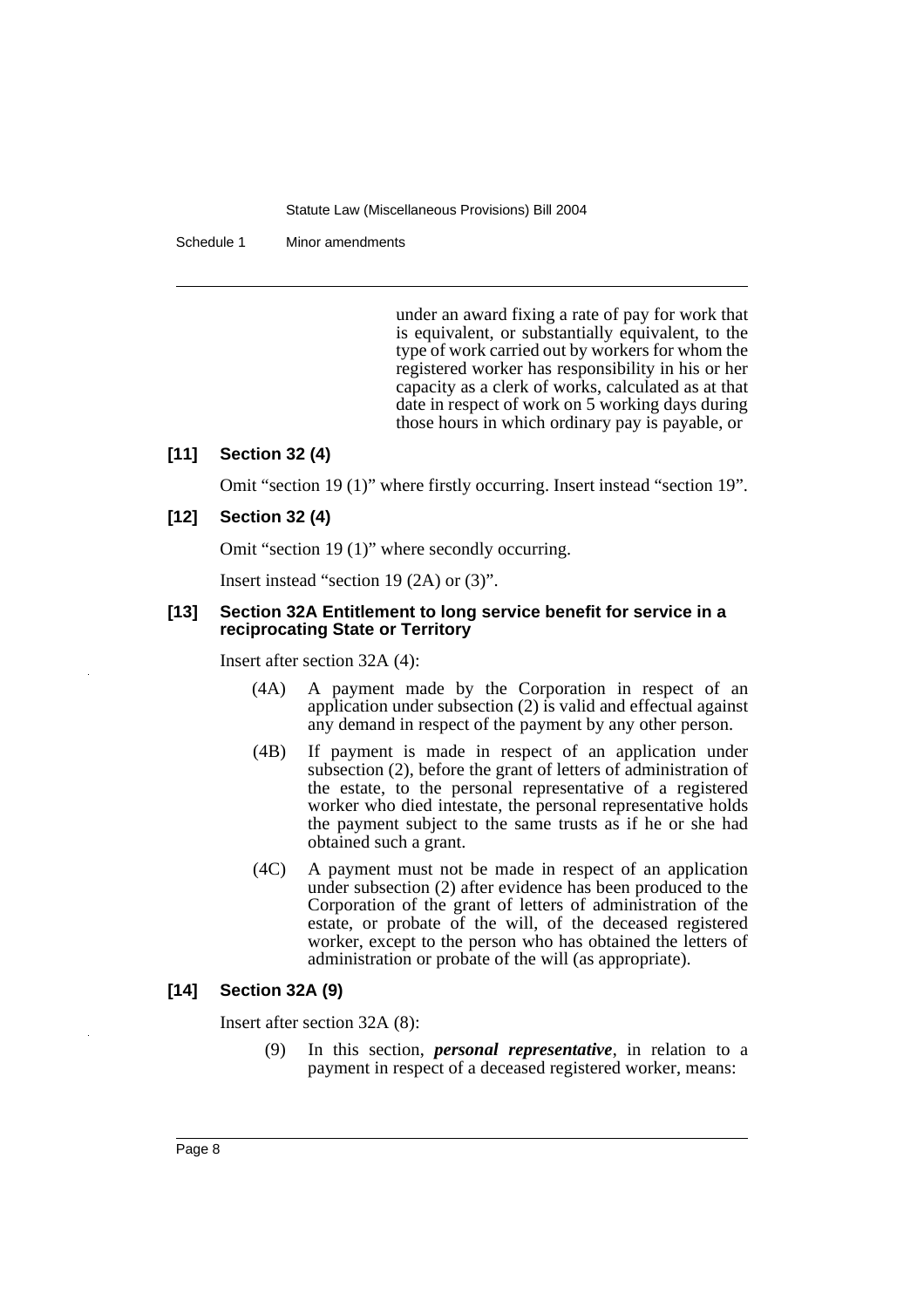Minor amendments **Schedule 1** and the state of the state of the state of the Schedule 1

- (a) in the case of a person who died wholly or partially intestate—any person who appears to the Corporation to be entitled to obtain a grant of letters of administration of the estate of the person, and
- (b) in the case of a person who died testate—any person who appears to the Corporation to be entitled to receive the relevant payment under the will of the person.

### **[15] Schedule 1 Provisions relating to members and procedure of Committee**

Insert after clause 12:

### **13 Transaction of business outside meetings or by telephone**

- (1) The Committee may, if it thinks fit, transact any of its business by the circulation of papers among all the members of the Committee for the time being, and a resolution in writing approved in writing by a majority of those members is taken to be a decision of the Committee.
- (2) The Committee may, if it thinks fit, transact any of its business at a meeting at which members (or some members) participate by telephone, closed-circuit television or other means, but only if any member who speaks on a matter before the meeting can be heard by the other members.
- (3) For the purposes of:
	- (a) the approval of a resolution under subclause (1), or
	- (b) a meeting held in accordance with subclause (2),

the Chairperson and each member have the same voting rights as they have at an ordinary meeting of the Committee.

- (4) A resolution approved under subclause (1) is, subject to the regulations, to be recorded in the minutes of the meetings of the Committee.
- (5) Papers may be circulated among the members for the purposes of subclause (1) by facsimile or other transmission of the information in the papers concerned.

### **Explanatory note**

#### **Administrative changes**

Items [1]–[4] of the proposed amendments reflect the administrative changes made by clause 4 of the *Public Sector Employment and Management (Long Service Payments Corporation) Order 2003* which was gazetted on 19 December 2003.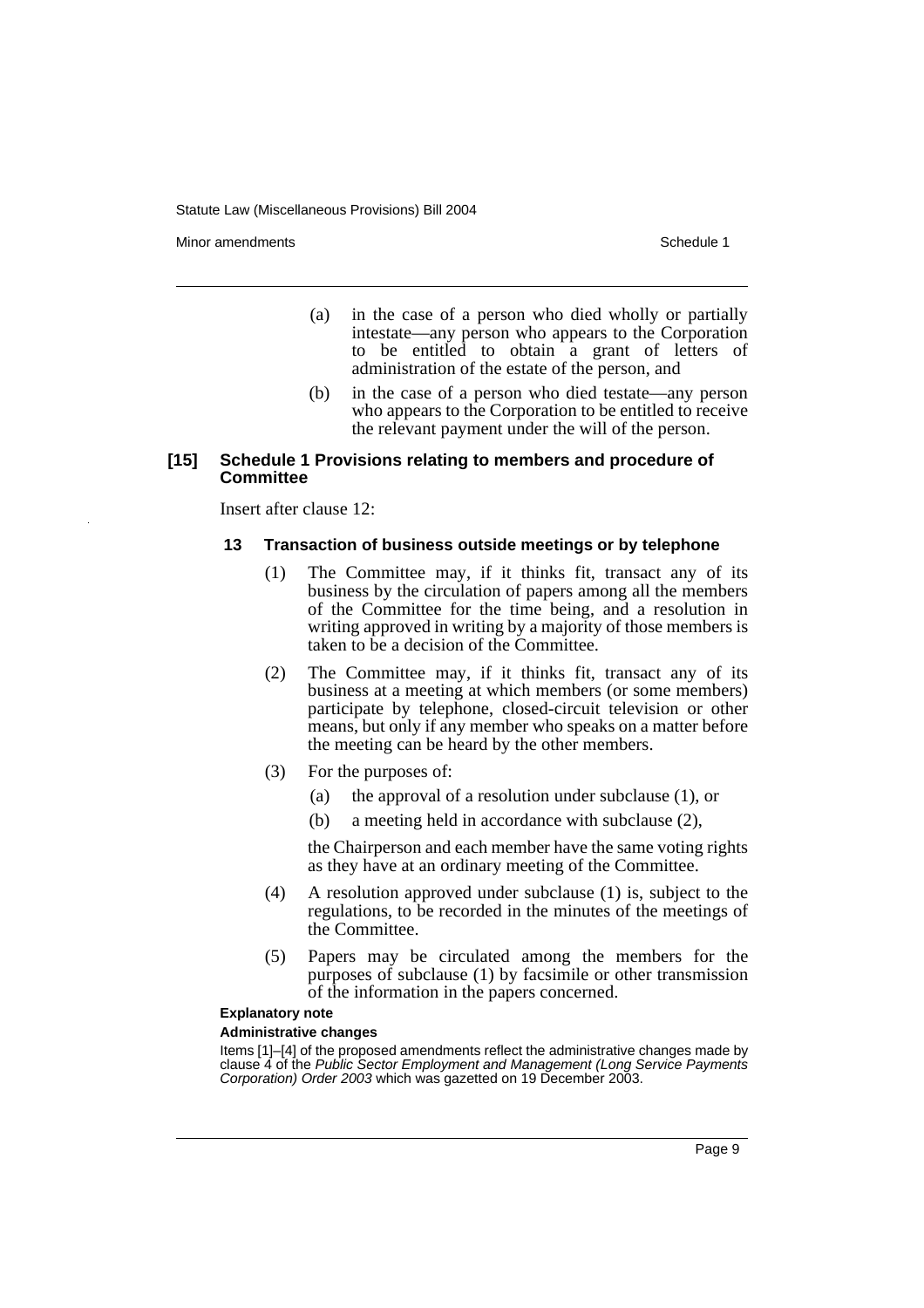Schedule 1 Minor amendments

Item [1] inserts a definition of *Chief Executive Officer* in section 3 (Definitions) of the *Building and Construction Industry Long Service Payments Act 1986* (*the Act*) and item [2] repeals the definition of *Director-General* in that section. Items [3] and [4] make consequential amendments.

#### **Personal representative's application for long service payment**

Section 28 (2) of the Act specifies the circumstances in which the personal representative of a person who died having service credits (as provided for in the Act) may apply for a long service payment in respect of the person.

Among other things, the subsection provides that application may be made if, immediately prior to the deceased's death, he or she was entitled to apply for a long service payment by virtue of section 28 (1) (a) or (f)—that is, because the deceased had completed 10 years' service as a worker (paragraph (a)) or had completed a further 5 years' service as a worker on top of the original 10 years' service (paragraph (f)).

However, section 28 (1) (g), which was not in that section when the original section 28 was repealed and re-enacted in 1986, now provides an additional entitlement to living workers for long service payment in respect of every subsequent 5 years' service as a worker after the original 15 years' service dealt with by paragraphs (a) and (f). Paragraph (g) is not reflected in section 28 (2).

Item [5] of the proposed amendments amends section 28 (2) (a) so as to ensure that, for parity with living workers, an entitlement to long service payment in respect of a deceased worker includes an entitlement in respect of each 5 years' service of the worker that is subsequent to the worker's original 15 years' service.

Item [8] makes a consequential amendment.

#### **Meaning of "personal representative"**

Section 32A (2) permits the personal representative of a deceased registered worker to apply for the payment of a long service benefit in respect of the deceased worker's service as a worker in another State or Territory (if that State or Territory is a reciprocating State or Territory within the meaning of the Act).

"Personal representative" is not defined in the Act. Items [7] and [14] of the proposed amendments define that term for the purposes of sections 28 and 32A, respectively, so as to include:

- in the case of a deceased worker who died without having made a will (or having made a will that does not dispose of the whole of the deceased's estate)—any person who appears to the Building and Construction Industry Long Service Payments Corporation (*the Corporation*) to be entitled to obtain a grant of letters of administration of the estate of the deceased worker, and
- (b) in the case of a deceased worker who died having made a will that disposes of the whole of the deceased's estate—any person who appears to the Corporation to be entitled to receive the relevant payment under the deceased worker's will.

In consequence of permitting payment to be made to a beneficiary or prospective administrator in advance of the grant of probate or letters of administration, items [6] and [13] of the proposed amendments insert additional provisions in sections 28 and 32A, respectively. Those provisions:

- (a) protect the Corporation against any subsequent claims for payment after it has paid out in respect of an application under section 28 (2) or 32A (2) to a personal representative, and
- (b) provide that any prospective administrator who is paid in respect of an application under either of those subsections in advance of the grant of letters of administration holds the payment on the same trusts as if that grant had been made, and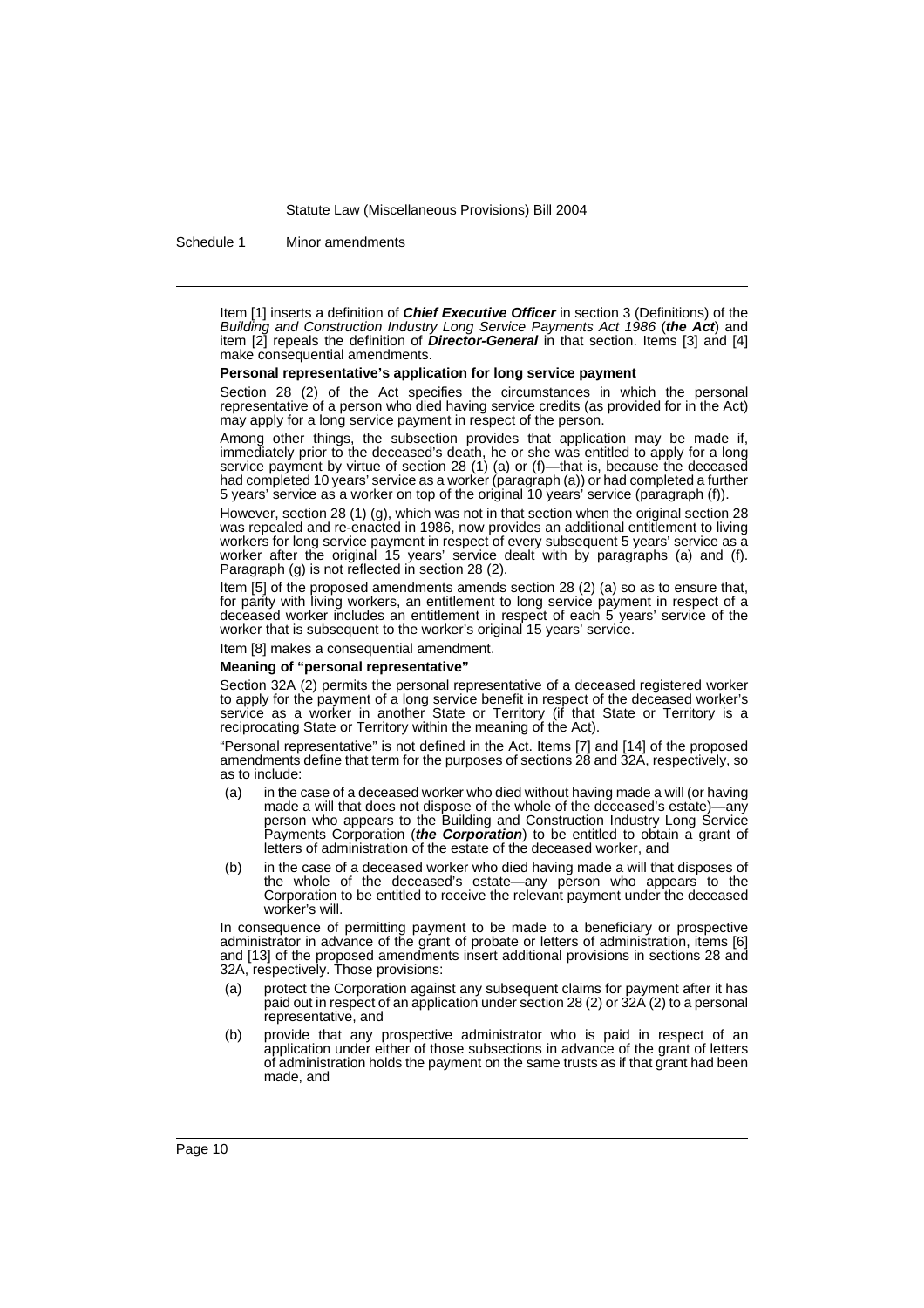Minor amendments **Schedule 1** and the state of the state of the state of the Schedule 1

(c) prohibit payment in respect of an application under those subsections, once letters of administration or probate of a will have been granted, to anyone but the administrator of the estate or executor of the will (as appropriate).

A similar provision is to be found in section 83 of the *Co-operatives Act 1992*.

#### **Amount of long service payment**

Sections 29 and 32 of the Act contain formulas for calculation of the long service payment to be made to registered workers or their personal representatives (section 29) and employers (section 32). The sections contain identical definitions of *P* (pay).

Paragraph (a) in each of the definitions applies to registered workers who, in the opinion of the Corporation, performed work under a contract of employment during the whole or the majority of the relevant period (within the meaning of the sections). However, paragraph (a) in each case assumes that the registered workers concerned are all covered by rates of pay fixed by an award. This is not the case in respect of clerks of works or certain supervisors—the persons referred to in paragraph (c) of the definition of *building and construction work* in section 3 of the Act. Consequently, there is no mechanism in section 29 or 32 by which the payments relevant to those persons can be calculated.

Items [9] and [10] of the proposed amendments repeal and re-enact paragraph (a) of the definition of *P* in those sections so as to provide such a mechanism (paragraph (a)  $(ii)$ – $(iv)$ ).

#### **Transaction of business outside meetings or by telephone**

Item [15] of the proposed amendments inserts a standard provision permitting the Building and Construction Industry Long Service Payments Committee constituted by the Act to transact any of its business by circulation of papers among all its members or by telephone, closed-circuit television or the like.

#### **Statute law revision**

Items [11] and [12] of the proposed amendments are consequential on the reorganisation of section 19 of the Act by the *Building and Construction Industry Long Service Payments Amendment Act 1998*.

# **1.5 Centenary Institute of Cancer Medicine and Cell Biology Act 1985 No 192**

### **[1] Section 7 Constitution of the Board**

Omit section 7 (3) (c) and (d). Insert instead:

(c) 2 are to be persons approved by the Central Sydney Area Health Service,

### **[2] Schedule 1 Provisions relating to the governors**

Insert after clause 9:

### **10 Transitional provision**

A person appointed as a governor under section 7 (3) (c) or (d) and holding office as such immediately before the commencement of the amendment made to section 7 (3) by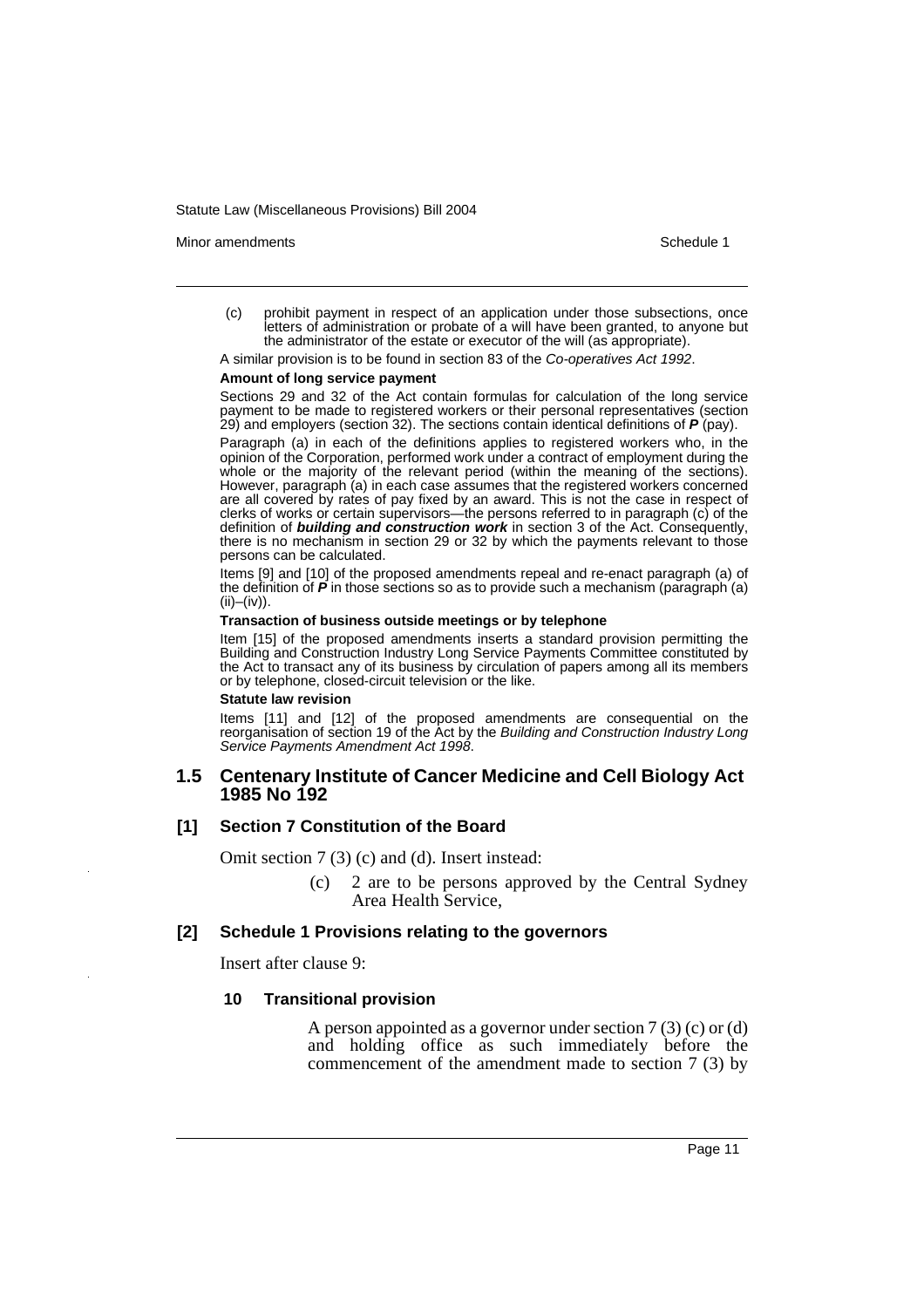Schedule 1 Minor amendments

the *Statute Law (Miscellaneous Provisions) Act 2004* is taken to have been appointed under that section as so amended.

#### **Explanatory note**

Section 7 of the *Centenary Institute of Cancer Medicine and Cell Biology Act 1985* (*the* Act) constitutes the Centenary Institute Board, consisting of 13 governors appointed by the Governor. Section 7 (3) specifies who the governors are to be. Section 7 (3) (c) provides that one governor is to be "the Chairman of the Board of the Royal Prince Alfred Hospital or the Chairman's nominee, approved by the Board of that Hospital", and section 7 (3) (d) provides that another governor is to be the General Superintendent of that Hospital (or the General Superintendent's nominee), approved in the same way.

The Royal Prince Alfred Hospital was transferred to an area health service under the *Area Health Services Act 1986* and, under Schedule 6 to that Act, the members of its Board ceased to hold office on that transfer. However, the position of the governors of the Centenary Institute Board appointed under section 7 (3) (c) and (d) of the Act was preserved by section 7 (6), which was inserted in the Act by the *Miscellaneous Acts (Area Health Services) Amendment Act 1986* in the following terms:

"If the Royal Prince Alfred Hospital is, under the *Area Health Services Act 1986*, transferred to an area health service constituted under that Act—

- (a) the governor referred to in subsection (3) (c) or (d) does not cease to hold office because of that transfer; and
- (b) the person who may, after that transfer, be appointed as such a governor shall be a person approved by the area health service."

Section 7 (6) was repealed by the *Health Services Act 1997*, which also repealed the *Area Health Services Act 1986* (to which section 7 (6) referred).

Item [1] of the proposed amendments preserves the effect of section 7 (6) (b). Item [2] of the proposed amendments inserts a transitional provision.

### **1.6 Conveyancers Licensing Act 2003 No 3**

### **Section 53 Payment of trust money into trust account and payment of controlled money as directed**

Omit section 53 (4) (b). Insert instead:

- (b) may not be exercised unless:
	- the licensee has disclosed to the client, in accordance with Division 5 of Part 3, the basis of the costs for the conveyancing work concerned, or
	- (ii) if such a disclosure is not required to be made (as provided by sections 39 and 40 and any relevant regulations)—the licensee has served a bill of costs on the client.

#### **Explanatory note**

At present, section 53 of the *Conveyancers Licensing Act 2003* (*the Act*) provides for the way in which money received for or on behalf of any person by a licensed conveyancer in connection with the licensee's conveyancing business is to be dealt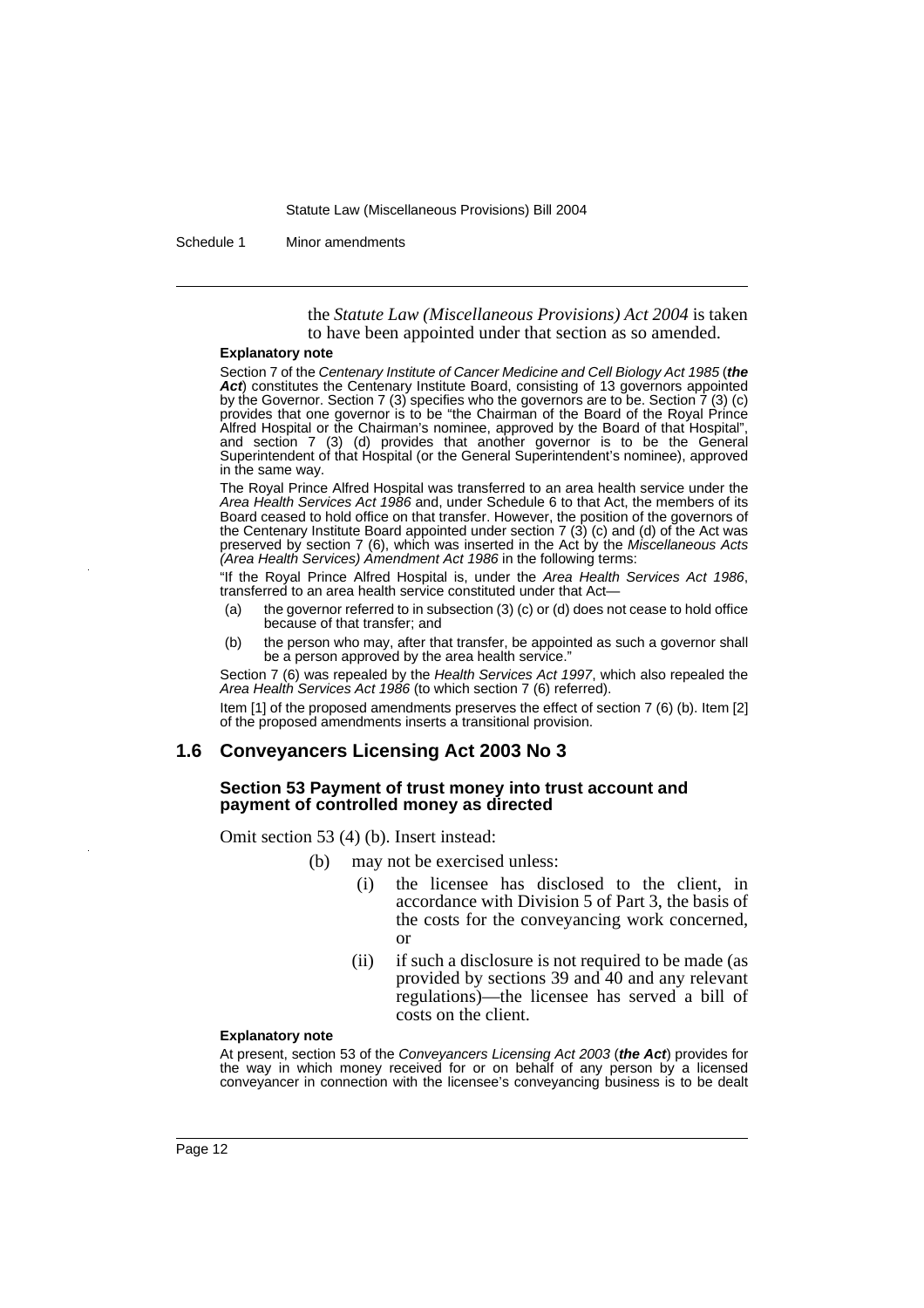#### Minor amendments **Schedule 1** and the state of the state of the state of the Schedule 1

with. Generally, the money is to be held in a trust account or, if the person for or on whose behalf the money is received directs that it be paid otherwise than into a general trust account, is to be paid as directed and, pending that payment, is to be held (in certain circumstances) in accordance with the regulations relating to controlled money.

Section 53 (3) (c) provides for the licensee to exercise a general retaining lien for unpaid costs and disbursements in respect of certain money in a trust account or controlled money account. Section 53 (4) (b) provides that such a lien may not be exercised "unless the licensee has delivered an outline bill of costs and disbursements".

The term "outline bill of costs and disbursements" is not used elsewhere in the Act. Division 5 of Part 3 of the Act (sections 36–41) requires the basis of the costs for conveyancing work to be carried out for a client to be disclosed to the client in accordance with that Division, unless disclosure is not required to be made (as provided by sections 39 and 40 and the regulations).

The proposed amendment removes the reference to an "outline bill of costs and disbursements" from section 53 (4) (b) and provides, instead, that the lien is not exercisable unless the licensee has disclosed the basis of the costs to the client in accordance with Division 5 of Part 3 or, if that disclosure is not required, has served a bill of costs on the client. (The Act defines *costs* as including disbursements.)

# **1.7 Country Women's Association of New South Wales Incorporation Act 1931**

# **[1] Section 11 Registration of rules**

Omit "shall be registered in the Companies Office established under the *Companies Act 1961*, as amended by subsequent Acts, in a manner similar to that in which documents filed or lodged under that Act, as so amended, are recorded, filed and kept, and the said rules or any alteration or repeal of any rule or any new rule shall not be in force until so registered".

Insert instead "is to be lodged in the same way as a notice setting out particulars of an alteration of the rules of an association incorporated under the Associations Act is required by section 20 (2) of that Act to be lodged, and, on and after the commencement of subsection (3), any alteration or repeal of any rule or any new rule does not take effect until the copy is so lodged".

# **[2] Section 11**

Omit the last sentence of the section.

# **[3] Section 11 (2)–(5)**

Insert at the end of section 11:

(2) Section 59 (3) of the Associations Act (which provides for the inspection of documents lodged under that Act, and for the provision of copies or extracts of such documents, on the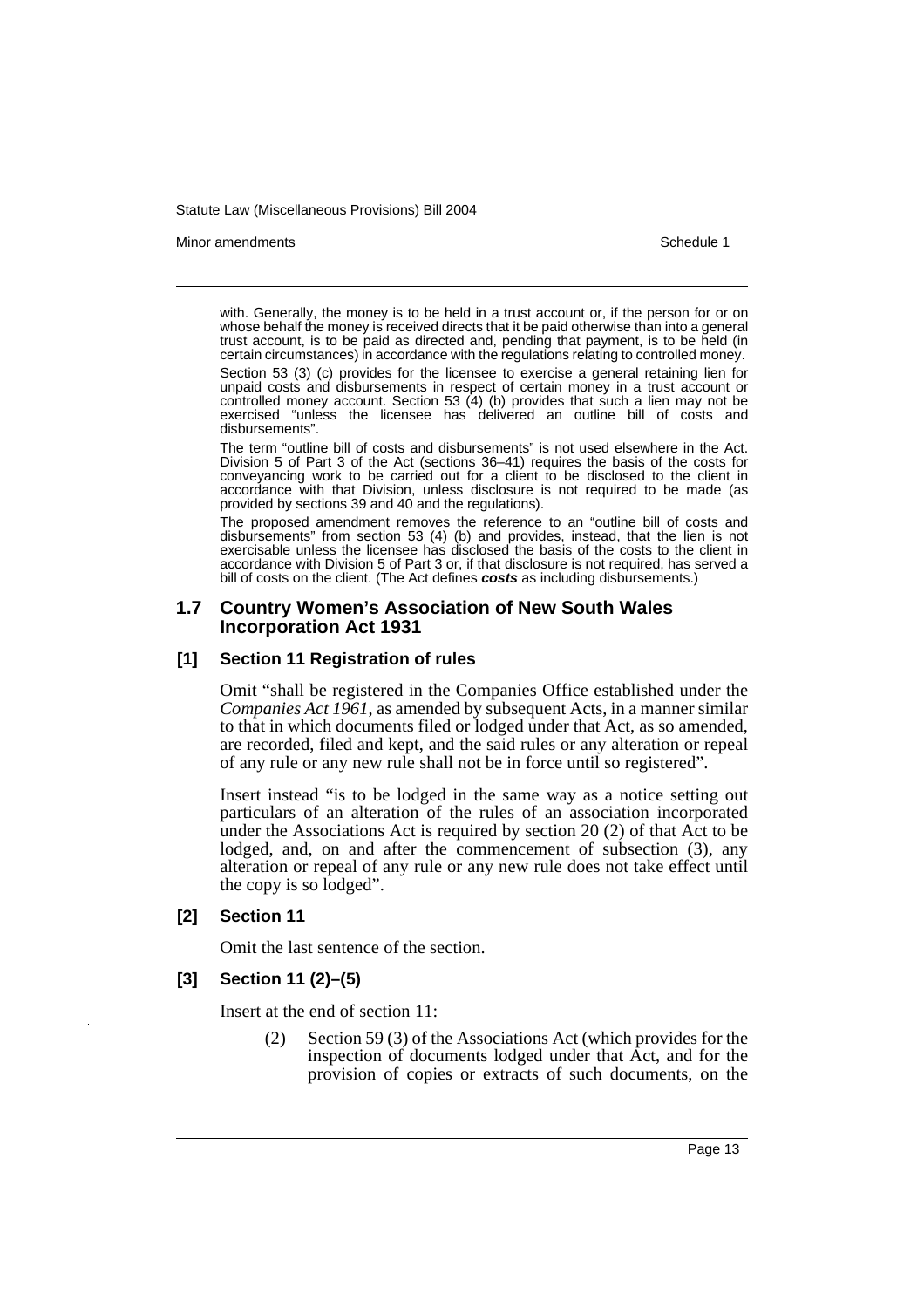Schedule 1 Minor amendments

payment of a fee prescribed under that Act) applies in respect of any copy of the rules, and in respect of any copy of any alteration or repeal of any rule and any copy of any new rule, lodged under this section as if the copy were a document lodged under the Associations Act.

- (3) For the purposes of subsection (1), the following provisions have effect in respect of references in section 20 (2) of the Associations Act:
	- (a) a reference to the public officer of an incorporated association is taken to be a reference to the president of the said corporation,
	- (b) a reference to a special resolution is taken to be a reference to the method of altering or repealing a rule or of making a new rule specified in section 10,
	- (c) a reference to a notice in an approved form verified as prescribed is taken to be a reference to a copy of the alteration or repeal of the rule or of the new rule (as the case may be) proved to be such in accordance with subsection  $(1)$ .
- (4) For avoidance of doubt:
	- (a) the penalty provided by section 20 (2) of the Associations Act for failure to comply with that subsection does not apply in respect of a failure to comply with this section, and
	- (b) any fee that is required to be paid under the Associations Act in connection with a lodgment of a notice under section 20 (2) of that Act is also to be paid in connection with a lodgment under this section, and
	- (c) section 64 of the Associations Act (relating to the failure to pay any requisite fee on the lodgment of documents under that Act) applies in respect of a lodgment under this section as if it were a lodgment under that Act.
- (5) In this section, *the Associations Act* means the *Associations Incorporation Act 1984*.

#### **Commencement**

The amendments to the *Country Women's Association of New South Wales Incorporation Act 1931* commence on a day or days to be appointed by proclamation.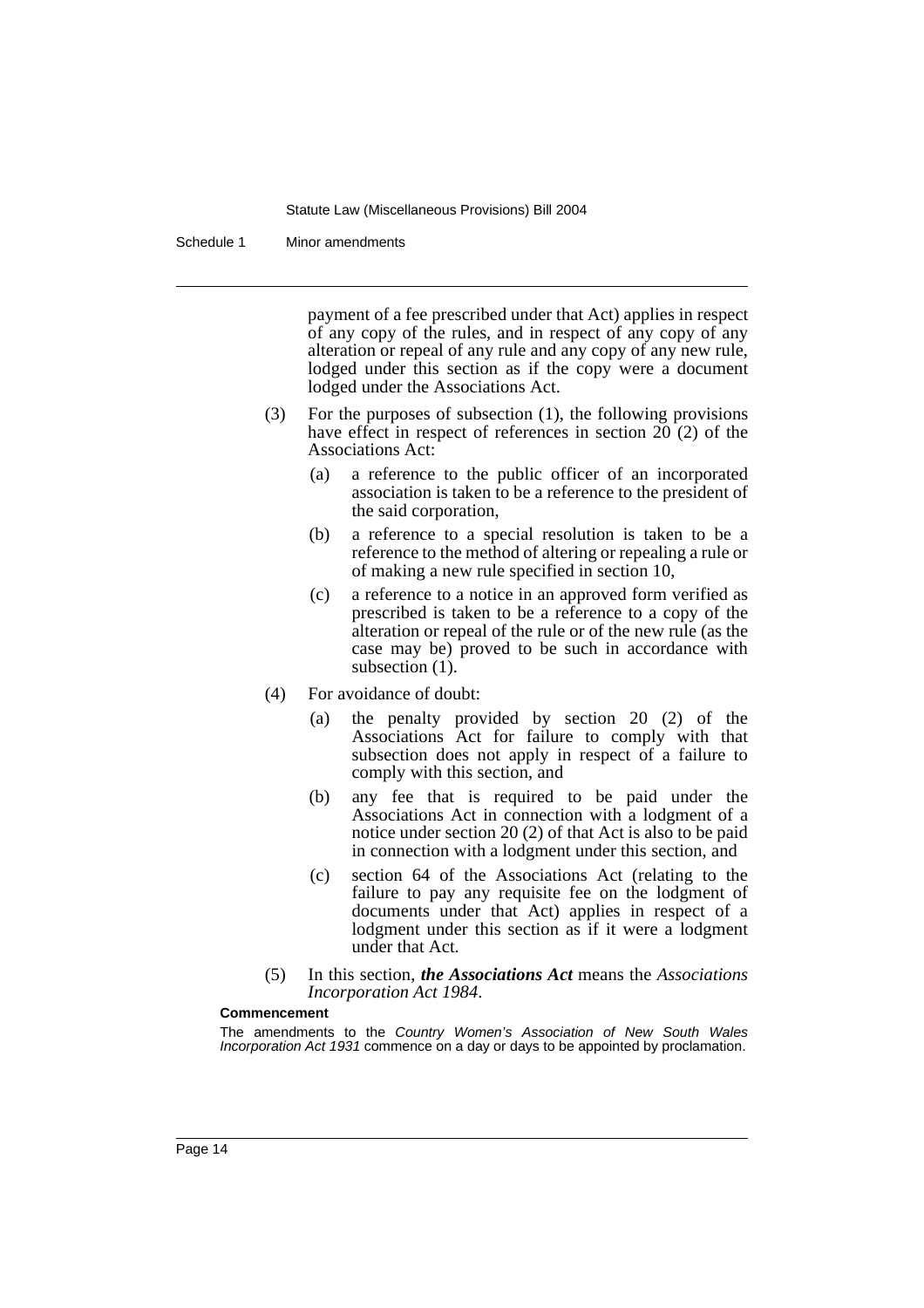Minor amendments **Schedule 1** and the state of the state of the state of the Schedule 1

#### **Explanatory note**

#### **Lodgment of copies of rules of Country Women's Association**

The Country Women's Association of New South Wales (*the CWA*) is incorporated under the *Country Women's Association of New South Wales Incorporation Act 1931* (*the CWA Act*).

At present, section 11 of the CWA Act requires copies of the rules of the CWA, and of any alteration or repeal of any rule and of every new rule, to be "registered in the Companies Office established under the *Companies Act 1961*". The Companies Office no longer exists, and the *Companies Act 1961* has been effectively superseded by the *Corporations Act 2001* of the Commonwealth.

As the CWA is an incorporated association rather than a company, item [1] of the proposed amendments amends section 11 so as to require the copies of the rules, and of the alteration or repeal of a rule, and of any new rule, to be lodged in the same way as evidence of an alteration of any rule of an association incorporated under the *Associations Incorporation Act 1984* (*the Associations Act*) is required under section 20 (2) of that Act to be lodged.

#### **Supplemental provisions**

Item [2] of the proposed amendments omits the last sentence of the current section 11 of the CWA Act. That sentence provides that any copy of a document lodged under section 11 is to be open for inspection at all reasonable times by the public. The provision is silent as to the cost of any such inspection.

Item [3] of the proposed amendments inserts four new subsections in section 11.

Proposed section 11 (2) provides for the inspection of copy documents lodged under section 11 as if they had been lodged under the Associations Act (which also provides for the provision of copies or extracts of the documents and involves the payment of a fee for an inspection, copy or extract).

Proposed section 11 (3) "translates" certain references in section 20 (2) of the Associations Act for the purposes of section 11 of the CWA Act as amended by item [1].

Proposed section 11 (4) removes any doubt as to the operation of certain other provisions of the Associations Act in respect of the lodgment of material under section 11 (1).

Proposed section 11 (5) inserts a definition for the purposes of section 11.

Related amendments are proposed to be made to section 65 of the Associations Act elsewhere in this Schedule. The effect of those amendments will be to permit the rejection, and require the rectification, of documents lodged under section 11 if the documents are deficient in some way.

### **1.8 Crimes (Administration of Sentences) Amendment Act 2002 No 36**

#### **Section 4 Monitoring of amendments by Ombudsman**

Omit section 4 (3). Insert instead:

(3) For that purpose, the Ombudsman may require NSW Police, the Department of Corrective Services or the Attorney General's Department to provide information concerning its participation in the operation of the relevant provisions.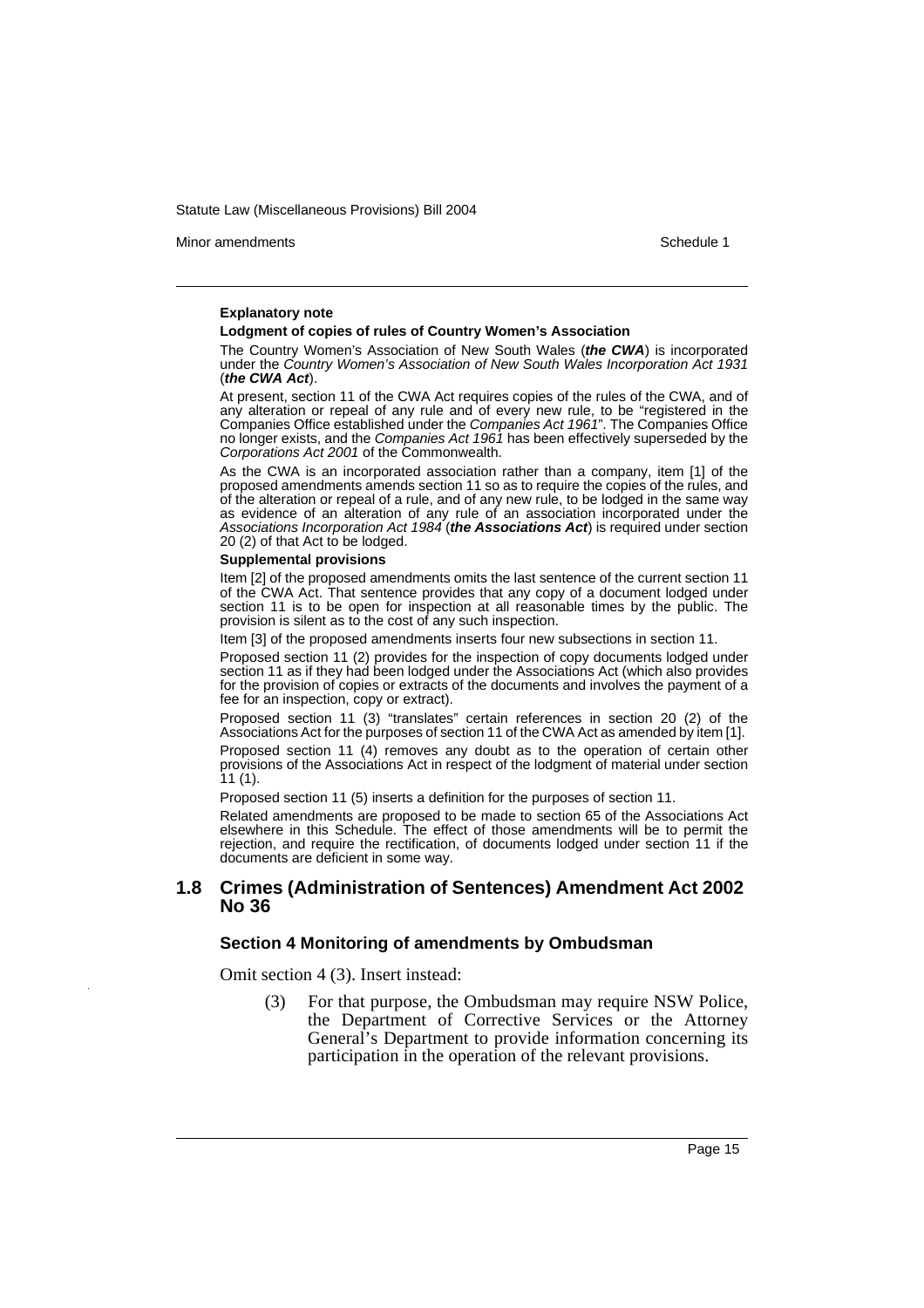Schedule 1 Minor amendments

#### **Explanatory note**

Section 4 of the *Crimes (Administration of Sentences) Amendment Act 2002* (*the Act*) requires the Ombudsman to keep under scrutiny, for a period of 2 years after the commencement of the section (that is, the period of 2 years commencing on 21 February 2003), the operation of the provisions amended by the Act and the provisions of the *Summary Offences Act 1988* amended or inserted by the *Summary Offences Amendment (Places of Detention) Act 2002* (which was cognate with the Act).

Section 4 (3) of the Act provides that, for the purpose of that scrutiny, the Ombudsman may require the Department of Corrective Services or the Attorney General's Department to provide information concerning the Department's participation in the operation of the relevant provisions.

However, those provisions may also require the participation of NSW Police. Accordingly, the proposed amendment extends the Ombudsman's power to require the provision of information so as to permit the Ombudsman to make that requirement of NSW Police as well as of the relevant Department.

# **1.9 Criminal Appeal Act 1912 No 16**

# **[1] Section 2 Definitions**

Omit "*Victims Compensation Act 1996*" from paragraph (f) of the definition of *sentence* in section 2 (1).

Insert instead "*Victims Support and Rehabilitation Act 1996*".

# **[2] Section 2 (1), definition of "sentence"**

Omit "section 126" from paragraph (g). Insert instead "section 43".

### **[3] Section 2 (1), definition of "sentence"**

Omit "Part 6" from paragraph (h). Insert instead "Division 3 of Part 5". **Explanatory note**

Item [1] of the proposed amendments updates a reference to the "*Victims Compensation Act 1996*" in consequence of the renaming of that Act as the *Victims Support and Rehabilitation Act 1996*.

Item [2] of the proposed amendments corrects a cross-reference to section 126 of the *Criminal Procedure Act 1986* in consequence of the rearrangement and renumbering of the provisions of that Act by the *Criminal Procedure Amendment (Justices and Local Courts) Act 2001*. Section 126 was renumbered as section 43.

Item [3] of the proposed amendments corrects a cross-reference to "Part 6 of Chapter 4" of the *Criminal Procedure Act 1986*. The renumbering of the *Criminal Procedure Act 1986* did not include a Part 6 in Chapter 4. The correct reference is to Division 3 of Part 5 of Chapter 4.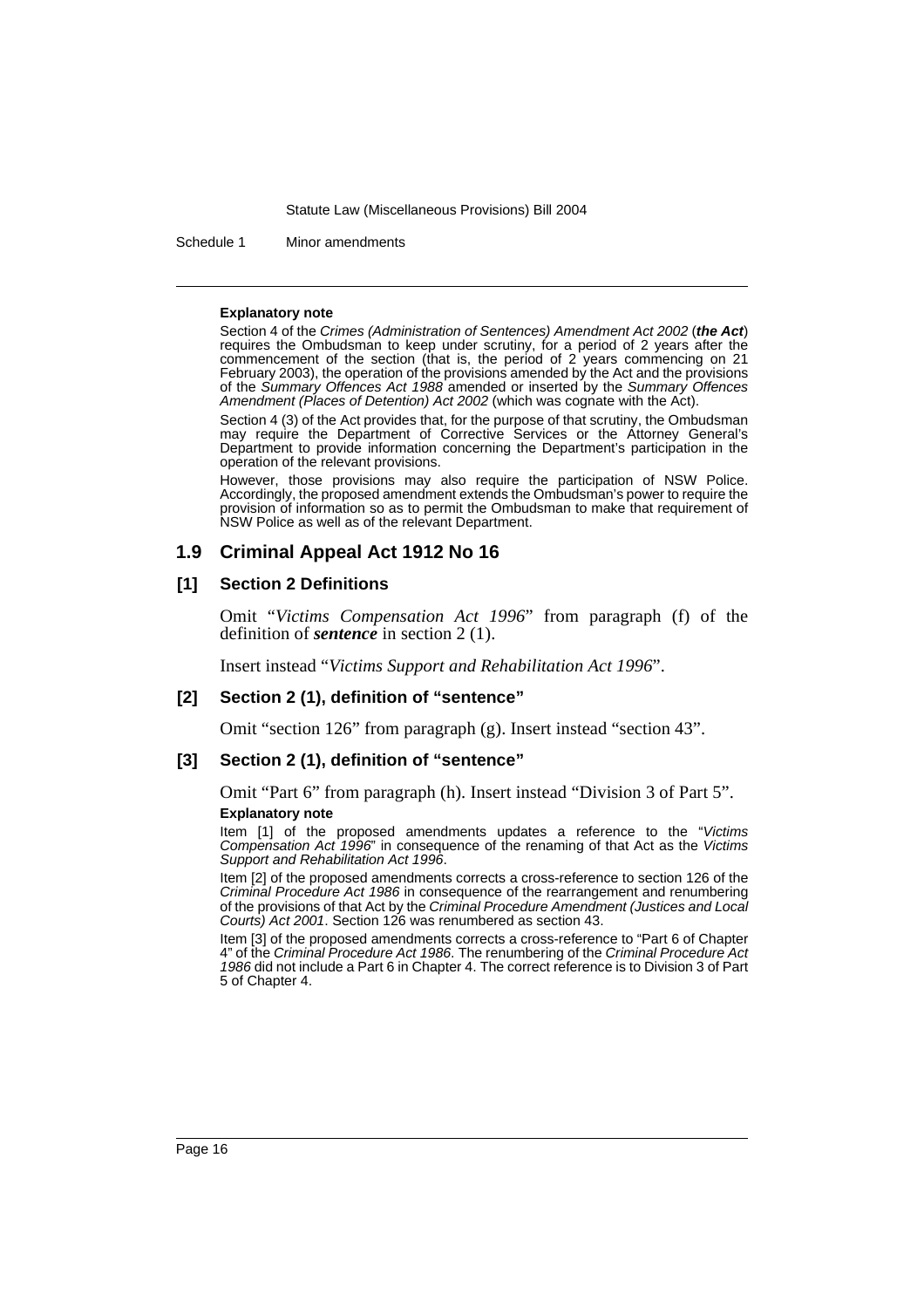Minor amendments **Schedule 1** and the state of the state of the state of the Schedule 1

# **1.10 Dental Practice Act 2001 No 64**

### **Schedule 7 Savings and transitional provisions**

Omit "the subject of an inquiry by a Professional Standards Committee or an inquiry by or appeal before the Dental Tribunal under that Act" from clause 15 (2).

Insert instead "the subject of an inquiry by or appeal before the old Board".

#### **Commencement**

The amendment to the *Dental Practice Act 2001* commences, or is taken to have commenced, on the commencement of clause 15 of Schedule 7 to that Act.

#### **Explanatory note**

Clause 15 of Schedule 7 to the *Dental Practice Act 2001* (*the new Act*) deals with complaints that have been made to the Dental Board constituted by the *Dentists Act 1989* (*the old Act*) and not finally disposed of as at the commencement of the new Act.

Generally, those complaints are to be dealt with as if they had been made under the new Act. However, clause 15 (2) provides that such a complaint is to be dealt with under the old Act as if that Act had not been repealed if, on the commencement of clause 15, the complaint "is the subject of an inquiry by a Professional Standards Committee or an inquiry by or appeal before the Dental Tribunal under [the old Act]".

Although many health professional Acts provide for Professional Standards Committees, neither the old Act nor the new Act does so, and the old Act did not provide for a Dental Tribunal (although the new Act does).

Accordingly, the proposed amendment removes the references to those bodies and provides, instead, that a complaint under the old Act is to be dealt with under that Act if, at the commencement of clause 15 of Schedule 7, the complaint was the subject of an inquiry by or an appeal before the Dental Board constituted by the old Act.

# **1.11 Forestry Act 1916 No 55**

### **[1] Section 27 Penalty for unlawfully taking timber, products or forest materials**

Omit "*Native Vegetation Conservation Act 1997*" from section 27 (3) (a) (ia).

Insert instead "*Native Vegetation Act 2003*".

# **[2] Section 27H (d1)**

Omit "*Native Vegetation Conservation Act 1997*".

Insert instead "*Native Vegetation Act 2003*".

#### **Commencement**

Item [1] of the amendments to the *Forestry Act 1916* commences, or is taken to have commenced, on the commencement of Part 3 of the *Native Vegetation Act 2003*.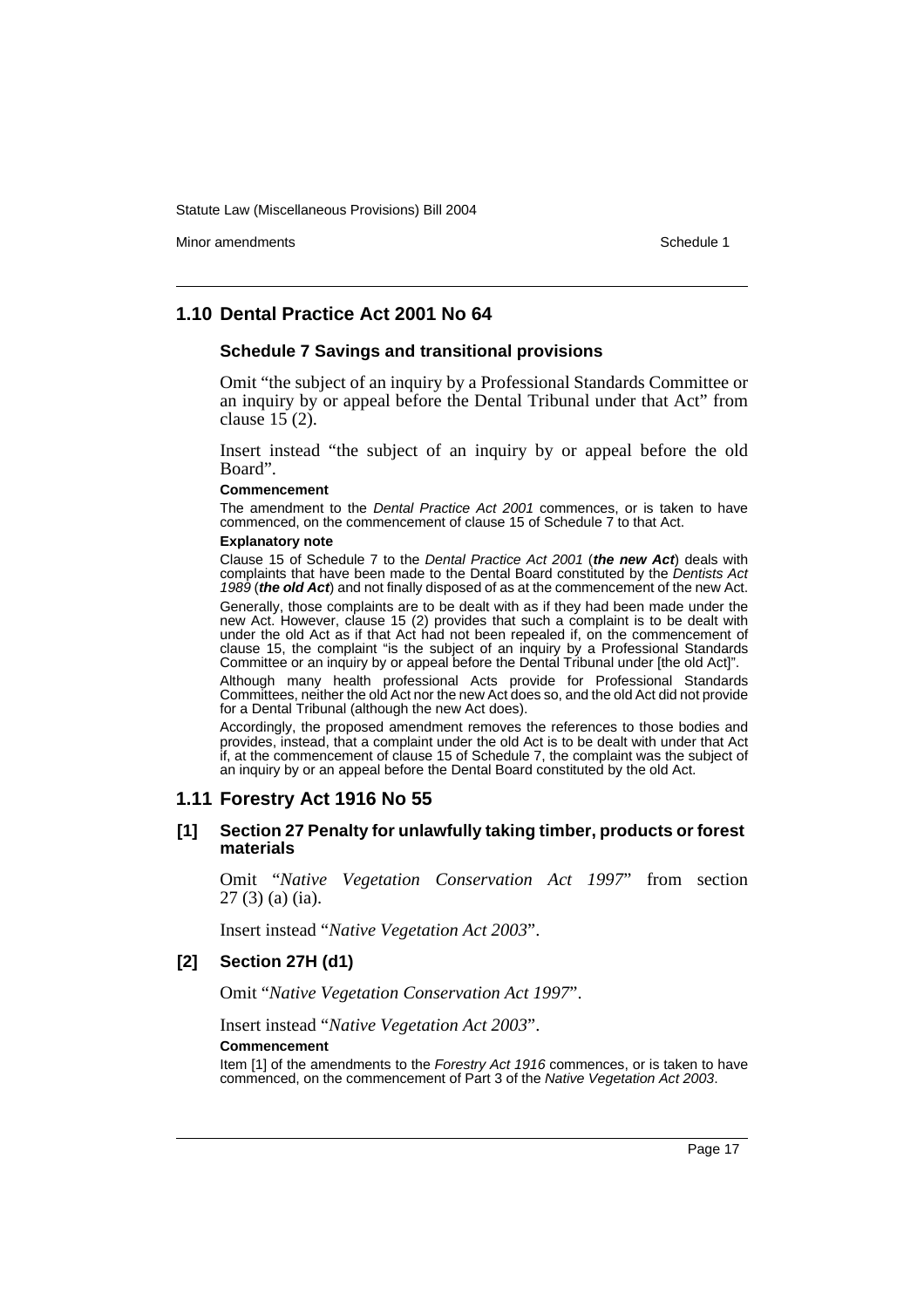Schedule 1 Minor amendments

Item [2] of the amendments to the *Forestry Act 1916* commences, or is taken to have commenced, on the commencement of section 6 of the *Native Vegetation Act 2003*.

# **Explanatory note**

The proposed amendments are consequential on the repeal of the *Native Vegetation Conservation Act 1997* and its replacement by the *Native Vegetation Act 2003*.

### **1.12 Gaming Machine Tax Act 2001 No 72**

### **[1] Section 9 Calculation and assessment of tax**

Insert "(and the hotelier or registered club concerned)" after "the Chief Commissioner" in section  $9(1)$  (b).

### **[2] Section 9 (2A)**

Insert after section 9 (2):

(2A) The Chief Commissioner must notify the hotelier or registered club concerned of any recalculation advised to the Chief Commissioner under subsection (2).

#### **Explanatory note**

Section 8 of the *Gaming Machine Tax Act 2001* (*the Act*) provides that the Liquor Administration Board (*the Board*) may, from time to time, require certain (or all) hoteliers and registered clubs that keep gaming machines to lodge a return in relation to the performance of those gaming machines and the tax payable under the Act in respect of them. The return is to be lodged with the holder of the centralised monitoring system licence under the *Gaming Machines Act 2001* (*the CMS licensee*).

Section 9 (1) of the Act requires the CMS licensee, as soon as practicable after the receipt of such a return, to calculate the amount of each quarterly instalment of tax payable by the hotelier or registered club concerned and to advise the Chief Commissioner of State Revenue (*the Chief Commissioner*) of the calculated amount.

Section 9 (2) of the Act permits the Board, in certain circumstances, to recalculate the amount of any such quarterly instalment and to advise the Chief Commissioner accordingly.

Item [1] of the proposed amendments requires the CMS licensee to advise the hotelier or registered club concerned, as well as the Chief Commissioner, of the amount it has calculated in respect of the hotelier or registered club.

Item [2] of the proposed amendments requires the Chief Commissioner to notify the hotelier or registered club concerned of any recalculation of that amount advised to the Chief Commissioner under section 9 (2).

# **1.13 Geographical Names Act 1966 No 13**

### **[1] Section 3 Geographical Names Board**

Omit "Department of Urban Affairs and Planning" from section 3 (2) (b).

Insert instead "Department of Infrastructure, Planning and Natural Resources".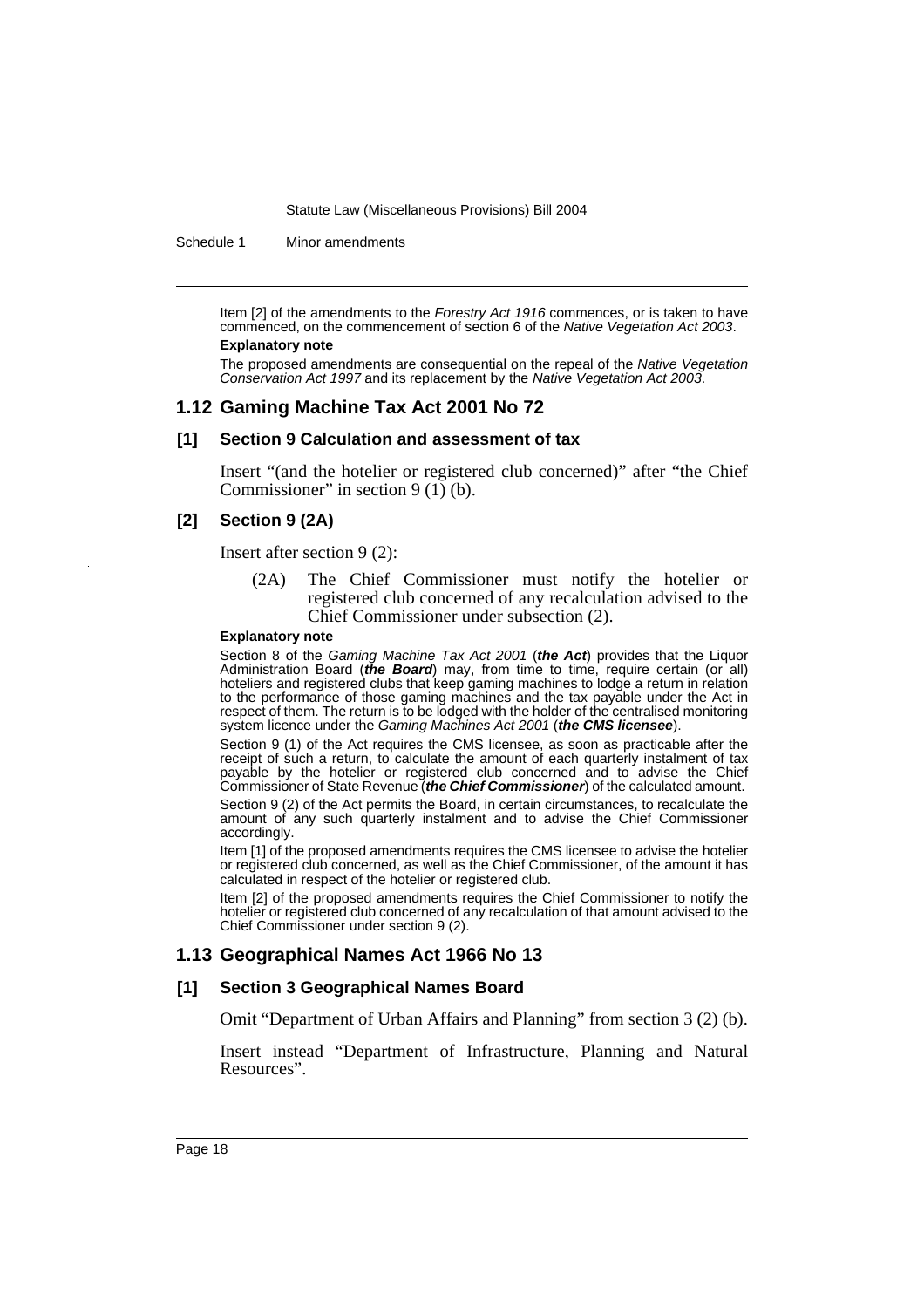Minor amendments **Schedule 1** and the state of the state of the state of the Schedule 1

# **[2] Section 3 (2) (d)**

Omit "Department of Information Technology and Management".

Insert instead "Department of Lands".

# **[3] Section 5 Powers and functions of board**

Insert at the end of section 5:

(2) The board may compile, maintain and publish a list of road names.

# **[4] Section 7A**

Insert after section 7:

### **7A Certain names taken to be recorded names**

- (1) The board may resolve to regard a name of a place as the recorded name of the place if the name appears in the same way on or in more than one map or other publication, or database, published or maintained:
	- (a) by a government agency, or
	- (b) by any other body, if:
		- (i) the publication or database has been publicly available for a minimum of three years, and
		- (ii) the board is of the opinion that the publication or database is of a reliable cartographic and geospatial standard.
- (2) A name cannot be the subject of a resolution under this section if the board is aware that the name appears differently on or in two or more publications or databases referred to in subsection (1), even if the name appears in the same way on or in more than one such publication or database.
- (3) A name the subject of a resolution under this section is taken to be a recorded name for the purposes of this Act.

# **[5] Section 18 Delegation of powers**

Omit "Under Secretary" from section 18 (2) (a) and (c) wherever occurring.

Insert instead "Director-General".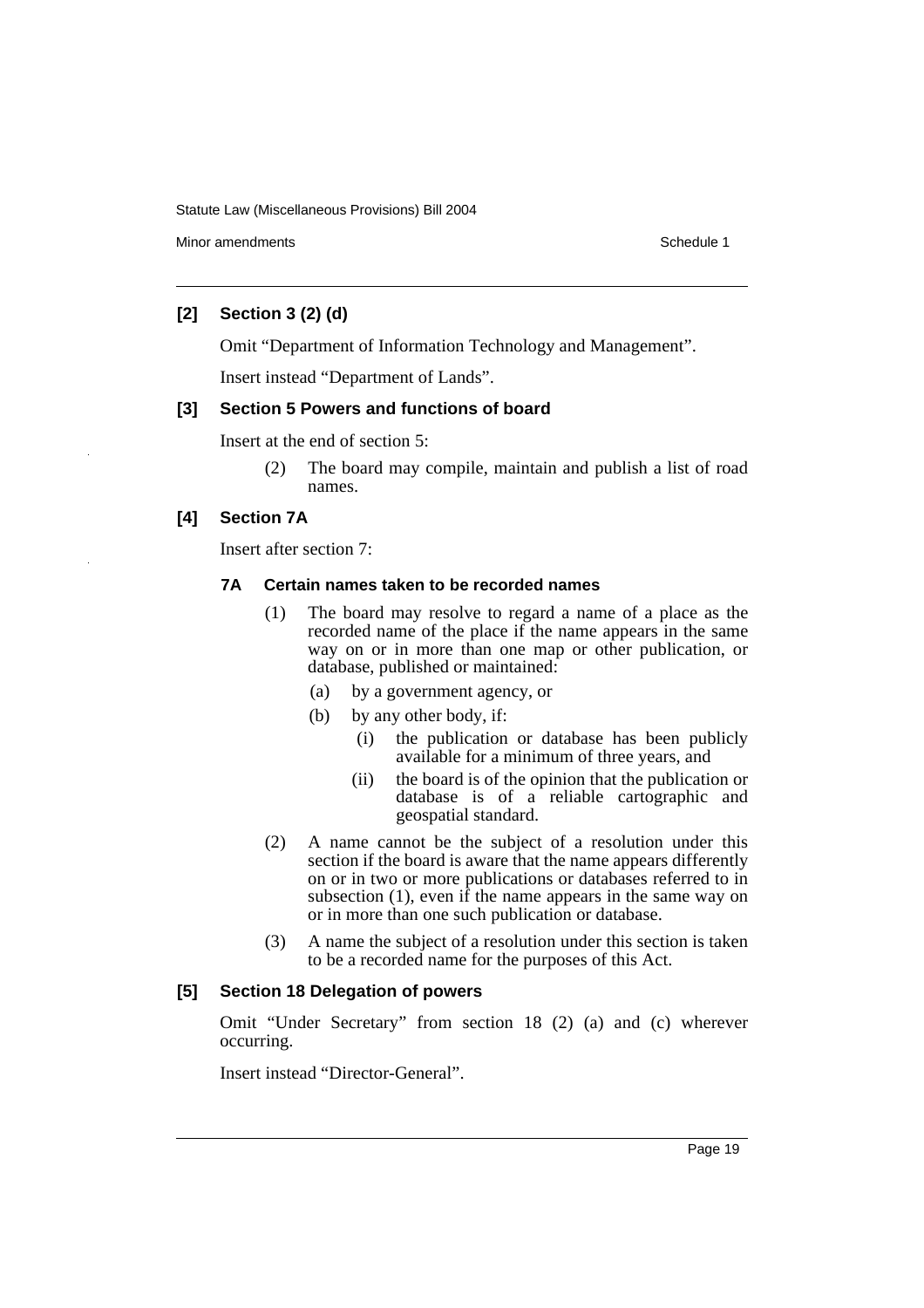Schedule 1 Minor amendments

### **Explanatory note**

#### **Updating of references**

Items [1], [2] and [5] of the proposed amendments update outdated references in the *Geographical Names Act 1966* (*the Act*) to the names of two Departments and to a position in a Department.

#### **Powers and functions of Geographical Names Board**

Section 5 of the Act sets out the powers and functions of the Geographical Names Board (*the Board*) constituted under the Act. Those powers and functions include the function of publishing a gazetteer of geographical names. There is no reference in the section to road names.

Item [3] of the proposed amendments specifically authorises (but does not oblige) the Board to compile, maintain and publish a list of road names.

#### **Assignment of geographical names to places**

Section 7 of the Act permits the Board to assign, by notice in the Gazette, a *recorded name* as the geographical name of a place. (A recorded name is "the name of a place as it appears on a Lands Department map".) If the Board proposes to assign as the geographical name of a place a name that is not a recorded name, section 8 of the Act requires the Board to give notice of its intention to do so in the Gazette and in a newspaper circulating in the neighbourhood of the place concerned. Section 9 of the Act provides for the making and consideration of public submissions in respect of any such proposal.

Item [4] of the proposed amendments inserts section 7A in the Act so as to permit the Board to assign as the geographical name of a place a name that is not a recorded name, without giving notice of its intention to do so, if the name appears in the same way on or in more than one map or other publication (including a database) of a kind specified in the section.

# **1.14 National Environment Protection Council (New South Wales) Act 1995 No 4**

### **[1] Section 14 Council may make national environment protection measures**

Omit "National Road Transport Commission" from section 14 (2) (a).

Insert instead "National Transport Commission".

### **[2] Section 14 (2) (b)**

Omit "*National Road Transport Commission Act 1991*".

Insert instead "*National Transport Commission Act 2003*". **Explanatory note**

The proposed amendments are consequential on the repeal of the *National Road Transport Commission Act 1991* of the Commonwealth and its replacement by the *National Transport Commission Act 2003* of that jurisdiction.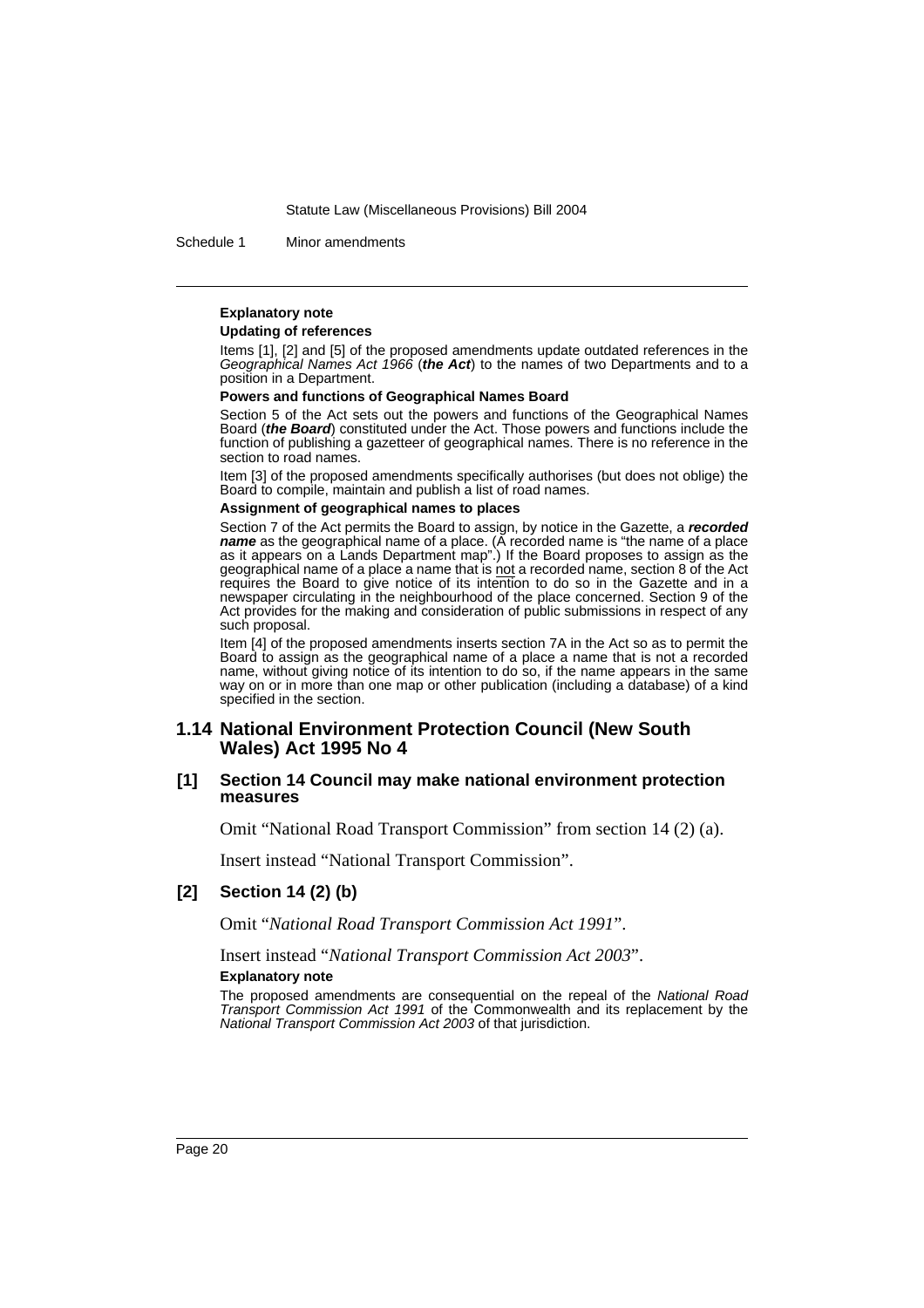Minor amendments **Schedule 1** and the state of the state of the state of the Schedule 1

# **1.15 Ombudsman Act 1974 No 68**

# **[1] Section 34 Disclosure by Ombudsman or officer**

Omit "or" where lastly occurring in section 34 (1) (c).

### **[2] Section 34 (1) (c1)**

Insert after section 34 (1) (c):

(c1) to a police officer (or any other investigative authority that the Ombudsman considers appropriate) for the purpose of making any inquiry, or carrying out any investigation, to determine whether any proceedings referred to in paragraph (c) should be instituted, or

#### **Explanatory note**

Section 34 (1) of the *Ombudsman Act 1974* (*the Act*) prohibits the disclosure, by the Ombudsman or an officer of the Ombudsman, of "any information obtained by the Ombudsman or officer in the course of the Ombudsman's or officer's office" unless the disclosure is made in the circumstances set out in section 34.

Section 34 (1) (c) permits the making of such a disclosure "for the purpose of any proceedings under section 37 [of the Act] or under Part 3 of the *Royal Commissions Act 1923* or Part 4 of the *Special Commissions of Inquiry Act 1983*". The Parts 3 and 4 referred to are in substantially the same terms, and create offences relating to the relevant commission (such as failure to comply with a summons to attend the commission or to produce documents to it, the giving of false testimony before the commission, and the like). Section 37 of the Act creates offences under the Act (such as failure to comply with any lawful requirement of the Ombudsman).

At present, section 34 (1) (c) does not permit a disclosure for the purpose of an investigation to determine whether proceedings should be instituted under section 37 or Part 3 or Part 4 (for example, an investigation to determine whether a witness has given false testimony to a Royal Commission and should, therefore, be prosecuted for that offence).

Item [2] of the proposed amendments extends section 34 (1) (c) accordingly. Item [1] makes a consequential amendment.

### **1.16 Optometrists Act 2002 No 30**

# **Section 21 Authority for use of drugs by optometrists**

Omit "and miotics" from section 21 (5).

Insert instead ", miotics and such other drugs (being one or more of the drugs prescribed under section 29A (2) of the *Optometrists Act 1930* immediately before the repeal of that section)".

#### **Commencement**

The amendment to the *Optometrists Act 2002* commences, or is taken to have commenced, on the commencement of section 21 of that Act.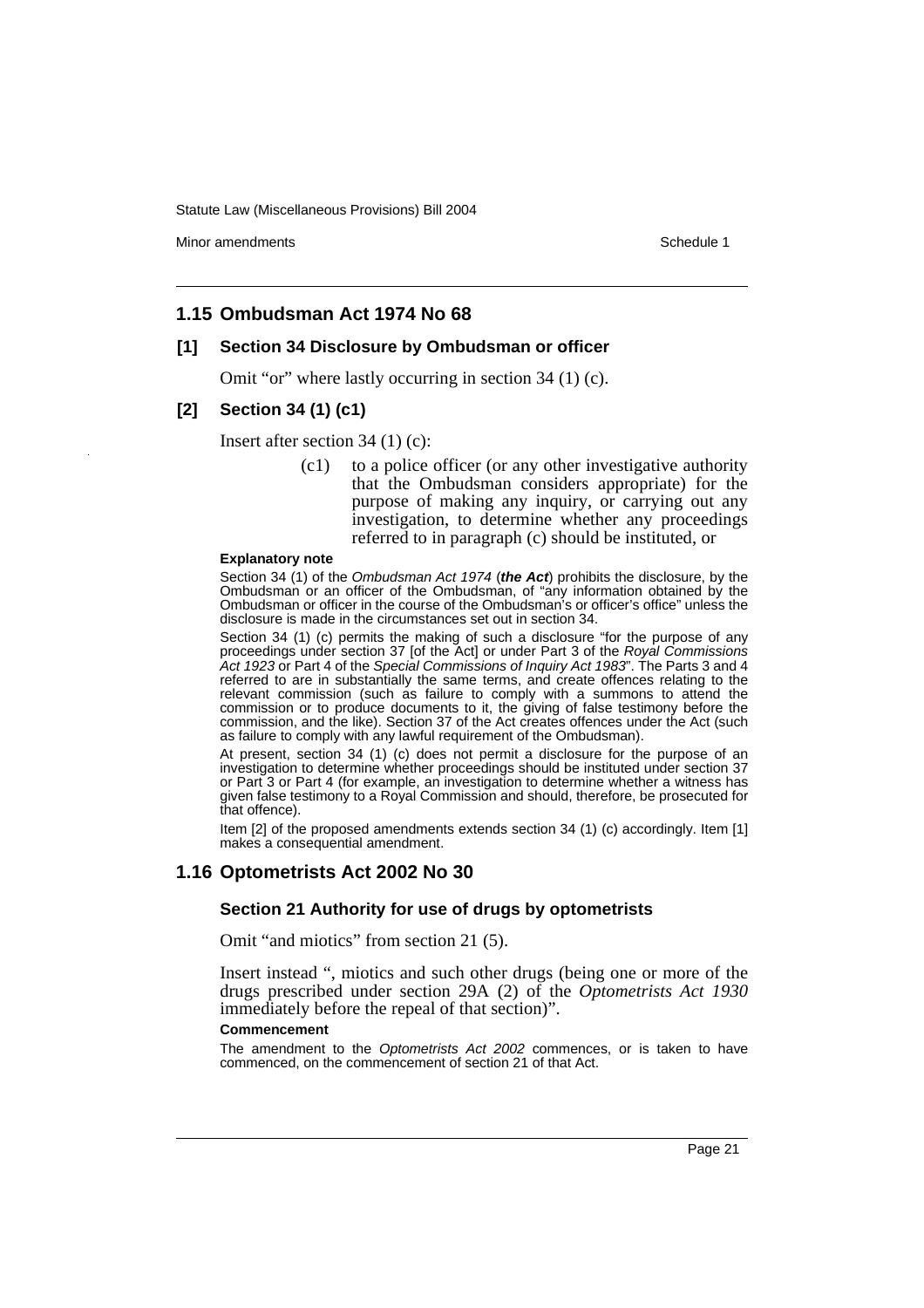Schedule 1 Minor amendments

#### **Explanatory note**

Section 29A of the *Optometrists Act 1930* (*the 1930 Act*—which is to be repealed and replaced by the *Optometrists Act 2002*—*the 2002 Act*) prohibits a registered optometrist from (among other things) using in the practice of optometry "any drugs other than cycloplegics, local anaesthetics, mydriatics, myotics and such other drugs as may be prescribed".

Section 21 of the 2002 Act and section 17B of the *Poisons and Therapeutic Goods Act 1966* set up a new scheme, under which the Optometrists Drug Authority Committee established under section 17B (*the Committee*) may from time to time approve of the use in the practice of optometry of "specified poisons and restricted substances". The holder of an optometrists drug authority under section 21 of the 2002 Act is authorised to "possess, use, supply or prescribe, in the practice of optometry, such poisons and restricted substances" as are approved under section 17B in respect of the class of authority concerned.

To avoid the necessity for the Committee to evaluate and approve the use by optometrists of drugs that optometrists have been using for many years under the 1930 Act, section 21 (5) of the 2002 Act provides that, despite the provisions of the *Poisons and Therapeutic Goods Act 1966*, a registered optometrist "is authorised to possess and use, in the practice of optometry, such cyclopegics, local anaesthetics, mydriatics and miotics as may be prescribed". However, section 21 (5) omits the reference to "such other drugs" contained in section 29A of the 1930 Act.

The proposed amendment inserts the missing reference, so as to ensure that drugs prescribed under the 1930 Act may also be prescribed under the 2002 Act. However, the amendment limits that reference so that it applies only in respect of drugs that are prescribed under the 1930 Act immediately before the repeal of the relevant provision. Any other drugs (including any new drugs that may be developed) will require approval by the Committee before they may be used by registered optometrists in the practice of optometry.

# **1.17 Parliamentary Electorates and Elections Act 1912 No 41**

# **[1] Sections 6A and 31**

Omit "members of the police force" wherever occurring.

Insert instead "police officers".

# **[2] Sections 90 (7), 93, 114 (1), 151D, 178, 181 and 184**

Omit "member of the police force" wherever occurring.

Insert instead "police officer".

### **[3] Section 178 (2)**

Insert at the end of section 178:

(2) This section does not apply (and is taken never to have applied) so as to prevent a police officer from being a candidate for election to the Legislative Assembly or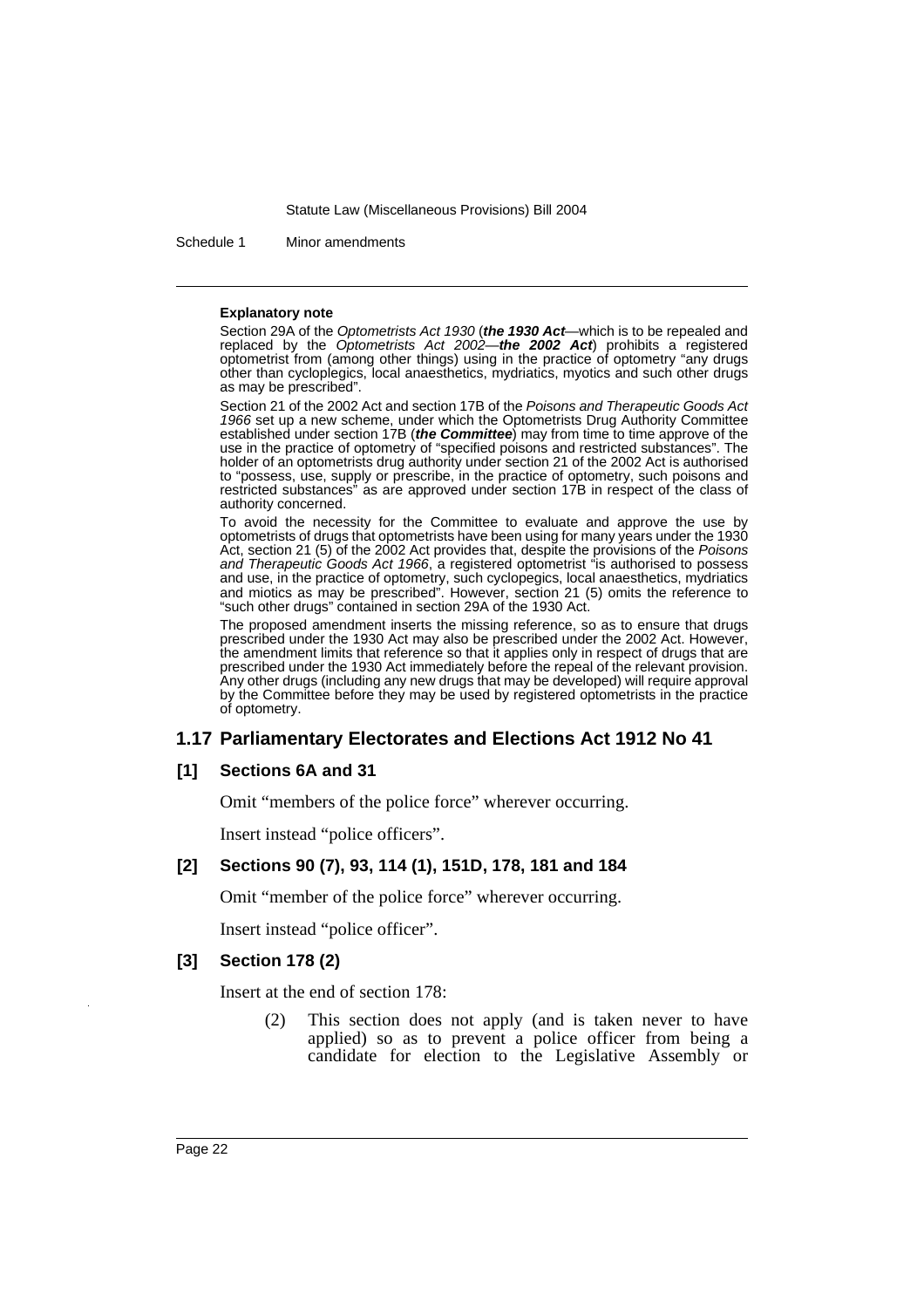Minor amendments **Schedule 1** and the state of the state of the state of the Schedule 1

Legislative Council or from doing anything done by a police officer as such a candidate.

#### **Explanatory note**

Items [1] and [2] of the proposed amendments update outdated references in the *Parliamentary Electorates and Elections Act 1912* (*the Act*) to a "member of the police force". That term has been replaced by the term "police officer" (which is defined in section 21 of the *Interpretation Act 1987*).

Item [3] of the proposed amendments makes it clear that the provision of the Act that imposes a penalty on a police officer who "takes part in any election (except by recording his or her vote) or seeks to influence in any manner any elector in giving his or her vote for any candidate or candidates" does not prevent a police officer from being a candidate in the election concerned and does not apply to anything done by the police officer in the capacity of a candidate.

# **1.18 Plantations and Reafforestation Act 1999 No 97**

# **Section 27 Content of Code**

Omit "*Native Vegetation Conservation Act 1997*" from section 27 (2) (a).

Insert instead "*Native Vegetation Act 2003*".

### **Commencement**

The amendment to the *Plantations and Reafforestation Act 1999* commences, or is taken to have commenced, on the commencement of section 3 of the *Native Vegetation Act 2003*.

#### **Explanatory note**

The proposed amendment is consequential on the repeal of the *Native Vegetation Conservation Act 1997* and its replacement by the *Native Vegetation Act 2003*.

# **1.19 Property, Stock and Business Agents Act 2002 No 66**

### **[1] Section 43 Duty of licensee not to employ certain persons**

Omit "(unless the person currently holds a licence or certificate of registration)" from section 43 (1) (b) and (c) wherever occurring.

Insert instead "(unless a licence or certificate of registration has subsequently been granted to the person and is not suspended or cancelled)".

### **[2] Section 55 No entitlement to commission or expenses without agency agreement**

Omit "may order that the commission or expenses" from section 55 (4).

Insert instead ", or before which a licensee is a respondent to a consumer claim relating to commission or expenses (as referred to in section 36), may order that the commission or expenses concerned".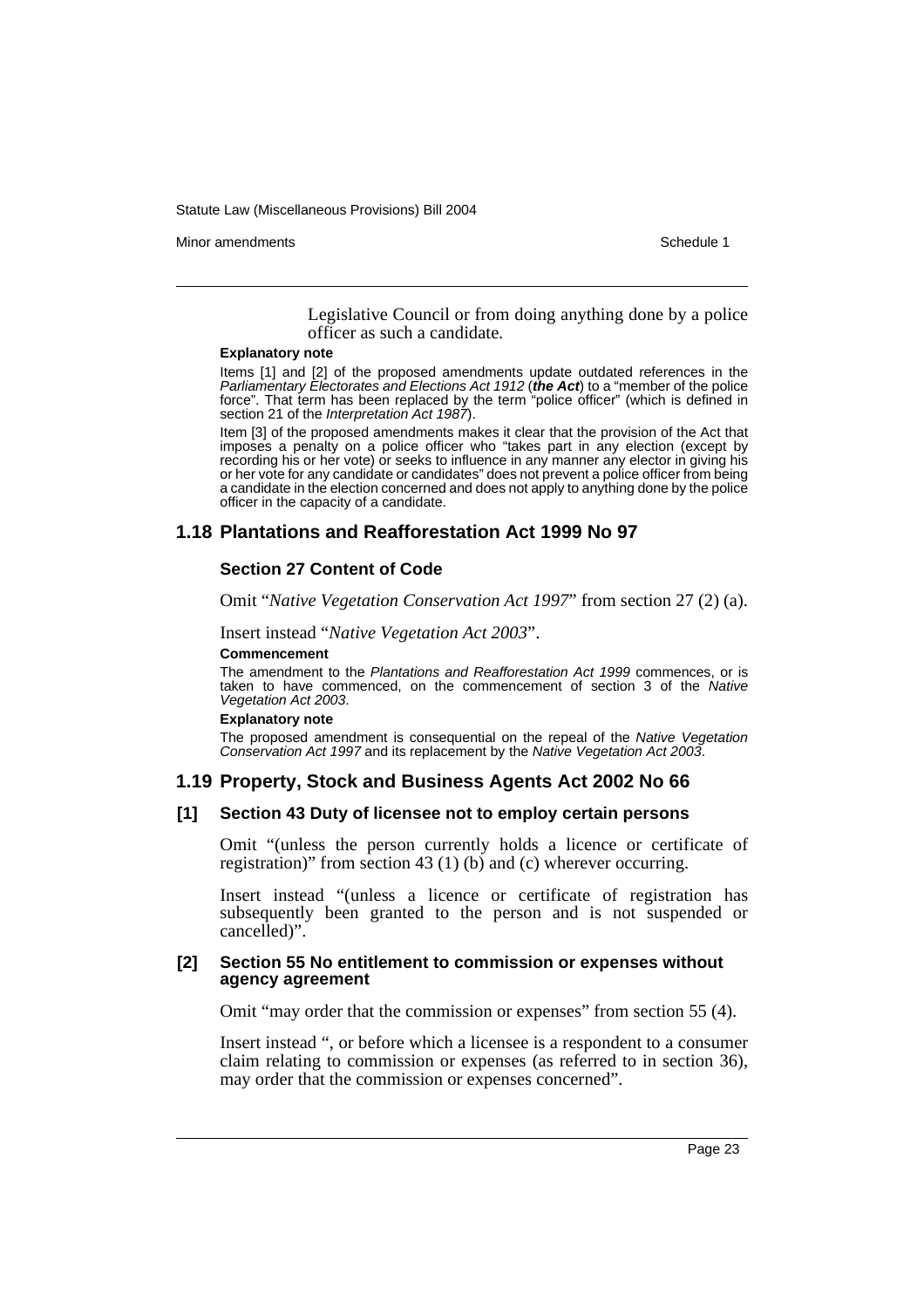Schedule 1 Minor amendments

#### **Explanatory note**

#### **Employment by licensee**

At present, section 43 of the *Property, Stock and Business Agents Act 2002* (*the Act*) prohibits a person licensed under the Act (*a licensee*) from employing a person "in any capacity in connection with the carrying on of the business conducted by the licensee" if the person (among other things):

- (a) has had his or her licence or certificate of registration suspended or cancelled under the Act (section 43 (1) (b)), or
- (b) has had an application for a licence or certificate of registration refused on the ground that the person was not a fit and proper person to hold a licence or certificate of registration (section 43 (1) (c)),

unless (in each case) "the person currently holds a licence or certificate of registration".

The exceptions are provided because (for example) problems that gave rise to the suspension or cancellation of the licence or certificate of registration might have been rectified by the person concerned, or the circumstances of an applicant for a licence or certificate of registration who had been found not to be a "fit and proper person" might have changed so as to render the applicant a fit and proper person, and a licence or certificate of registration has subsequently been issued to the person or applicant concerned.

However, the holding of a licence or certificate of registration is not a prerequisite for all employment in a licensee's agency (for example, employment in an administrative capacity). Accordingly, item [1] of the proposed amendments alters the exceptions provided by section 43 (1) (b) and (c) so as to permit the employment of a person whose licence or certificate has previously been cancelled or suspended, or whose application has previously been refused, if the person has subsequently been granted a licence or certificate even if the person has allowed the licence or certificate to lapse (but not if the subsequent licence or certificate has been suspended or cancelled).

#### **Waiver of technical requirement**

Section 55 of the Act provides that a licensee "is not entitled to any commission or expenses from a person for or in connection with services performed by the licensee in the capacity of licensee for or on behalf of the person" unless certain requirements of the Act are complied with. One of those requirements is that the licensee serve a copy of the relevant agency agreement (signed by or on behalf of the licensee) on the person concerned within 48 hours after the agreement was signed by or on behalf of that person (section 55 (1) (c)).

Section 55 (4) and (5) of the Act permit, in certain circumstances, a court or tribunal "before which proceedings are taken by a licensee for the recovery of commission or expenses" to order that the commission or expenses are wholly or partly recoverable despite the failure of the licensee to comply with section 55 (1) (c).

Item [2] of the proposed amendments ensures that the section 55 (1) (c) requirement in relation to the service of the agency agreement may be waived in consumer claim proceedings under section 36 (which relate to commission or expenses) in which the licensee is the respondent in the same way as it may be waived in proceedings in which the licensee is the applicant.

# **1.20 Protection of the Environment Operations Act 1997 No 156**

### **[1] Section 80 Surrender of licence**

Omit section 80 (3).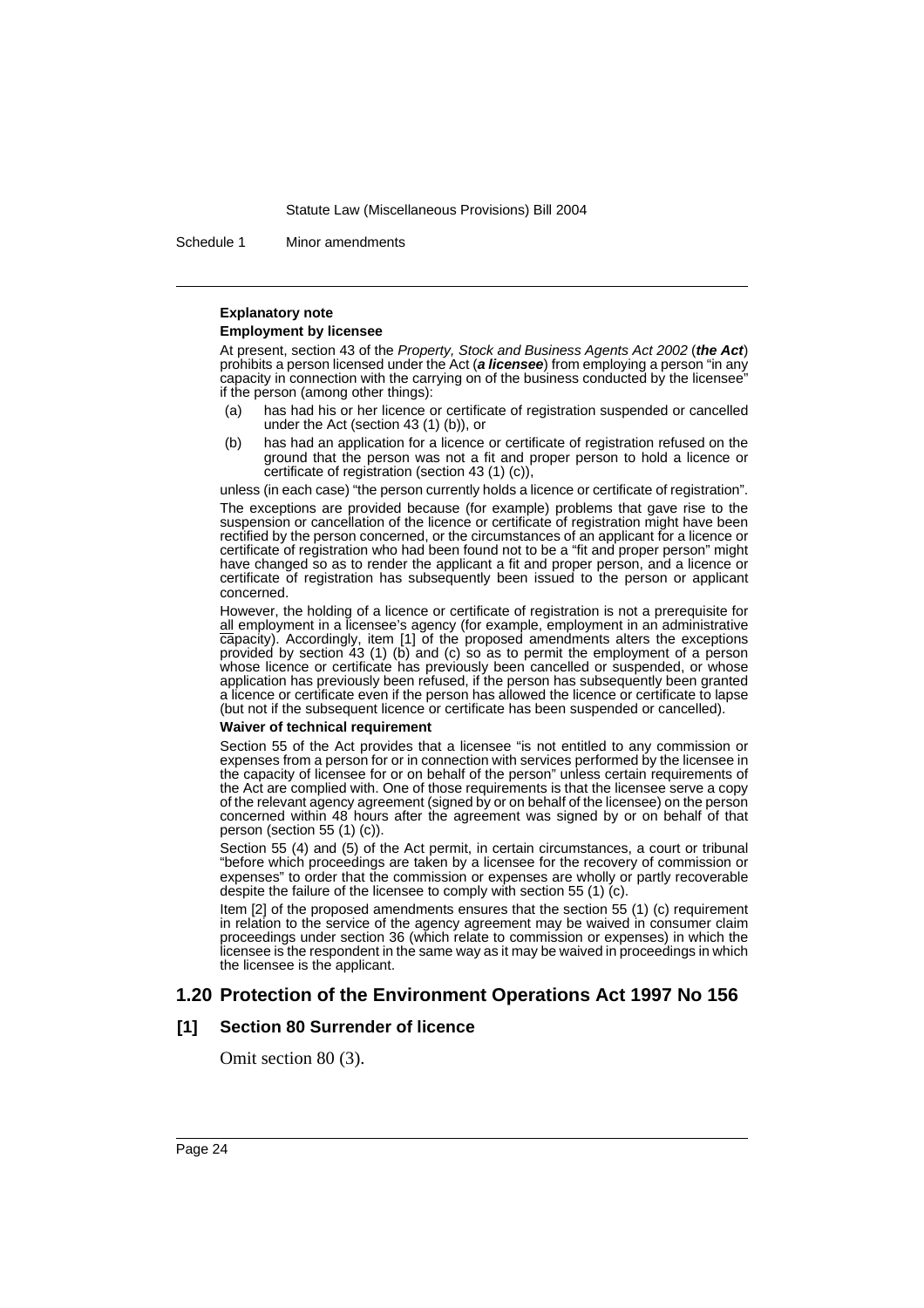Minor amendments **Schedule 1** and the state of the state of the state of the Schedule 1

# **[2] Section 189 Identification**

Insert "or other" after "regulatory" in section 189 (1).

# **[3] Section 216 Time within which summary proceedings may be commenced**

Insert "or application" after "court attendance notice" in section 216 (3).

# **[4] Section 216 (3)**

Omit "information or application".

Insert instead "court attendance notice or application".

# **[5] Schedule 5 Savings, transitional and other provisions**

Insert at the end of the Schedule, with appropriate Part and clause numbers:

# **Part Provisions consequent on enactment of Statute Law (Miscellaneous Provisions) Act 2004**

# **Surrender of licences**

Fees relating to any surrendered licence (including a licence that was surrendered before the repeal of section  $80(3)$  by the *Statute Law (Miscellaneous Provisions) Act 2004*) may be refunded or waived in accordance with this Act and the regulations.

#### **Explanatory note**

#### **Surrender of licences**

Item [1] of the proposed amendments repeals section 80 (3) of the *Protection of the Environment Operations Act 1997* (*the Act*). That subsection currently provides that no fees are refundable on the surrender of a licence under the Act.

Item [5] of the proposed amendments inserts a transitional provision to make it clear that fees relating to licences that were surrendered before the repeal of section 80 (3) may be refunded or waived in accordance with the Act and the regulations. A related amendment is proposed to be made to the *Protection of the Environment Operations (General) Regulation 1998* elsewhere in this Schedule.

#### **Appointment of enforcement officers**

At present, section 189 (1) of the Act requires a regulatory authority (as defined in the Act) that appoints an authorised officer or an enforcement officer for the purposes of the Act to provide the officer concerned with an identification card. However, enforcement officers may be appointed by authorities other than regulatory authorities.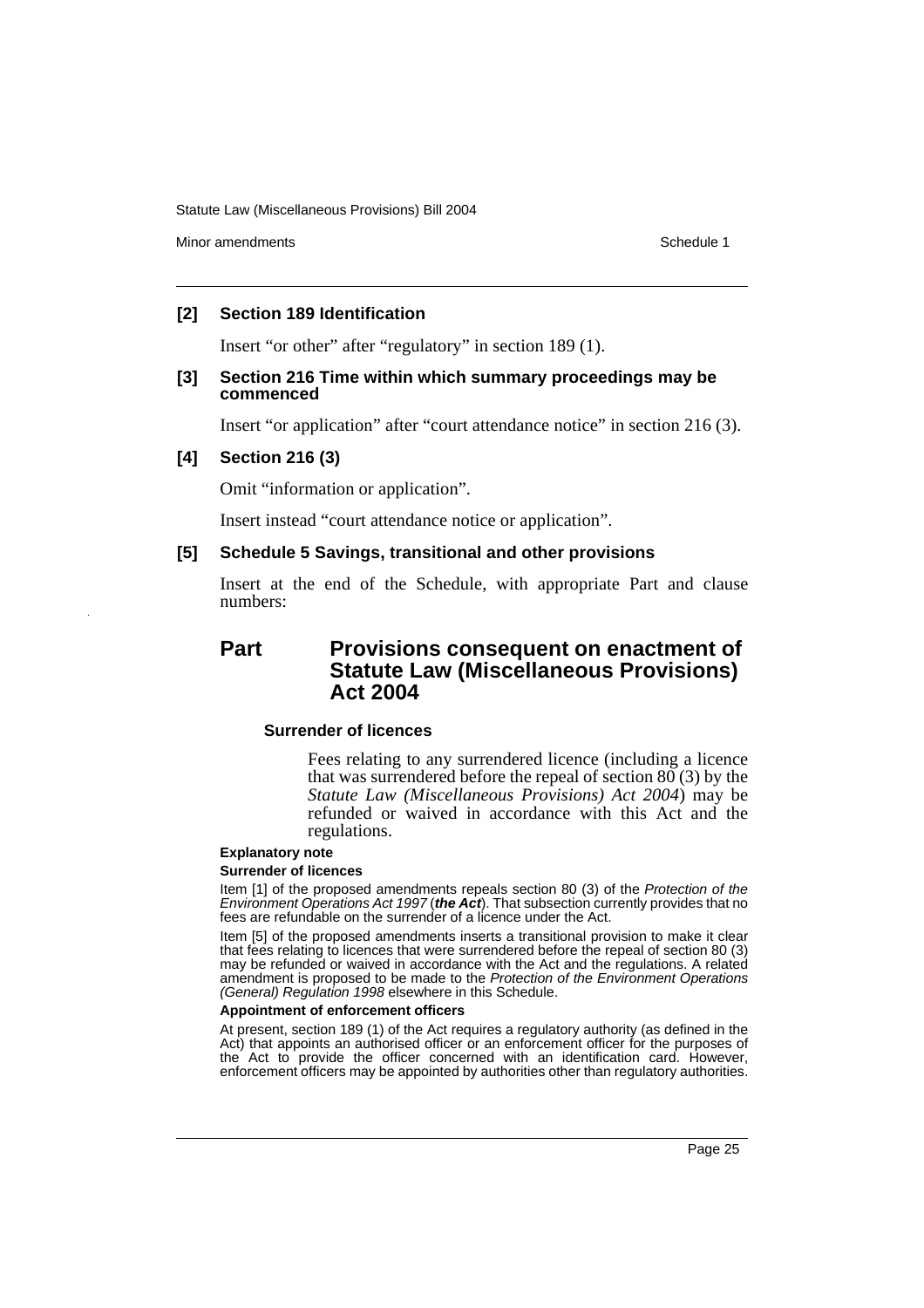Schedule 1 Minor amendments

Item [2] of the proposed amendments amends section 189 (1) to take account of that fact.

#### **Originating process**

Section 216 of the Act provides that proceedings for an offence that is to be dealt with summarily under the Act may be commenced:

- (a) within a specified time after the date on which the offence is alleged to have been committed, or
- (b) within a specified time after the date on which evidence of the alleged offence first came to the attention of any relevant authorised officer within the meaning of the Act.

In the latter case, section 216 (3) of the Act requires the originating process to contain particulars of the date on which that evidence first came to the attention of the officer concerned. The originating process is referred to as a "court attendance notice" in the Local Court and an "application" in the Land and Environment Court and Supreme Court.

Items [3] and [4] of the proposed amendments correct incomplete or inaccurate references to that originating process.

### **1.21 Protection of the Environment Operations (General) Regulation 1998**

### **[1] Clause 15 Refunds and waivers—annual licence fees**

Omit the Note to the clause.

# **[2] Clause 15 (5)**

Insert after clause 15 (4):

(5) Without limiting the other provisions of this clause, on approval of an application under section 80 of the Act for surrender of a licence, the EPA may waive the payment of all or any part of an administrative fee that is an annual licence fee in respect of the licence concerned if the EPA considers it appropriate to do so having regard to the administrative costs incurred by the EPA in connection with the licence.

### **Explanatory note**

Item [1] of the proposed amendments omits a Note to clause 15 of the *Protection of the Environment Operations (General) Regulation 1998* (*the Regulation*) to the effect that section 80 (3) of the *Protection of the Environment Operations Act 1997* provides that no fees are refundable on the surrender of a licence. Section 80 (3) is repealed by an amendment proposed to be made elsewhere in this Schedule.

Item [2] of the proposed amendments inserts an additional subclause in clause 15 of the Regulation so as to permit the waiver of payment of certain administrative fees in relation to a licence that is surrendered. The grounds for the waiver are the same as those for the refund of fees actually paid (as currently set out in the clause).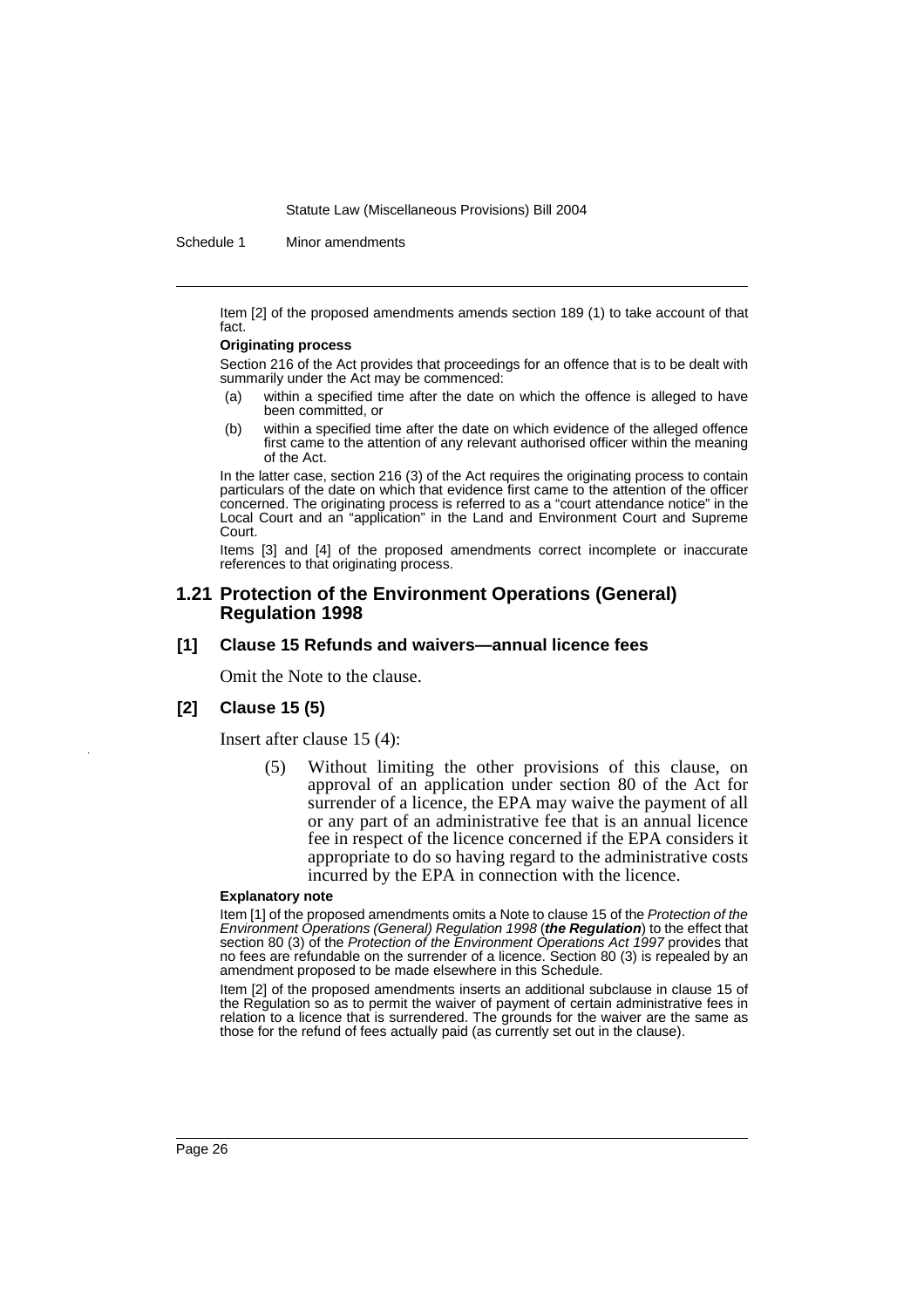Minor amendments **Schedule 1** and the state of the state of the state of the Schedule 1

# **1.22 Public Reserves Management Fund Act 1987 No 179**

# **[1] Section 3 Definitions**

Omit "within the meaning of Part 3B of the *Crown Lands Consolidation Act 1913*" from paragraph (a) of the definition of *public reserve*.

Insert instead "within the meaning of Part 5 of the *Crown Lands Act 1989*".

# **[2] Section 5 Payments into Public Reserves Management Fund**

Omit "under Part 3B of the *Crown Lands Consolidation Act 1913*" from section 5 (e).

Insert instead "under Division 5 of Part 5 of the *Crown Lands Act 1989*".

# **[3] Section 5 (f)**

Omit "under section 136L of the *Crown Lands Consolidation Act 1913* or section 39A of the *Closer Settlement Act 1904*".

Insert instead "under Division 5 of Part 4 of the *Crown Lands Act 1989*".

# **[4] Section 6 Payments out of Public Reserves Management Fund**

Omit "under Part 3B of the *Crown Lands Consolidation Act 1913*" from section 6 (d).

Insert instead "under Division 7 of Part 5 of the *Crown Lands Act 1989*".

# **[5] Section 6 (e) and (f)**

Omit "under section 37HH of the *Crown Lands Consolidation Act 1913*" wherever occurring.

Insert instead "under section 111 of the *Crown Lands Act 1989*". **Explanatory note**

The proposed amendments update outdated references to repealed Acts.

# **1.23 Radiation Control Act 1990 No 13**

# **[1] Section 4 Definitions**

Omit the definitions of *sealed radioactive source* and *unsealed radioactive source* from section 4 (1).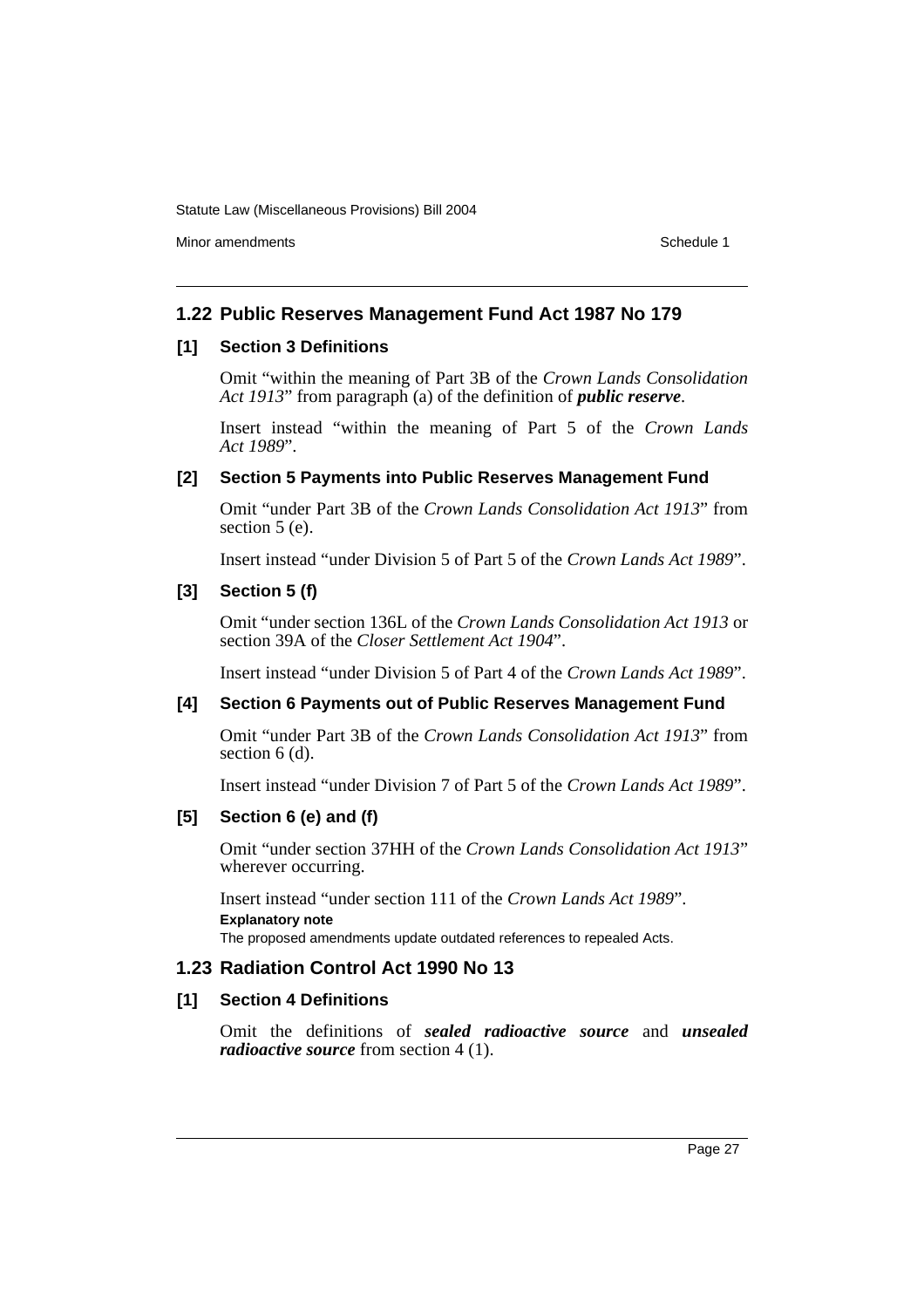Schedule 1 Minor amendments

# **[2] Section 4 (1)**

Insert in alphabetical order:

*sealed radioactive source* means a radioactive substance sealed in a capsule, or closely bound in a solid form, so as:

- (a) to prevent escape or dispersion of the radioactive substance, and
- (b) to allow the emission of ionising radiation.

*sealed source device* means equipment or a gauge, instrument or device that contains a sealed radioactive source and permits the controlled emission of radiation, but does not include a container used solely for the storage or transport of a sealed radioactive source.

# **[3] Section 7 Responsibilities of owners of sealed source devices and certain radiation apparatus**

Omit "sealed radioactive sources" from section 7 (1) (a).

Insert instead "sealed source devices".

# **[4] Section 7 (4) and (5)**

Omit "sealed radioactive source" wherever occurring.

Insert instead "sealed source device".

# **[5] Section 8 Responsibilities of occupier of premises on which certain radioactive substances are kept or used**

Omit "an unsealed radioactive source" from section 8 (1).

Insert instead "a radioactive substance that is not contained in a sealed source device".

# **[6] Section 8 (2)**

Omit "unsealed radioactive source kept".

Insert instead "radioactive substance that is not contained in a sealed source device and is kept".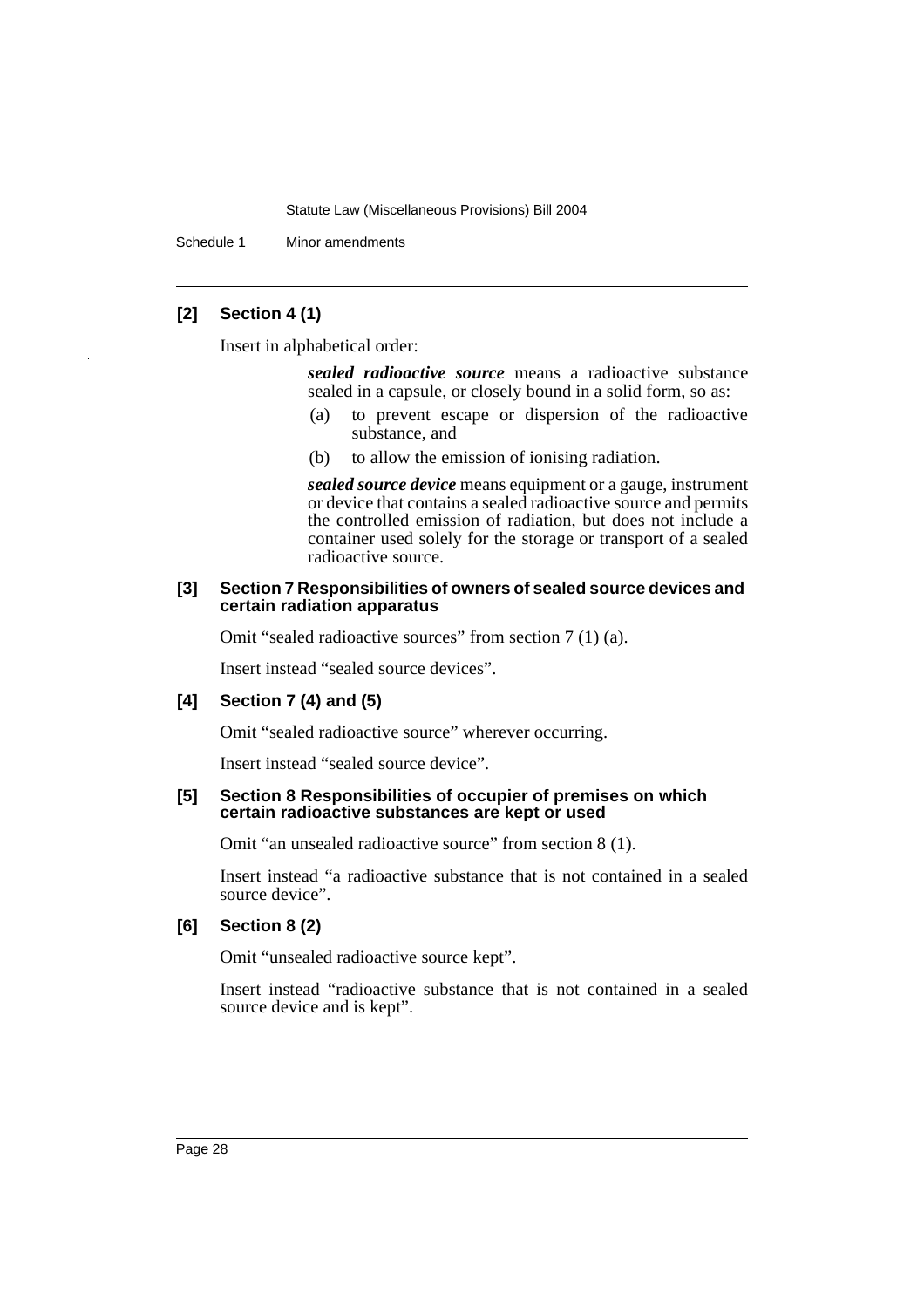Minor amendments **Schedule 1** and the state of the state of the state of the Schedule 1

# **[7] Section 9A Authority may seek advice from Council**

Omit "sealed radioactive source" from section 9A (b).

Insert instead "sealed source device".

### **[8] Section 18 Notices to take action**

Omit "the owner" from section 18 (2) (c). Insert instead "the person".

### **[9] Schedule 2 Savings and transitional provisions**

Insert at the end of the Schedule with appropriate Part and clause numbers:

# **Part Provisions consequent on enactment of Statute Law (Miscellaneous Provisions) Act 2004**

### **Construction of references to "sealed radioactive source"**

- (1) A reference to a sealed radioactive source in any licence, accreditation or registration (and in any related document, such as a variation, suspension, surrender or cancellation), being a licence, accreditation, registration or other document that is issued by the Authority for the purposes of this Act and that was in force immediately before the repeal and reenactment of the definition of *sealed radioactive source* in section 4 by the *Statute Law (Miscellaneous Provisions) Act 2004* is taken to be a reference to a sealed source device.
- (2) Subclause (1) applies in respect of any application made to the Authority in the same way as it applies in respect of a document issued by the Authority.

#### **Commencement**

Items [1]–[4], [7] and [9] of the amendments to the *Radiation Control Act 1990* commence, or are taken to have commenced, on 1 July 2004.

Items [5] and [6] of the amendments to the *Radiation Control Act 1990* commence, or are taken to have commenced, on the commencement of section 8 of that Act.

#### **Explanatory note**

### **Definitions**

Section 4 (1) of the *Radiation Control Act 1990* (*the Act*) defines (among other terms) *sealed radioactive source* and *unsealed radioactive source* for the purposes of the Act. At present, section 4 (1) defines *sealed radioactive source* as "a radioactive substance enclosed in a container which prevents escape of the substance and permits controlled emission of radiation from the container". In certain other jurisdictions, the two concepts embodied in this definition are contained in separate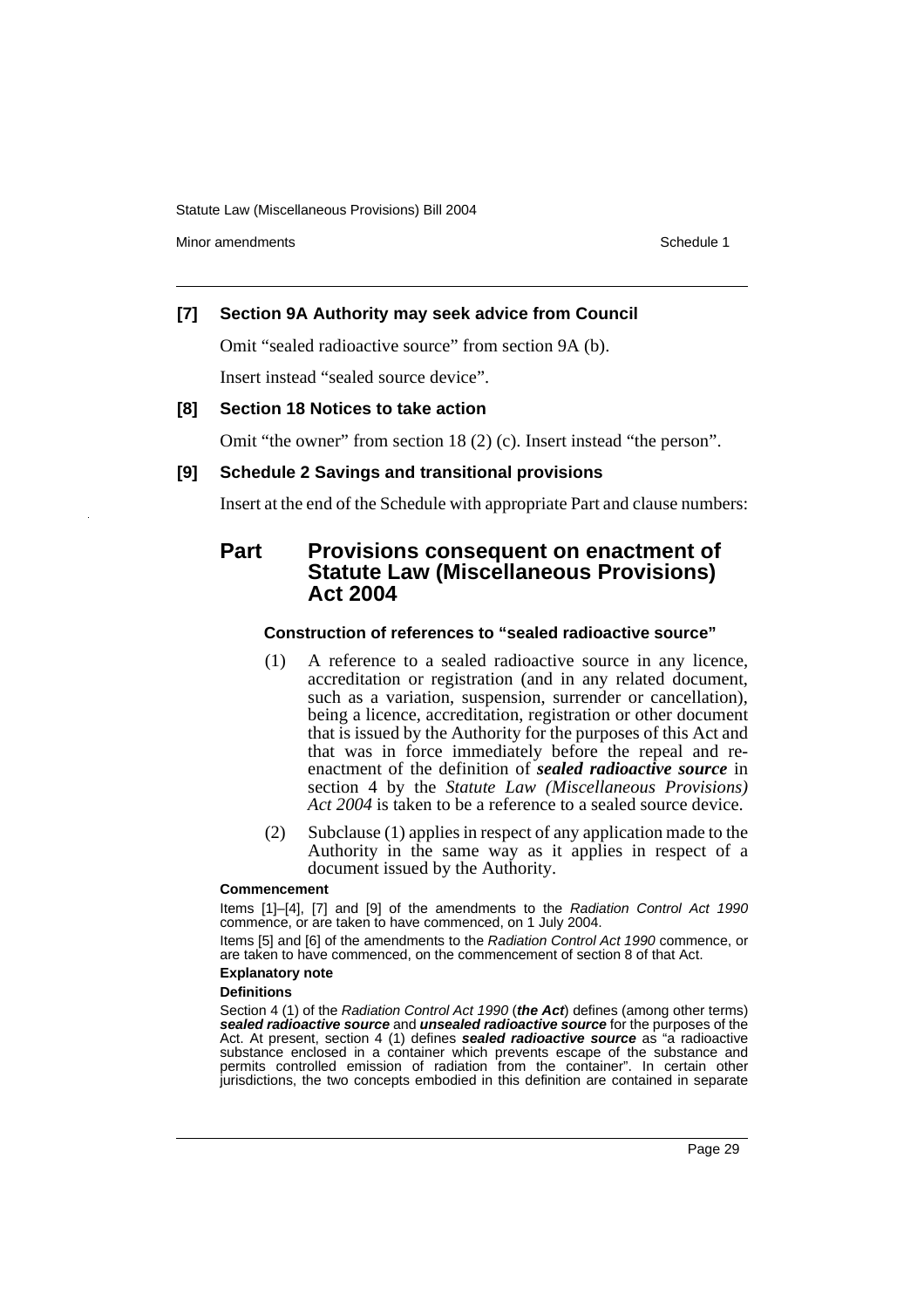Schedule 1 Minor amendments

definitions. The concept of the sealed radioactive source is contained in one definition and the concept of a container or device that holds the sealed radioactive source and controls the emission of radiation is contained in another definition.

For consistency with those other jurisdictions, item [2] of the proposed amendments inserts a new definition of *sealed radioactive source* and a definition of *sealed source device* to provide for the separate embodiment of the two concepts. Item [1] of the proposed amendments repeals the current definition of *sealed radioactive source* and the definition of *unsealed radioactive source* (which is used in only one section of the Act). The changes effected by item [2] are changes in terminology only, not changes of substance.

Items [3]–[7] of the proposed amendments make consequential amendments. Item [9] inserts a savings provision.

### **Statute law amendment**

Section 18 of the Act permits an authorised officer to serve a notice on a person whom the authorised officer believes to be in breach of certain requirements or responsible for unnecessary exposure to or contamination by radiation. The notice may direct the person to take certain steps specified in it.

Section 18 (2) (c) provides that the notice must contain a statement to the effect that the person on whom it is served is entitled to make a submission to the Environment Protection Authority as to why "the owner" should not comply with the direction concerned.

Item [8] of the proposed amendments corrects the incorrect reference to the owner.

# **1.24 Radiation Control Regulation 2003**

# **[1] Clause 9**

Omit the clause. Insert instead:

### **9 Exemptions from section 7 registration requirements for certain sealed source devices**

The sealed source devices specified in Schedule 3A are exempt from the application of section 7 of the Act.

### **[2] Clause 12 Consulting radiation experts**

Omit "sealed radioactive sources" from clause 12 (1) (e)–(h) wherever occurring.

Insert instead "sealed source devices".

### **[3] Clause 17 Personal monitoring devices**

Omit "unsealed radioactive sources" from clause 17 (1) (d).

Insert instead "radioactive substances that are not contained in sealed source devices".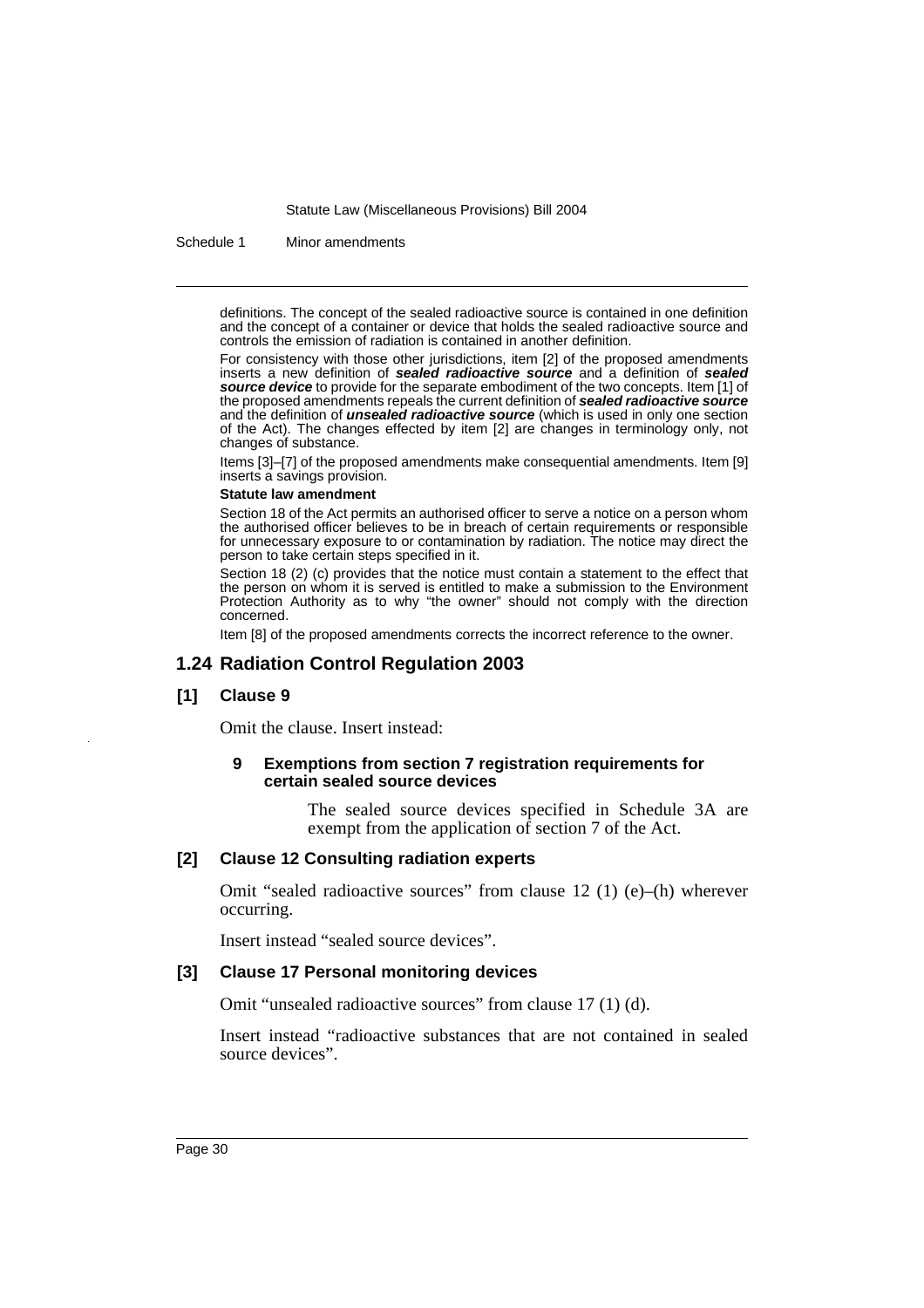Minor amendments **Schedule 1** and the state of the state of the state of the Schedule 1

# **[4] Clause 26 Certain occurrences are taken to be radiation accidents**

Omit "sealed radioactive source" from clause 26 (2) (c).

Insert instead "sealed source device".

### **[5] Clause 29 Faults or defects**

Omit "sealed radioactive source" from clause 29 (2) wherever occurring. Insert instead "sealed source device".

# **[6] Schedule 3 Exemptions from licensing**

Omit "Sealed radioactive sources" from item 2 in Part 1. Insert instead "Sealed source devices".

# **[7] Schedule 3A**

Insert after Schedule 3:

# **Schedule 3A Exemptions from application of section 7 of the Act**

(Clause 9)

- 1 Gas chromatography detectors
- 2 Enclosed x-ray diffraction, absorption and fluorescence analysers that comply with the requirements for enclosed units as defined in the document published by the National Health and Medical Research Council entitled *Code of practice for protection against ionizing radiation emitted from Xray analysis equipment* (or as defined in any document replacing that document that is published by the Australian Radiation Protection and Nuclear Safety Agency)

#### **Commencement**

The amendments to the *Radiation Control Regulation 2003* commence, or are taken to have commenced, on 1 July 2004.

### **Explanatory note**

Items [2]–[6] of the proposed amendments (and item [1] in part) are consequential on certain of the amendments to the *Radiation Control Act 1990* (*the Act*) proposed to be made elsewhere in this Schedule. The amendments concerned are the repeal and reenactment of the definition of *sealed radioactive source* and the insertion of a definition of *sealed source device*.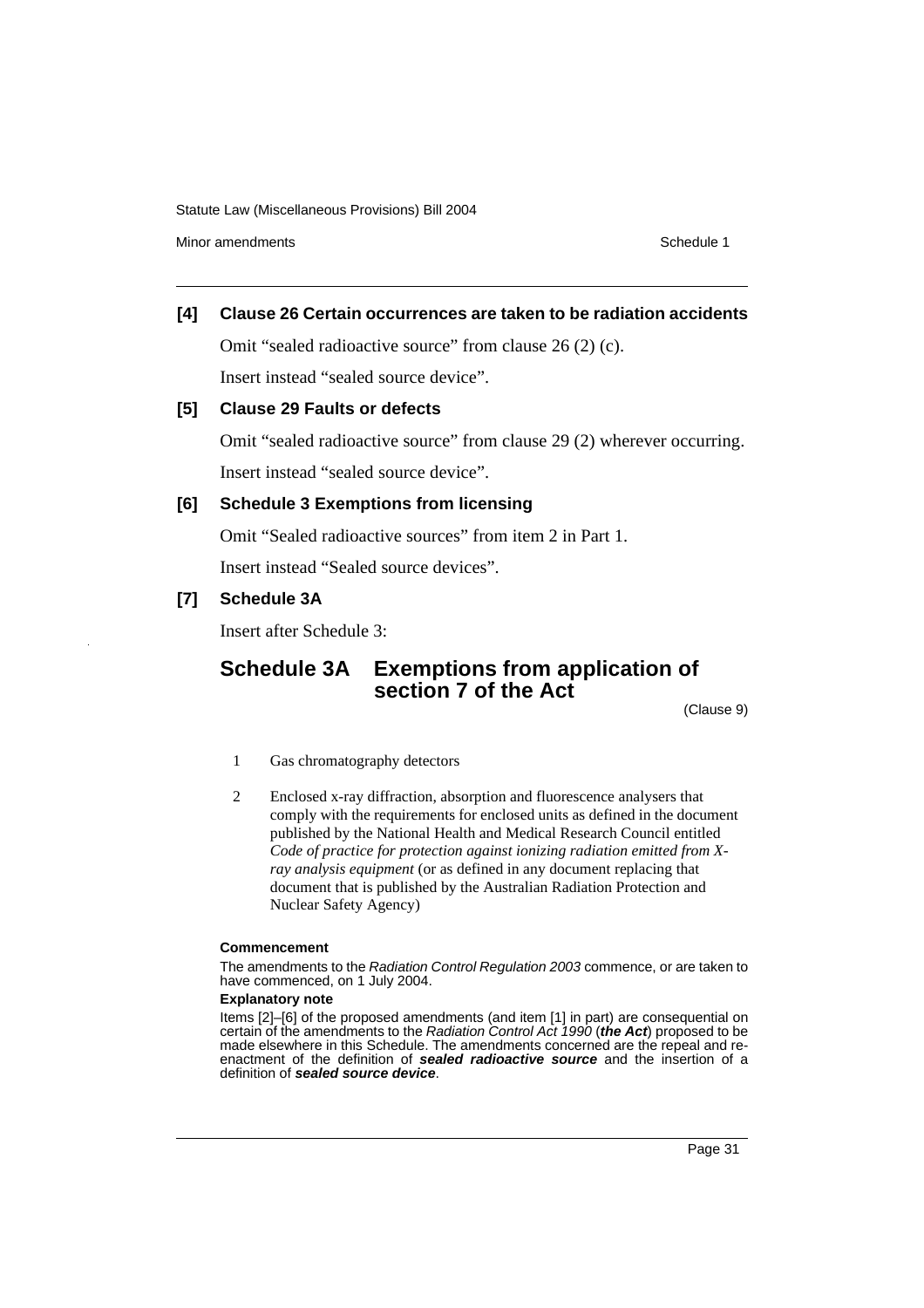Schedule 1 Minor amendments

Clause 9 of the *Radiation Control Regulation 2003* currently provides an exemption from the registration requirements of section 7 of the Act for all "sealed radioactive sources" (in the current terminology) other than fixed radiation gauges. That exemption is due to expire on 1 July 2004. Items [1] and [7] of the proposed amendments continue the exemption in respect of certain of those "sealed source devices" (in the new terminology).

# **1.25 Real Property Act 1900 No 25**

### **Section 135J Appeals to Land and Environment Court**

Insert after section 135J (3):

- (3A) The appellant must join each owner of land adjoining the boundary (except, in each case, an appellant owner) as a party to the following proceedings:
	- (a) proceedings on an appeal under this section,
	- (b) proceedings on any appeal under the *Land and Environment Court Act 1979* in respect of the appeal.

### **Explanatory note**

At present, section 135J of the *Real Property Act 1900* (*the Act*) permits a person who is dissatisfied with a boundary determination under Part 14A of the Act to appeal to the Land and Environment Court for a determination by that Court of the position of the boundary.

Section 135J (2) provides that the persons entitled to appeal under the section are the following:

- (a) an owner of land adjoining the boundary,
- (b) a person who applied for the determination as purchaser under a contract for the sale of land adjoining the boundary,
- (c) a public or local authority or the Head of a Government Department.

The proposed amendment inserts a new subclause in section 135J to require the appellant to join all owners of land adjoining the boundary concerned as parties to proceedings on the appeal (and in proceedings on any subsequent appeal). Any owner so joined who does not wish to be actively involved in the proceedings may either file a submitting appearance or apply to the Court for removal from the proceedings.

# **1.26 Registered Clubs Act 1976 No 31**

# **[1] Section 41C Disclosure of interests in contracts**

Omit "section  $41X$ " from section  $41C(2)$  (a).

Insert instead "section 41ZC".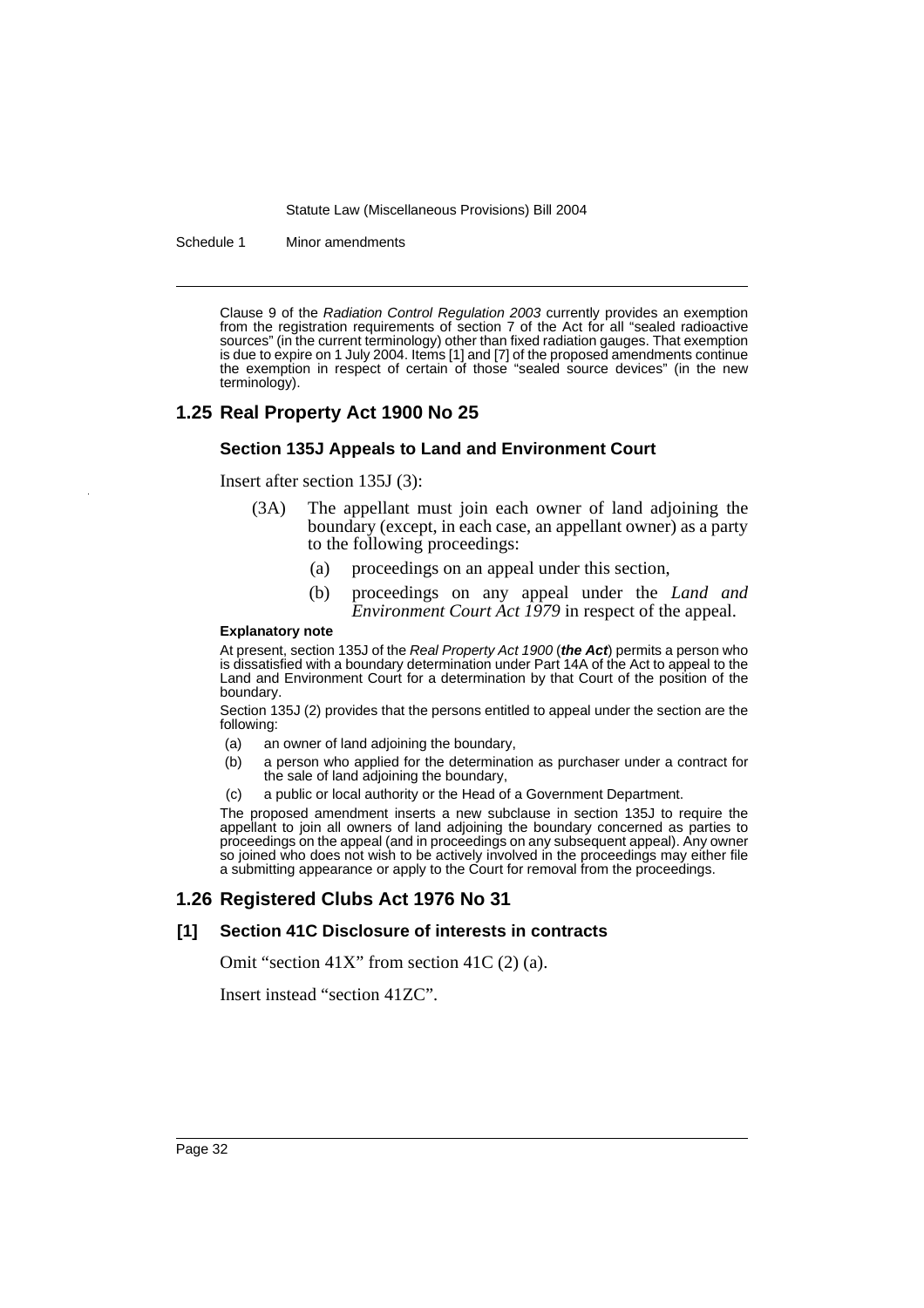Minor amendments **Schedule 1** and the state of the state of the state of the Schedule 1

### **[2] Section 41H Annual reporting requirements**

Omit section 41H (1) (k). Insert instead:

(k) the total amount of the profits (within the meaning of the *Gaming Machine Tax Act 2001*) from the operation of approved gaming machines in the club during the gaming machine tax period relating to the reporting period,

### **[3] Section 41H (3)**

Omit the subsection. Insert instead:

(3) In this section:

*gaming machine tax period* means:

- (a) in relation to the financial year of a registered club that includes 31 August 2004—the period of 9 months beginning on 1 December 2003 and ending on 31 August 2004, and
- (b) in relation to the financial year of a registered club immediately preceding the financial year referred to in paragraph (a)—the period of 12 months ending on 30 November 2003, and
- (c) in relation to each financial year of a registered club subsequent to the financial year referred to in paragraph (a)—the period of 12 months beginning on 1 September in the financial year concerned and ending on 31 August in the following year.

*reporting period* means the relevant financial year of the registered club in relation to which the information is provided.

### **Explanatory note**

### **Gaming machine tax**

As originally enacted, the *Gaming Machine Tax Act 2001* provided that a tax year, in relation to a registered club, meant the period of 12 months commencing on 1 December in any year. The *State Revenue Legislation Amendment Act 2003* amended that definition to provide, instead, that the tax year of a registered club is the period of 12 months commencing on 1 September.

Section 41H (Annual reporting requirements) of the *Registered Clubs Act 1976* (*the Act*) requires registered clubs to send to each of their members written information relating to each financial year of the club ending after the commencement of that section. (The section commenced on 9 April 2004.) Among the information that must be provided is "the total amount of the profits (within the meaning of the *Gaming Machine Tax Act 2001*) from the operation of approved gaming machines in the club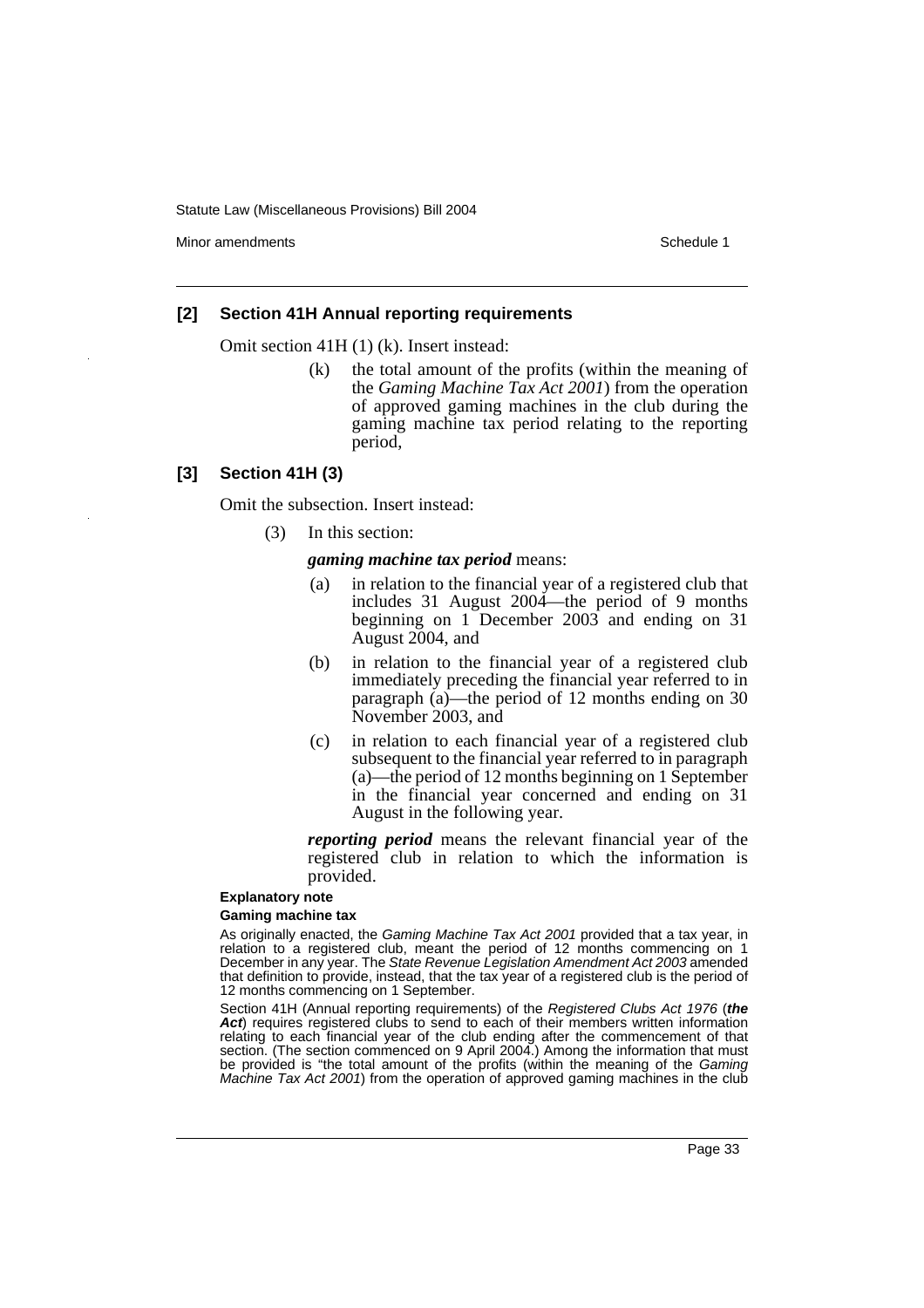Schedule 1 Minor amendments

during the period of 12 months ending on 30 November in the year to which the report relates (*the gaming machine tax period*)"—section 41H (1) (k).

In view of the change in the definition of *tax year*, item [2] of the proposed amendments repeals and re-enacts section 41H (1) (k) so as to remove the reference to 30 November and to refer, instead, to the gaming machine tax period relating to the reporting period in respect of which the information is being provided.

Section 41H (3) of the Act currently defines *reporting period* for the purposes of section 41H. Item [3] of the proposed amendments repeals and re-enacts that subsection (without any change to the definition of *reporting period*) so as to permit the insertion of a definition of *gaming machine tax period*. The latter definition covers the transitional 9-month period from 1 December 2003 to 31 August 2004 that is provided for in Schedule 2A to the *Gaming Machine Tax Act 2001* (which was also inserted in that Act by the *State Revenue Legislation Amendment Act 2003*).

#### **Statute law revision**

Item [1] of the proposed amendments corrects an incorrect cross-reference.

# **1.27 Road and Rail Transport (Dangerous Goods) Act 1997 No 113**

### **[1] Section 34 Application orders and emergency orders**

Omit section 34 (2).

### **[2] Section 41 Use of codes of practice etc in proceedings**

Omit "the Ministerial Council for Road Transport or" from section 41 (1). **Explanatory note**

Item [1] of the proposed amendments repeals a provision relating to certain provisions of the Agreements scheduled in the now-repealed *National Road Transport Commission Act 1991* of the Commonwealth. The Agreements themselves have been independently terminated (by clause 21 of the *Inter-Governmental Agreement for Regulatory and Operational Reform in Road, Rail and Intermodal Transport*).

Item [2] of the proposed amendment omits a reference in section 41 (1) of the *Road and Rail Transport (Dangerous Goods) Act 1997* to a body that has been replaced by the Australian Transport Council (to which section 41 (1) also refers).

# **1.28 Road Transport (Driver Licensing) Act 1998 No 99**

### **[1] Section 3 Objects of Act**

Insert at the end of the Note to the section:

The Commonwealth Act referred to in paragraph (a) has been repealed and replaced by the *National Transport Commission Act 2003* of the Commonwealth, and the agreements scheduled to the repealed Act have been independently terminated and replaced by the *Inter-Governmental Agreement for Regulatory and Operational Reform in Road, Rail and Intermodal Transport*.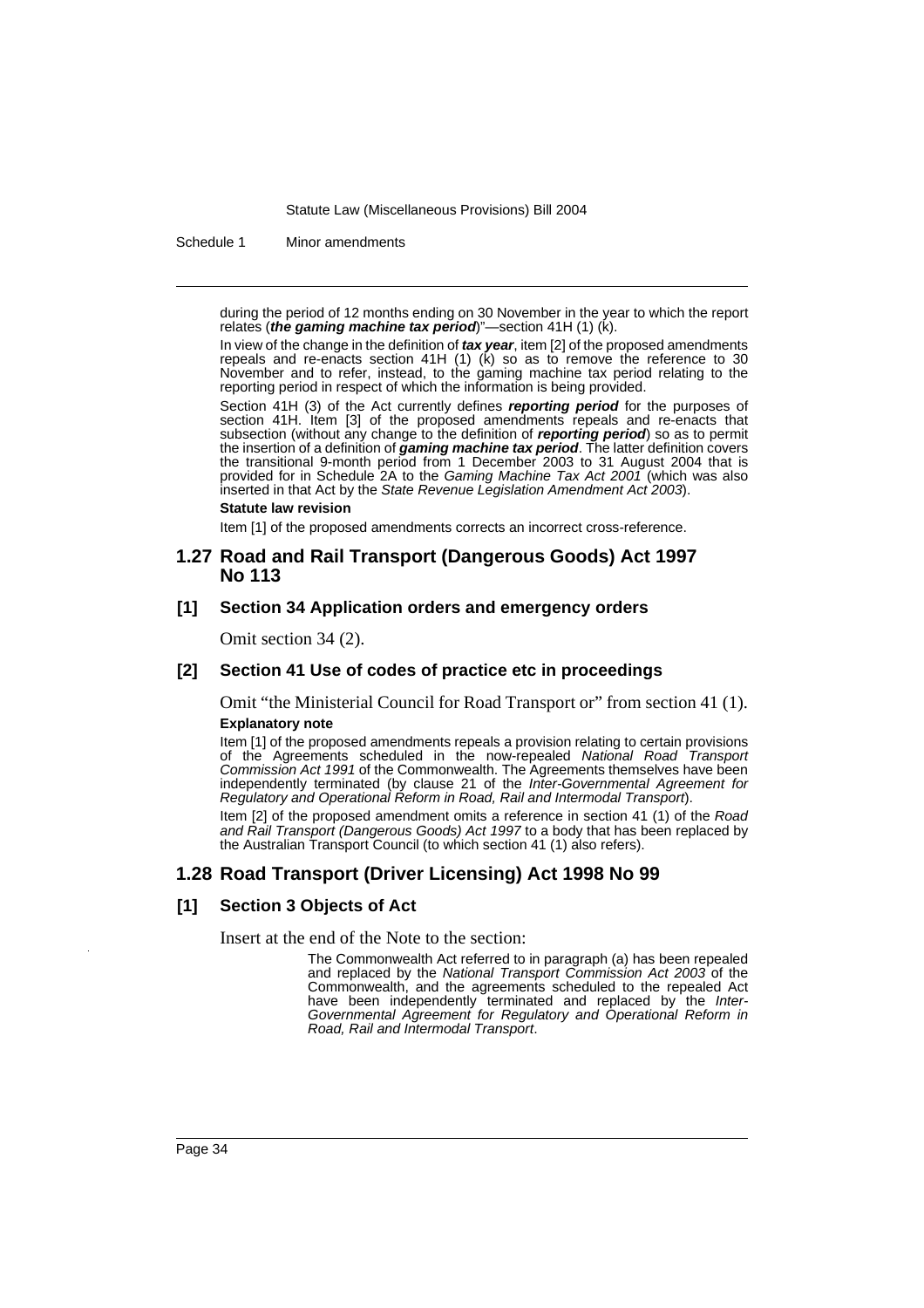Minor amendments **Schedule 1** and the state of the state of the state of the Schedule 1

### **[2] Section 19 Regulations generally**

Omit "National Road Transport Commission" from section 19 (2).

Insert instead "National Transport Commission (formerly the National Road Transport Commission)".

### **[3] Dictionary**

Omit "section 3 of the *National Road Transport Commission Act 1991*" from the definition of *Australian Transport Council*.

Insert instead "section 4 of the *National Transport Commission Act 2003*". **Explanatory note**

The proposed amendments are consequential on the repeal of the *National Road Transport Commission Act 1991* of the Commonwealth and its replacement by the *National Transport Commission Act 2003* of that jurisdiction.

### **1.29 Road Transport (General) Act 1999 No 18**

### **[1] Section 12 Application orders and emergency orders**

Omit section 12 (2).

#### **[2] Section 12 (5)**

Omit "section 3 of the *National Road Transport Commission Act 1991*" from the definition of *Australian Transport Council*.

Insert instead "section 4 of the *National Transport Commission Act 2003*".

### **Explanatory note**

Item [1] of the proposed amendments repeals a provision relating to certain provisions of the Agreements scheduled in the now-repealed *National Road Transport Commission Act 1991* of the Commonwealth (*the Commonwealth Act*). The Agreements themselves have been independently terminated (by clause 21 of the *Inter-Governmental Agreement for Regulatory and Operational Reform in Road, Rail and Intermodal Transport*).

Item [2] of the proposed amendments is consequential on the repeal of the Commonwealth Act and its replacement by the *National Transport Commission Act 2003* of that jurisdiction.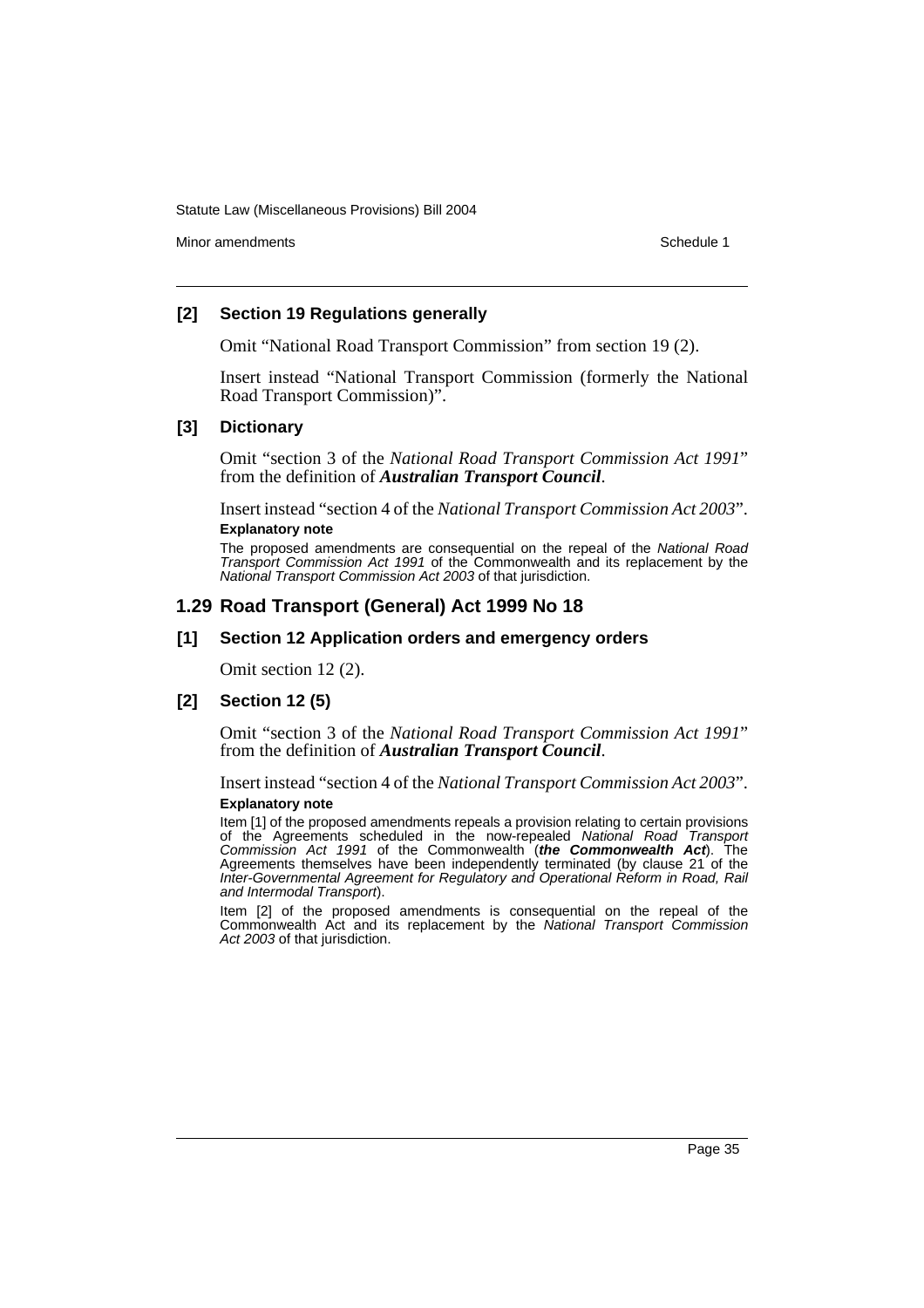Schedule 1 Minor amendments

### **1.30 Road Transport (Heavy Vehicles Registration Charges) Act 1995 No 72**

### **[1] Section 9 Variations in charges**

Omit section 9 (2). Insert instead:

- (2) Before such a regulation is made, the Minister must cause notice to be published in the Gazette of the maximum registration charges that may be imposed for the time being, as calculated:
	- (a) in accordance with such procedures (if any) as are for the time being approved, and
	- (b) subject to such parameters (if any) as are for the time being set,

by the Australian Transport Council or the National Transport Commission under the Agreement referred to in section 4 of the Commonwealth Act.

### **[2] Section 9 (5)**

Omit the subsection. Insert instead

(5) In this section:

*Australian Transport Council* has the same meaning as it has in the Commonwealth Act.

*National Transport Commission* means the Commission of that name established by the Commonwealth Act.

*the Commonwealth Act* means the *National Transport Commission Act 2003* of the Commonwealth.

#### **Explanatory note**

The proposed amendments are consequential on the repeal of the *National Road Transport Commission Act 1991* of the Commonwealth and its replacement by the *National Transport Commission Act 2003* of that jurisdiction.

### **1.31 Road Transport (Mass, Loading and Access) Regulation 1996**

### **[1] Clause 27 Issuing a Class 3 notice or permit**

Omit "National Road Transport Commission" from clause 27 (6).

Insert instead "National Transport Commission".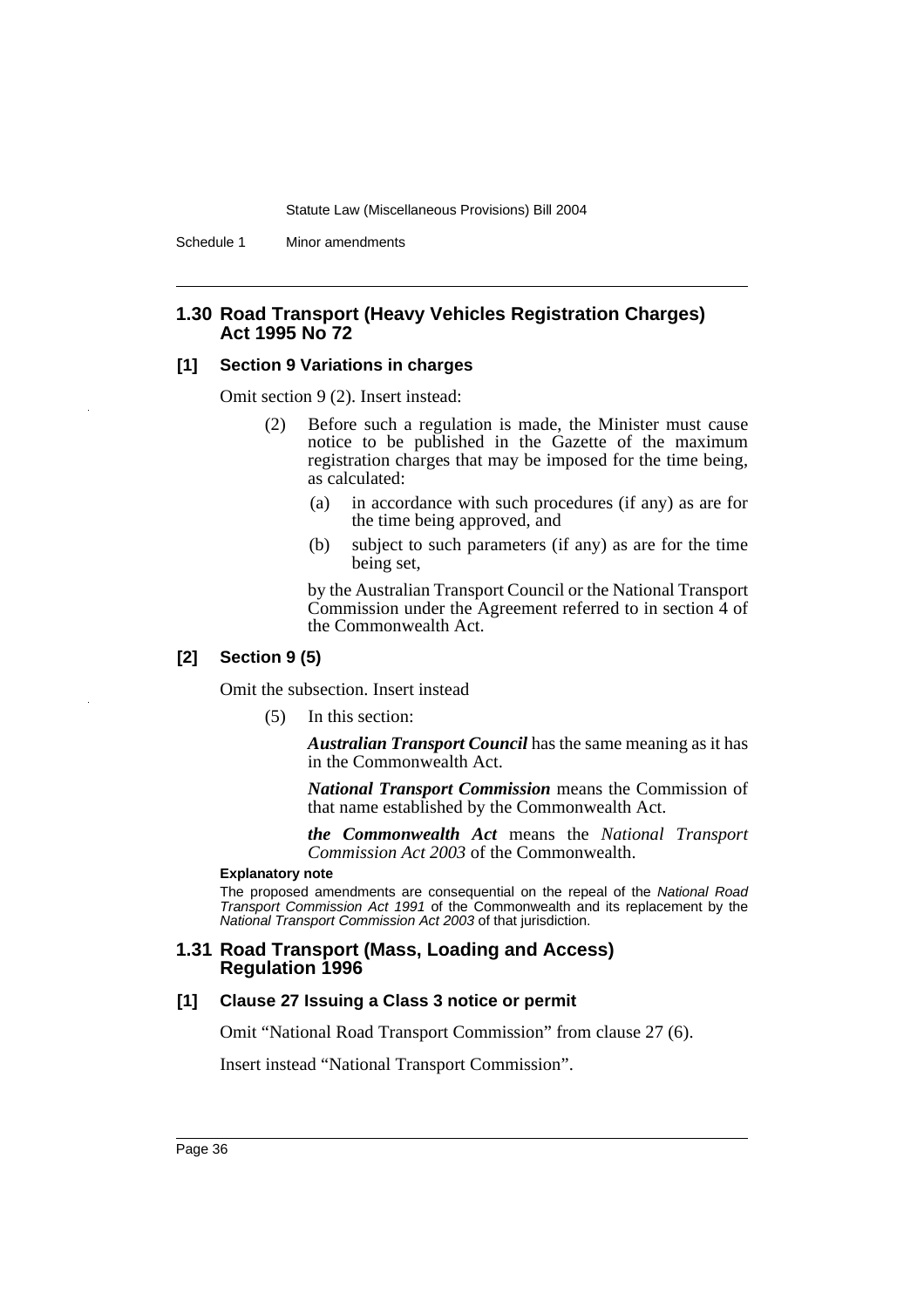Minor amendments **Schedule 1** and the state of the state of the state of the Schedule 1

### **[2] Dictionary**

Omit "National Road Transport Commission's Heavy Vehicle Accreditation Scheme" from the definition of *Mass Management Accreditation Scheme*.

Insert instead "National Heavy Vehicle Accreditation Scheme".

### **[3] Dictionary, definition of "Ministerial Council"**

Omit the definition.

### **[4] Dictionary, definition of "National Road Transport Commission"**

Omit the definition. Insert instead:

*National Transport Commission* means the National Transport Commission established under the *National Transport Commission Act 2003* of the Commonwealth.

#### **Explanatory note**

Items [1] and [4] of the proposed amendments are consequential on the repeal of the *National Road Transport Commission Act 1991* of the Commonwealth and its replacement by the *National Transport Commission Act 2003* of that jurisdiction.

Item [2] of the proposed amendments updates a reference to a national scheme. Item [3] of the proposed amendments omits a definition of a term that is no longer used in the Regulation.

### **1.32 Road Transport (Safety and Traffic Management) Act 1999 No 20**

## **[1] Section 3 Objects of Act**

Insert after section 3 (a):

**Note.** The Agreements concerned were the *Heavy Vehicle Agreement* and the *Light Vehicle Agreement*. The Commonwealth Act referred to has been repealed and replaced by the *National Transport Commission* Act 2003. That Act does not have any Agreements scheduled to it but does make provision for an Agreement "entered into in relation to [that] Act". That Agreement is the *Inter-Governmental Agreement for Regulatory and Operational Reform in Road, Rail and Intermodal Transport*.

### **[2] Section 32 Evidence of alcohol concentration revealed by breath or blood analysis in proceedings for offence under section 9**

Omit "under Division 4" from section 32 (1) (b).

Insert instead "under this Part".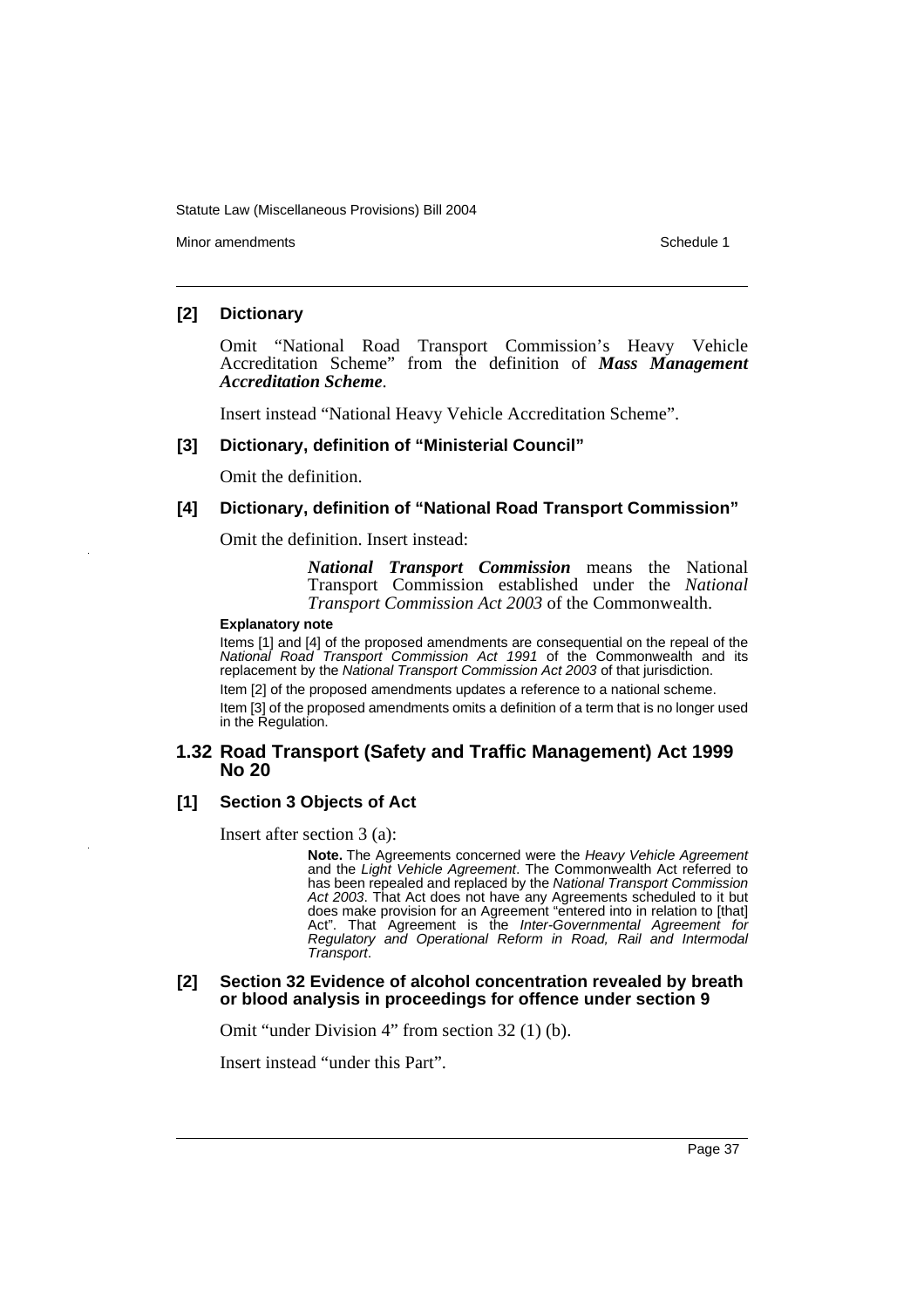Schedule 1 Minor amendments

### **[3] Section 33 Certificate evidence about breath or blood analysis in proceedings for offences under section 9**

Omit "under this section" from section 33 (6) (a).

Insert instead "under this Part".

### **[4] Section 71 Regulations**

Omit "National Road Transport Commission" from section 71 (3) (a), (4), (5) (d) and (6) wherever occurring (including where occurring in the heading to section 71 (6)).

Insert instead "National Transport Commission".

### **[5] Section 72A**

Insert after section 72:

### **72A Rules**

- (1) The Governor may make rules, not inconsistent with this Act, for or with respect to any matter for or with respect to which the Governor may make regulations under this Act.
- (2) The rules may repeal or amend the regulations and the regulations may repeal or amend the rules.
- (3) A reference in this or any other Act or law to a matter prescribed by the regulations under this Act (however expressed) includes a reference to a matter prescribed by the rules.
- (4) The same legal rules and principles apply to the resolution of an inconsistency between a rule and a regulation as apply to the resolution of an inconsistency between regulations.

### **[6] Dictionary**

Omit "section 3 of the *National Road Transport Commission Act 1991*" from the definition of *Australian Transport Council*.

Insert instead "section 4 of the *National Transport Commission Act 2003*".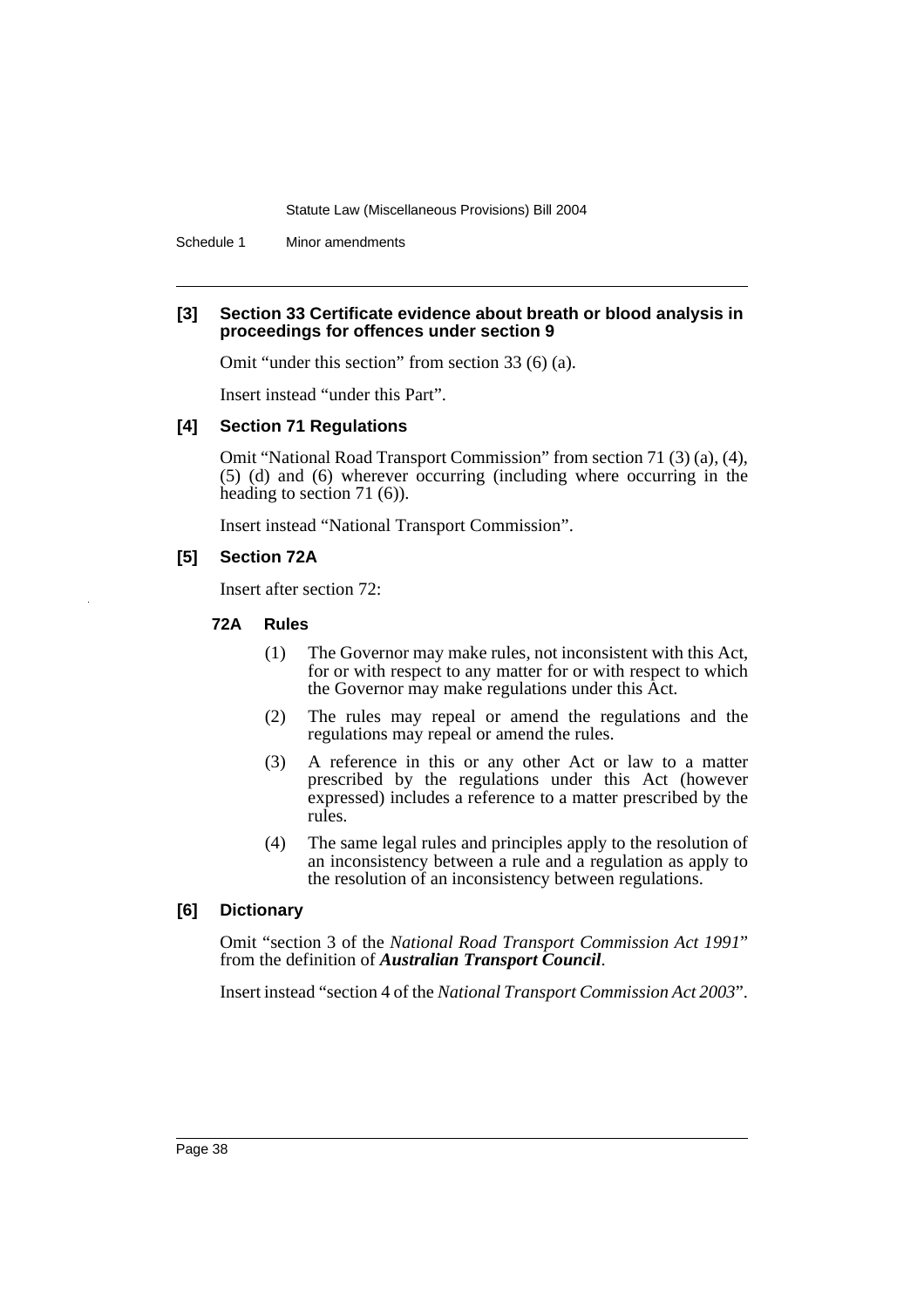Minor amendments **Schedule 1** and the state of the state of the state of the Schedule 1

### **[7] Dictionary, definition of "National Road Transport Commission"**

Omit the definition. Insert instead:

*National Transport Commission* means the National Transport Commission established under the *National Transport Commission Act 2003* of the Commonwealth.

#### **Explanatory note**

#### **Evidence arising from analysis of blood samples**

Items [2] and [3] of the proposed amendments arise out of the repeal of the *Traffic Act 1909* (*the 1909 Act*) and the re-enactment of many of its provisions in the *Road Transport (Safety and Traffic Management) Act 1999* (*the current Act*).

Section 9 of the current Act creates the offence of driving (or attempting to drive, or supervising a learner driver) with a prescribed concentration of alcohol in the blood.

Section 32 (1) (b) of the current Act provides that, in proceedings for an offence under section 9, evidence may be given of the concentration of alcohol present in the blood of the person charged as determined by "an analysis of the person's blood under Division 4". This reflects section 4G (8) of the 1909 Act, changing the reference to an analysis "under this section" in that subsection to a reference to an analysis "under Division 4" [of Part 2] of the current Act.

Section 33 (6) (a) of the current Act provides for the giving of certificate evidence in such proceedings and refers to a certificate concerning "a sample of a specified person's blood...submitted for analysis under this section". This reflects section 4G (11) (a) of the 1909 Act, but omits to change the reference to an analysis "under this section" in that subsection.

Under the current Act, blood is submitted and analysed under section 18 of Division 3 of Part 2 (following random breath testing), section 23 of Division 4 of that Part (following a driving accident) or section 27 of Division 5 of that Part (following arrest for failure to submit to, or to pass, a sobriety assessment).

Accordingly, items [2] and [3] of the proposed amendments replace the incorrect references in section 32 (1) (b) and section 33 (6) (a) with references to Part 2.

#### **Power to make rules**

Item [5] of the proposed amendments enables the Governor to make rules instead of regulations for the purposes of the Act. Rules made by the Governor are statutory rules for the purposes of the *Interpretation Act 1987* and are therefore disallowable. Such rules are also subject to staged repeal under the *Subordinate Legislation Act 1989* unless specifically excluded from repeal under that Act.

The amendment does not confer any power to make statutory rules under the *Road Transport (Safety and Traffic Management) Act 1999* in respect of additional subject-matters.

#### **Amendments consequential on certain repeal**

Items [1], [4], [6] and [7] of the proposed amendments are consequential on the repeal of the *National Road Transport Commission Act 1991* of the Commonwealth and its replacement by the *National Transport Commission Act 2003* of that jurisdiction.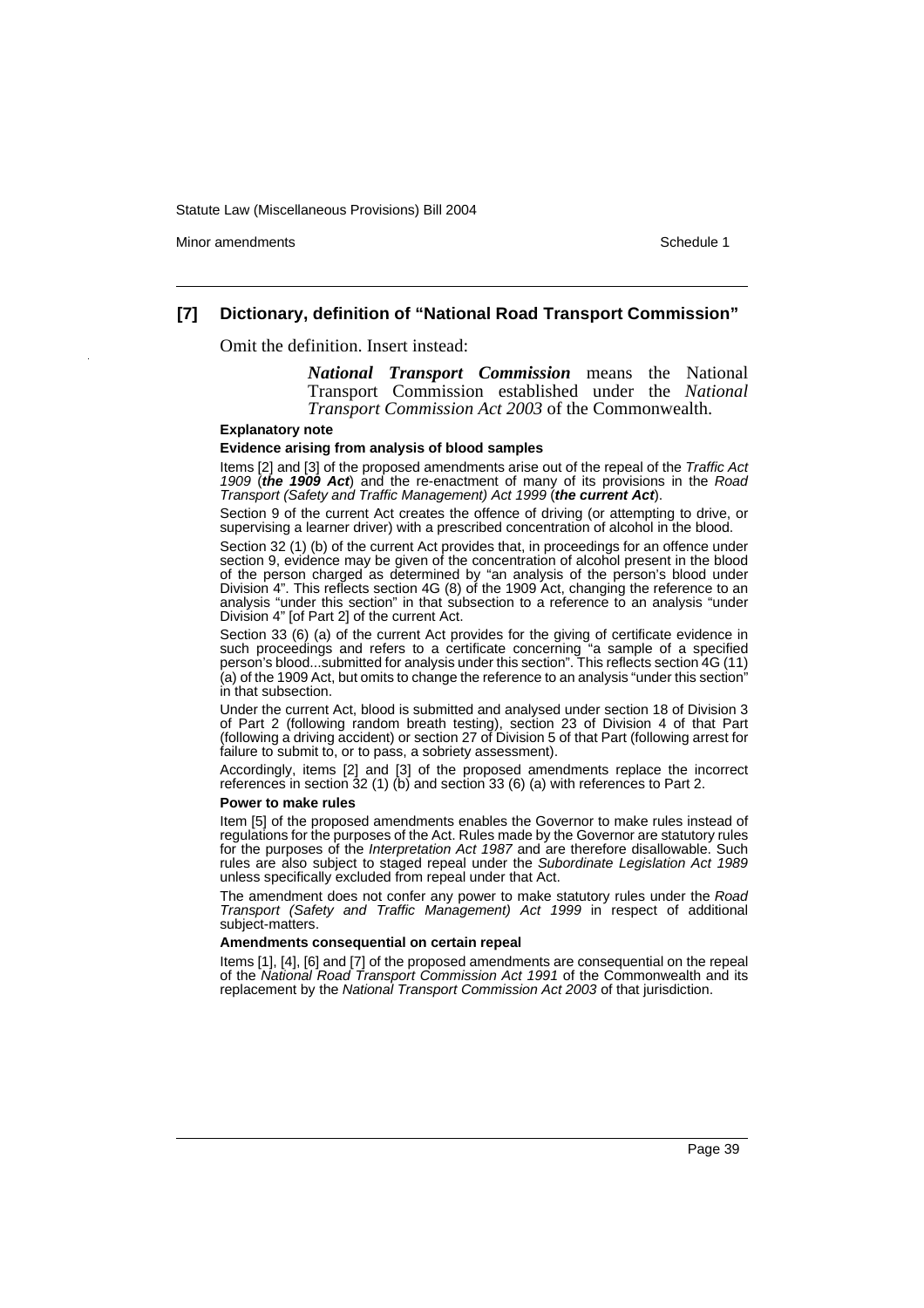Schedule 1 Minor amendments

### **1.33 Road Transport (Safety and Traffic Management) (Driver Fatigue) Regulation 1999**

### **[1] Clause 46 What is an approved DSMD**

Omit the Note to the clause. Insert instead:

**Note.** Information about approved DSMDs can be obtained from the National Transport Commission, Level 15/628 Bourke Street, Melbourne Vic 3000 or through the National Transport Commission's web site (URL: www.ntc.gov.au).

### **[2] Dictionary**

Omit the Note to the definition of *approved fatigue management training course*.

Insert instead:

**Note.** Information about approved fatigue management training courses can be obtained from the National Transport Commission, Level 15/628 Bourke Street, Melbourne Vic 3000 or through the National Transport Commission's web site (URL: www.ntc.gov.au).

#### **Explanatory note**

The proposed amendments are consequential on the repeal of the *National Road Transport Commission Act 1991* of the Commonwealth (which established the National Road Transport Commission) and its replacement by the *National Transport Commission Act 2003* of that jurisdiction (which establishes the National Transport Commission).

### **1.34 Road Transport (Vehicle Registration) Act 1997 No 119**

### **Section 3 Objects of Act**

Insert after section 3 (a):

**Note.** The Agreements concerned were the *Heavy Vehicle Agreement* and the *Light Vehicle Agreement*. The Commonwealth Act referred to has been repealed and replaced by the *National Transport Commission Act 2003* of the Commonwealth. That Act does not have any Agreements scheduled to it but does make provision for an Agreement "entered into in relation to [that] Act". That Agreement is the *Inter-Governmental Agreement for Regulatory and Operational Reform in Road, Rail and Intermodal Transport*.

#### **Explanatory note**

The proposed amendment is consequential on the repeal of the *National Road Transport Commission Act 1991* of the Commonwealth and its replacement by the *National Transport Commission Act 2003* of that jurisdiction.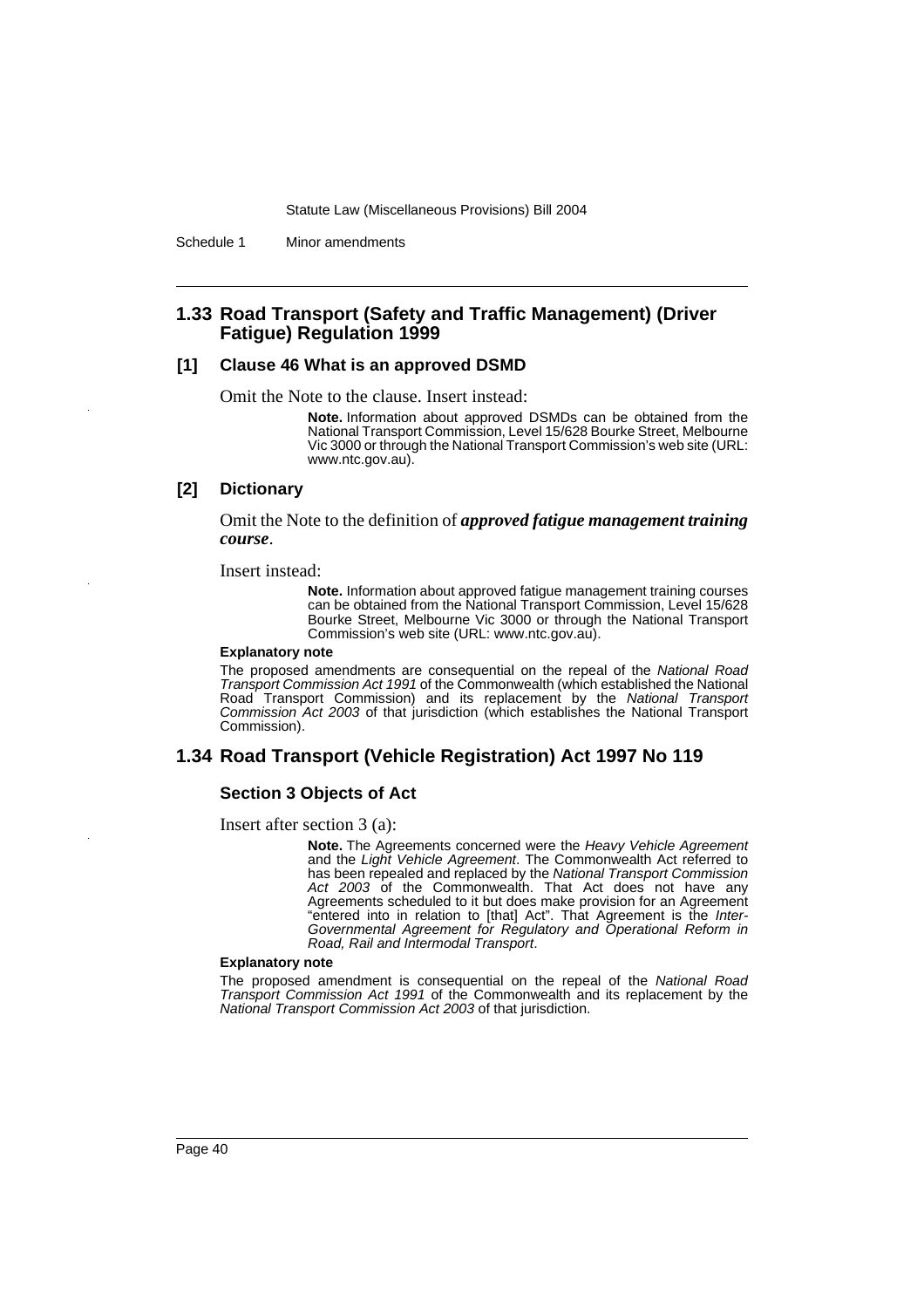Minor amendments **Schedule 1** and the state of the state of the state of the Schedule 1

## **1.35 Road Transport (Vehicle Registration) Regulation 1998**

### **[1] Schedule 4 Vehicle standards**

Omit "apply" from clause 123 (2). Insert instead "applies".

### **[2] Schedule 4, clause 160**

Omit the Note to the clause. Insert instead:

**Note.** The *Roadworthiness Guidelines* were published by the National Road Transport Commission (subsequently replaced by the National Transport Commission) and are available from Ausinfo Bookshops. The Ministerial Council was the Ministerial Council for Road Transport which was established by a national agreement called the *Heavy Vehicles Agreement*. The Council's functions are now exercised by the Australian Transport Council, which was established on 11 June 1993.

### **[3] Dictionary**

Omit "National Road Transport Commission's" from the definition of *Maintenance Management Accreditation Scheme*.

### **[4] Dictionary, definition of "Ministerial Council"**

Omit the definition.

### **[5] Dictionary, definition of "Non-national Maintenance Scheme"**

Insert "or the National Transport Commission" after "National Road Transport Commission".

### **Explanatory note**

Item [1] of the proposed amendments corrects a grammatical error.

Item [2] of the proposed amendments updates a Note relating to a body (the National Road Transport Commission) established by a now-repealed Act of the Commonwealth. The new Note also elucidates a reference to the "Ministerial Council". Item [3] of the proposed amendments repeals a reference to the abolished body.

Item [4] of the proposed amendments repeals the outdated definition of *Ministerial Council*.

Item [5] of the proposed amendments adds a reference to the body that has replaced the National Road Transport Commission to a definition.

## **1.36 Royal Botanic Gardens and Domain Trust Act 1980 No 19**

### **Section 22 Regulations**

Omit "5 penalty units" from section 22 (4).

Insert instead "10 penalty units".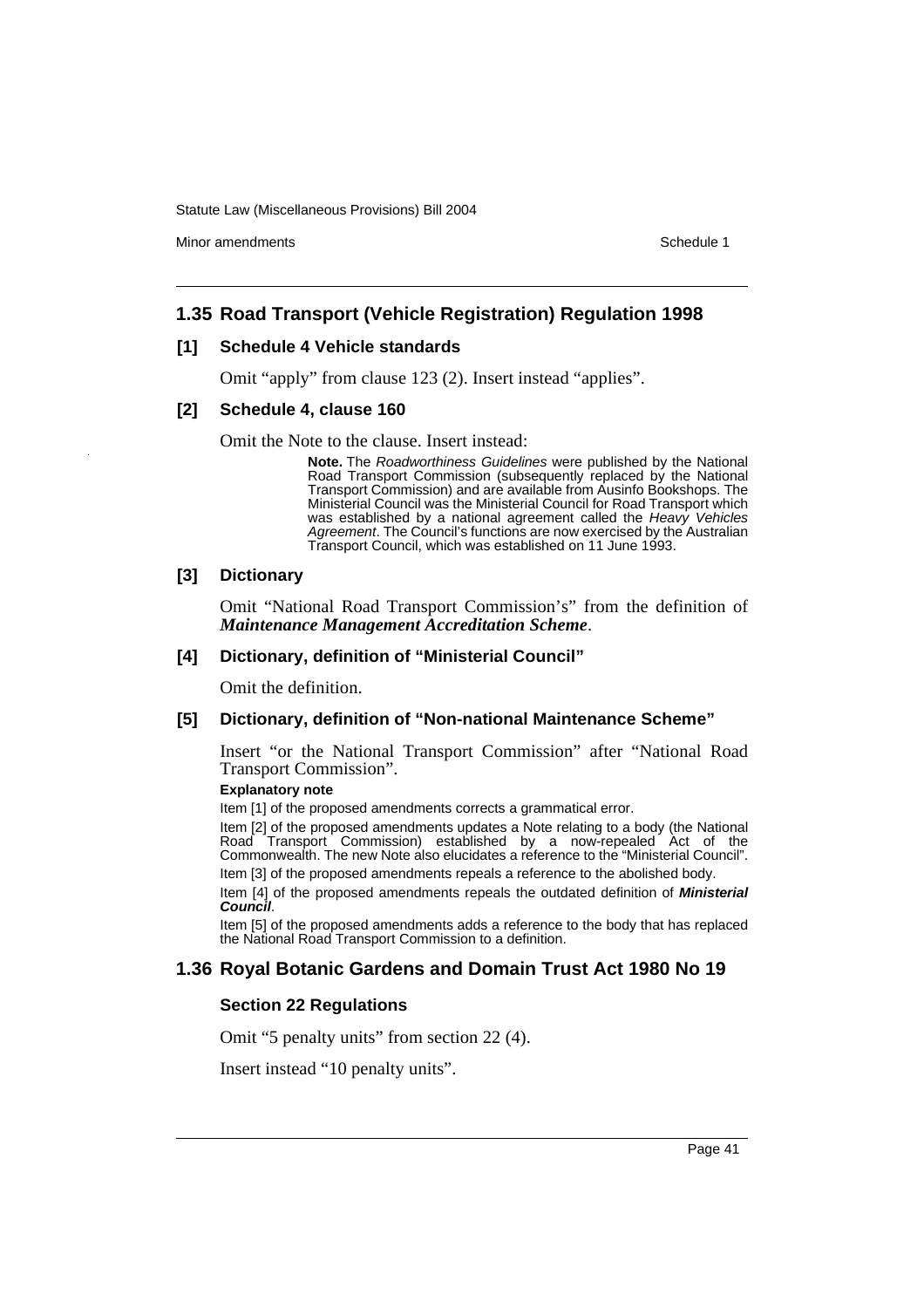Schedule 1 Minor amendments

#### **Explanatory note**

At present, section 22 (4) of the *Royal Botanic Gardens and Domain Trust Act 1980* provides that the regulations made under that Act may impose a penalty "not exceeding 5 penalty units" for any breach of a regulation. A penalty unit currently equates to \$110. The proposed amendment will permit the regulations to impose a penalty of up to 10 penalty units. This is the same maximum penalty as may be imposed by regulations under the *Centennial Park and Moore Park Trust Act 1983* and the *Parramatta Park Trust Act 2001*.

### **1.37 Rural Fires Act 1997 No 65**

### **Section 100C Carrying out of bush fire hazard reduction work**

Omit "*Native Vegetation Conservation Act 1997*" from section 100C (4).

Insert instead "*Native Vegetation Act 2003*".

#### **Commencement**

The amendment to the *Rural Fires Act 1997* commences, or is taken to have commenced, on the commencement of section 12 of the *Native Vegetation Act 2003*. **Explanatory note**

The proposed amendment is consequential on the repeal of the *Native Vegetation Conservation Act 1997* and its replacement by the *Native Vegetation Act 2003*.

#### **1.38 Rural Lands Protection Act 1998 No 143**

### **[1] Sections 85 (1), 86 (1), 87 (1), 88 (1) and (3), 101 (3) (b), 129 and 133 (1) and (3)**

Omit "Minister for Land and Water Conservation" wherever occurring.

Insert instead "Minister administering the *Crown Lands Act 1989*".

#### **[2] Section 92 Relationship to other Acts**

Omit "*Native Vegetation Conservation Act 1997*".

Insert instead "*Native Vegetation Act 2003*".

### **[3] Dictionary**

### Omit the definition of *Minister for Crown Lands*.

#### **Commencement**

Item [2] of the amendments to the *Rural Lands Protection Act 1998* commences, or is taken to have commenced, on the commencement of Part 3 of the *Native Vegetation Act 2003*.

### **Explanatory note**

Item [1] of the proposed amendments updates outdated references.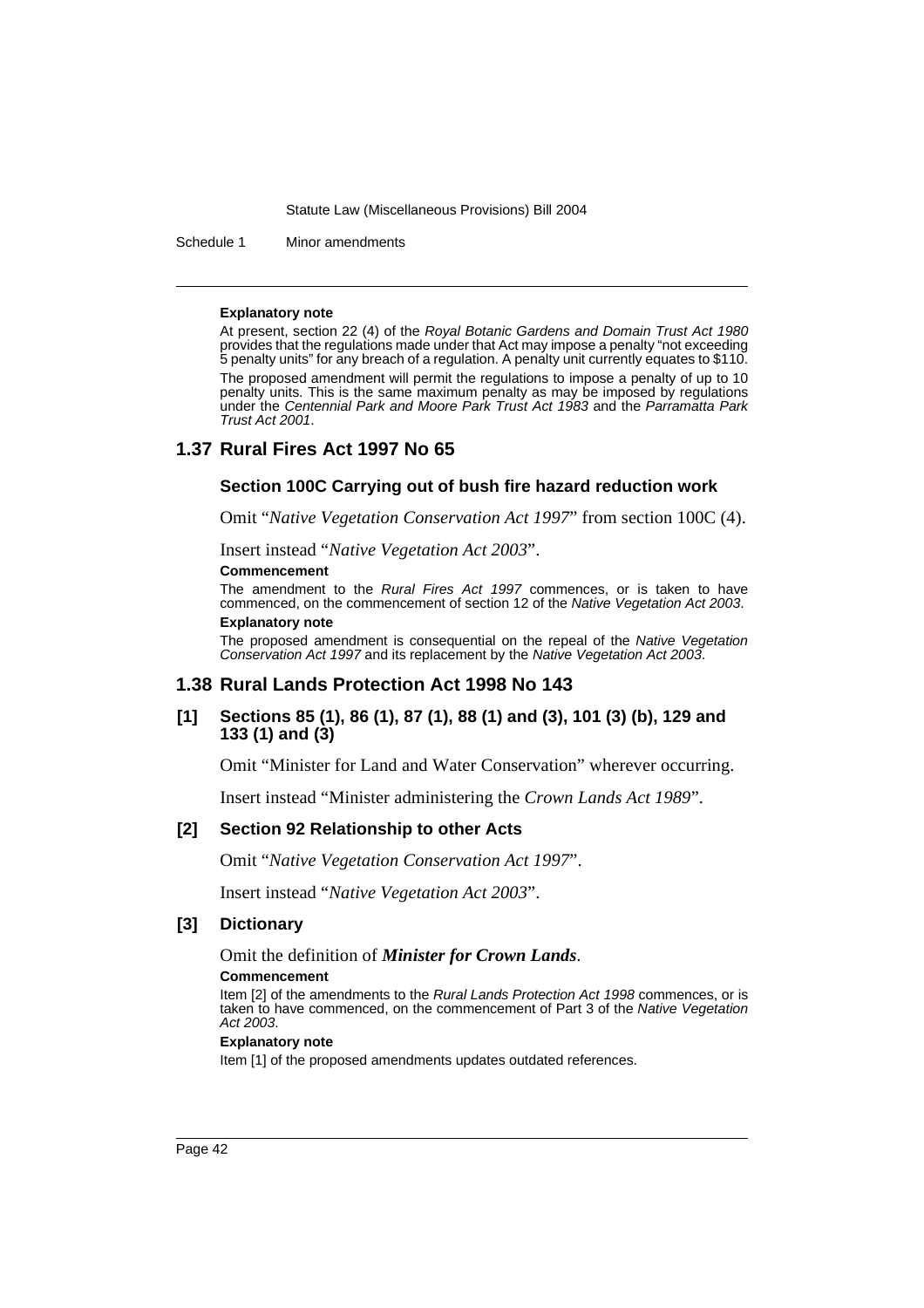Minor amendments **Schedule 1** and the state of the state of the state of the Schedule 1

Item [2] of the proposed amendments is consequential on the repeal of the *Native Vegetation Conservation Act 1997* and its replacement by the *Native Vegetation Act 2003*.

Item [3] of the proposed amendments repeals a definition of a term that is no longer used in the *Rural Lands Protection Act 1998* or in the Regulations made under that Act.

### **1.39 Shops and Industries Act 1962 No 43**

## **[1] Section 8 Variation, suspension or cancellation of approval**

Insert ", at the request of the bank that holds the approval or on the Director-General's own initiative," after "The Director-General may" in section 8 (1).

### **[2] Section 8 (2) (b)**

Insert at the end of the paragraph:

, or

(c) the bank has requested the suspension or cancellation.

### **[3] Section 8 (4)**

Omit "the cancellation of".

Insert instead "a variation of a condition of, or the suspension or cancellation of,".

#### **Explanatory note**

Section 8 of the *Shops and Industries Act 1962* (*the Act*) provides for the variation, suspension or cancellation, by the Director-General (*the Director-General*) of the Department of Industrial Relations (now the Department of Commerce), of approvals for banks to open on weekends.

Section 8 (3) prohibits the Director-General from varying the conditions of, or suspending or cancelling, such an approval unless the Director-General has:

- (a) given the bank concerned both written reasons for the Director-General's intention to vary, suspend or cancel and an opportunity to make submissions in respect of that intention, and
- (b) considered any submissions duly made by the bank.

Section 8 (4) provides that section 8 (3) does not apply to the cancellation of an approval at the request of the bank that holds the approval.

Although section 8 (4) necessarily implies that a bank holding an approval may request the cancellation of the approval, the Act does not make this explicit.

Item [1] of the proposed amendments explicitly provides that a bank holding an approval to open at the weekend may request the cancellation (or suspension) of the approval, or the variation of a condition of the approval. Item [3] of the proposed amendments extends the operation of section 8 (4) to cover a bank-initiated request for the suspension of, or variation of a condition of, its approval.

It might be noted that an approval for a bank to open on weekends does not oblige the bank to do so.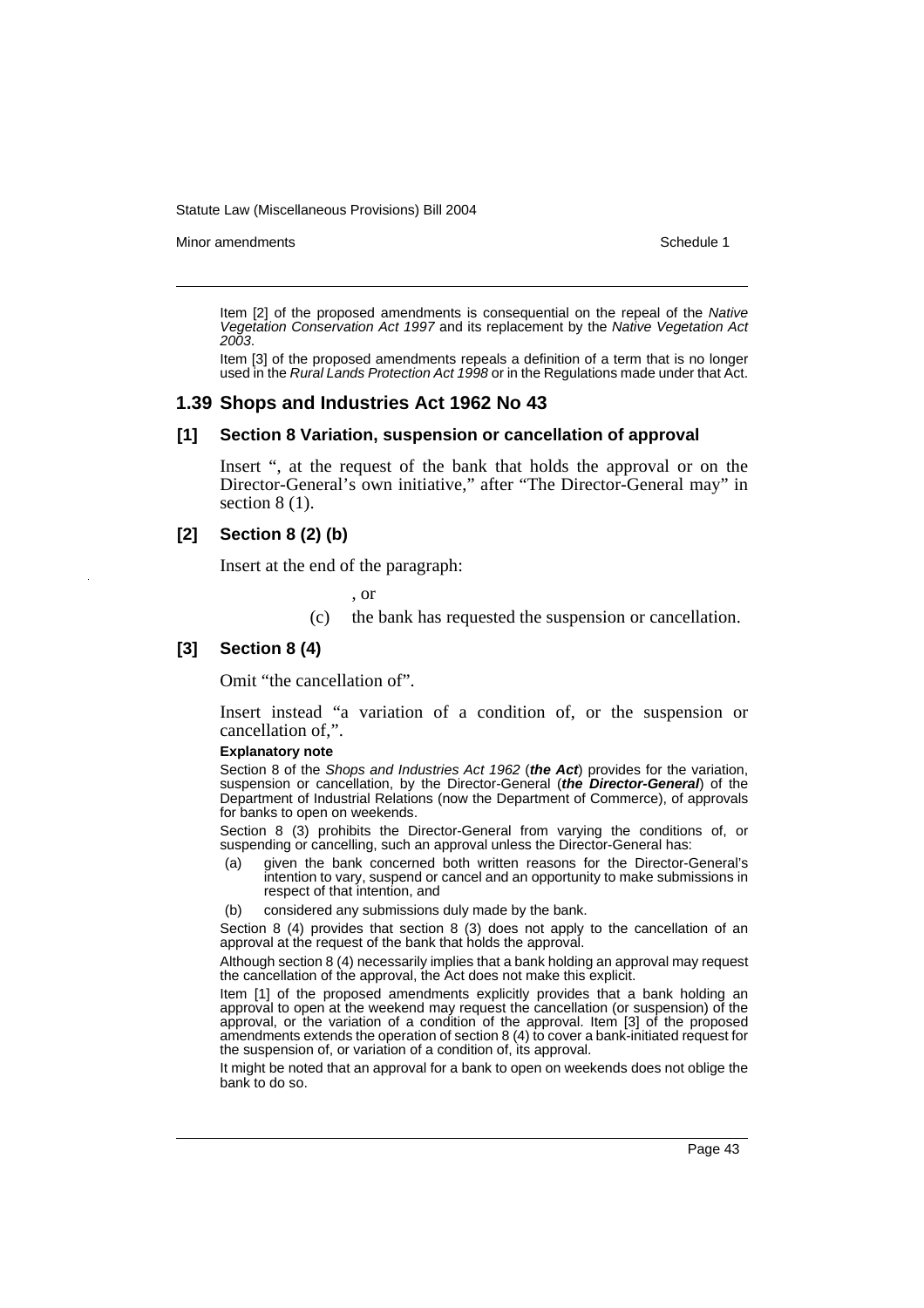Schedule 1 Minor amendments

### **1.40 Subordinate Legislation Act 1989 No 146**

### **[1] Section 10 Staged repeal of statutory rules**

Omit section 10 (3). Insert instead:

(3) Despite the other provisions of this Part, the *Seeds Regulation 1994* remains in force until 1 September 2005, unless sooner repealed.

### **[2] Schedule 3 Matters not requiring regulatory impact statements**

#### Omit item 4A. Insert instead:

**4A** Matters involving the substantial implementation of Agreed Reforms, within the meaning of the *Inter-Governmental Agreement for Regulatory and Operational Reform in Road, Rail and Intermodal Transport* entered into by the Commonwealth and each of the States and Territories (which came into effect on 15 January 2004), being Reforms that have been progressed in accordance with clause 11 of that Agreement.

#### **Explanatory note**

#### **Staged repeal of statutory rules**

The *Subordinate Legislation Act 1989* (*the Act*) provides for the automatic repeal of statutory rules. The repeal takes effect on the fifth anniversary of the date on which the statutory rule was published (in the case of a statutory rule published on 1 September in any year) or on the 1 September following the fifth anniversary of the date on which it was published (in any other case)—see section 10 (2) of the Act. Unless it is intended to allow the statutory rule to lapse, a statutory rule that is due for repeal under the Act is usually remade in advance of the repeal date.

Section 11 of the Act permits the repeal of a statutory rule to be postponed, by order of the Governor, for a period of one year. However, the repeal of a particular statutory rule cannot be postponed on more than five occasions.

The repeal of the *Seeds Regulation 1994* (*the Regulation)* has been postponed on five occasions, and the Regulation is now due to be repealed on 1 September 2004. However, it is intended to repeal the *Seeds Act 1982* (under which the Regulation is made). In view of this, there seems little point in remaking the Regulation. On the other hand, it is desirable to keep the regulatory scheme of the Regulation in place until such time as replacement provisions come into force under other legislation.

Accordingly, item [1] of the proposed amendments has the effect of keeping the Regulation in force for a further period of one year after the date on which it would otherwise be repealed by the Act, unless the Regulation is sooner repealed by other legislation (such as the repeal of the *Seeds Act 1982*).

The current section 10 (3) of the Act, which the proposed amendment repeals, is a spent provision that had the effect of keeping certain regulations concerning occupational health and safety in force until 1 April 2001.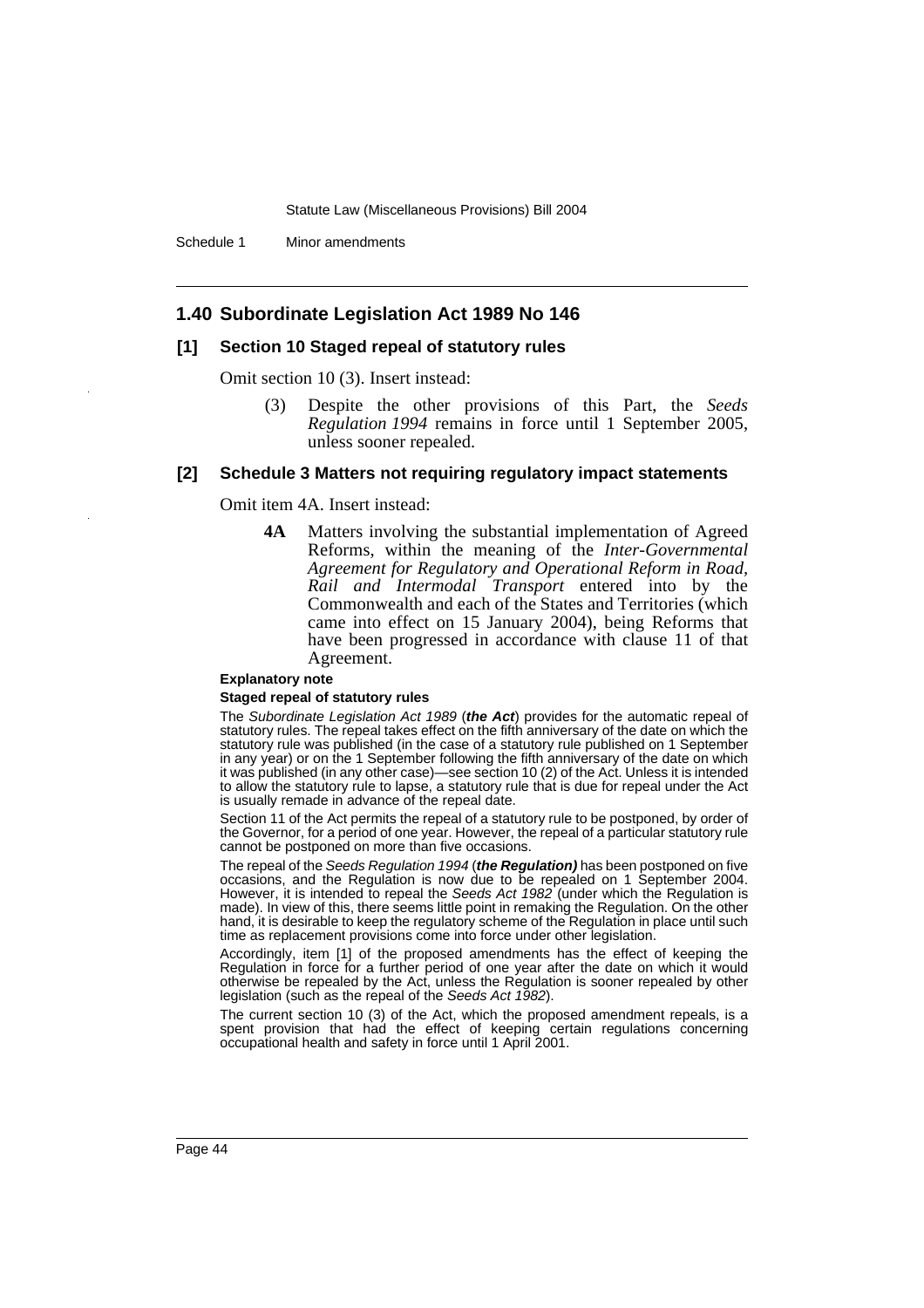Minor amendments **Schedule 1** and the state of the state of the state of the Schedule 1

#### **Exemptions from requirement for regulatory impact statements**

Schedule 3 to the Act specifies matters that do not require the preparation of a regulatory impact statement under section 5 of the Act. Item [2] of the proposed amendments repeals an item of that Schedule referring to the implementation of the Agreements scheduled in the now-repealed *National Road Transport Commission Act 1991* of the Commonwealth. (The Agreements themselves have been independently terminated by clause 21 of the *Inter-Governmental Agreement for Regulatory and Operational Reform in Road, Rail and Intermodal Transport*.) The provision is reenacted so as to refer, instead, to the "Agreed Reforms" within the meaning of a new Agreement that provides generally for assessment of Proposed Reforms before they become Agreed Reforms.

## **1.41 Sydney Water Catchment Management Act 1998 No 171**

### **[1] Section 7 Board**

Insert after section 7 (2) (a):

(a1) the Chief Executive, and

### **[2] Schedule 1 Constitution and procedure of Board**

Insert "or the Chief Executive" after "Managing Director" in the definition of *appointed member* in clause 1.

### **[3] Schedule 1, clause 12 (2)**

Omit the subclause. Insert instead:

(2) The Chief Executive (if present) is to preside at a meeting of the Board in the absence of the Chairperson. If both the Chairperson and the Chief Executive are absent, the Managing Director (if present) is to preside.

#### **Explanatory note**

#### **Board of Sydney Catchment Authority**

Section 7 of the *Sydney Water Catchment Management Act 1998* (*the Act*) provides for a Board of the Sydney Catchment Authority (*the Authority*) constituted by the Act. The Board consists of the Managing Director of the Authority and at least 4 but no more than 8 members appointed by the Minister (two of whom are nominees of specified organisations and one of whom is an elected councillor of a local government area within the catchment area).

Item [1] of the proposed amendments adds the Chief Executive of the Authority to the Board.

Item [2] of the proposed amendments makes a consequential amendment.

#### **Presiding member at Board meetings**

Clause 12 (1) of Schedule 1 to the Act provides that the Chairperson of the Board is to preside at a meeting of the Board. If the Chairperson is absent from the meeting, the members of the Board who are present at the meeting are, "subject to subclause (2)", to elect one of their number to preside. Clause 12 (2) provides that the Managing Director, if present, is to preside in the absence of the Chairperson.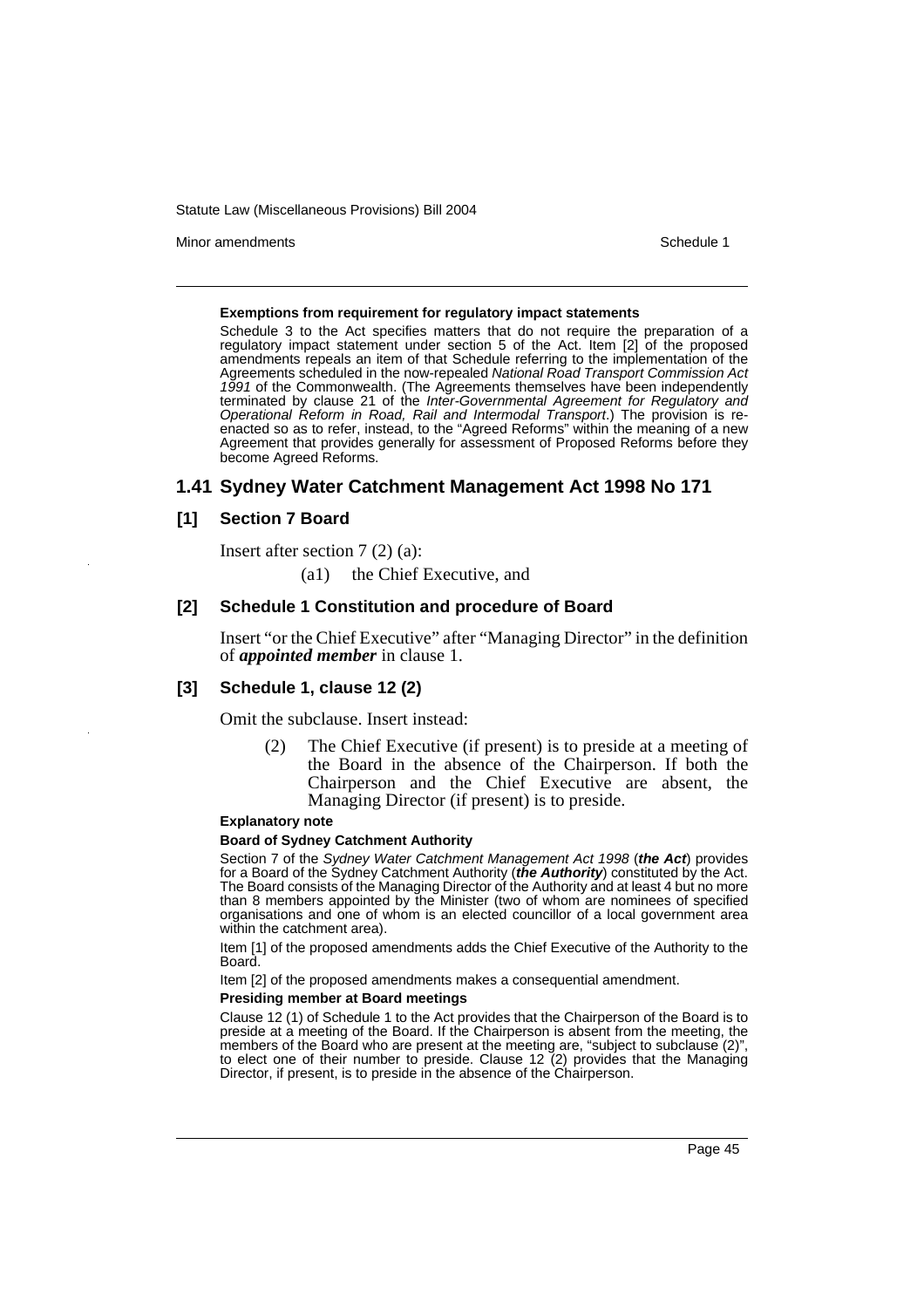Schedule 1 Minor amendments

Item [3] of the proposed amendments repeals and re-enacts clause 12 (2) so as to provide for the Chief Executive of the Authority (rather than the Managing Director), if present, to preside in the absence of the Chairperson. If both the Chairperson and the Chief Executive are absent, the Managing Director is to preside (if present).

### **1.42 Transport Administration Act 1988 No 109**

### **[1] Section 42L Disclosure of information by ITSRR**

Omit "*Rail Safety Act 2003*" from section 42L (6).

Insert instead "*Rail Safety Act 2002*".

### **[2] Section 53 Miscellaneous functions of RTA**

Insert at the end of section 53 $(1)(c)$ :

, and

(d) perform, in accordance with the *Interstate Road Transport Act 1985* of the Commonwealth, the functions of a Regulatory Authority under that Act.

### **[3] Section 119 Regulations**

Insert after section 119 (1):

(1A) Without limiting subclause (1), the regulations may prescribe fees in respect of the performance by the Roads and Traffic Authority of the functions of a Regulatory Authority under the *Interstate Road Transport Act 1985* of the Commonwealth.

### **[4] Schedule 6 Transfer of certain staff**

Omit "*former Railcorp staff*" from clause 1.

Insert instead "*former RailCorp staff*".

**Explanatory note**

#### **Functions of Roads and Traffic Authority**

Section 6 of the *Interstate Road Transport Act 1985* of the Commonwealth (*the Cth* Act) provides for the Governor-General to make an arrangement with the Governor of a State "for and in relation to designating an authority or officer of the State as the authority or officer who is to perform the functions of" a Registration Authority or a Licensing Authority (collectively, a *Regulatory Authority*) under that Act and the regulations.

The Cth Act prescribes various fees—for example, the fee to accompany an application for registration of a motor vehicle. Section 3 (10) of the Cth Act provides that a reference in that Act to a prescribed fee is a reference to "in the case where the fee relates to the performance of a function of a Regulatory Authority in respect of a State, not being the Minister—the fee (if any) payable under a law of the State in respect of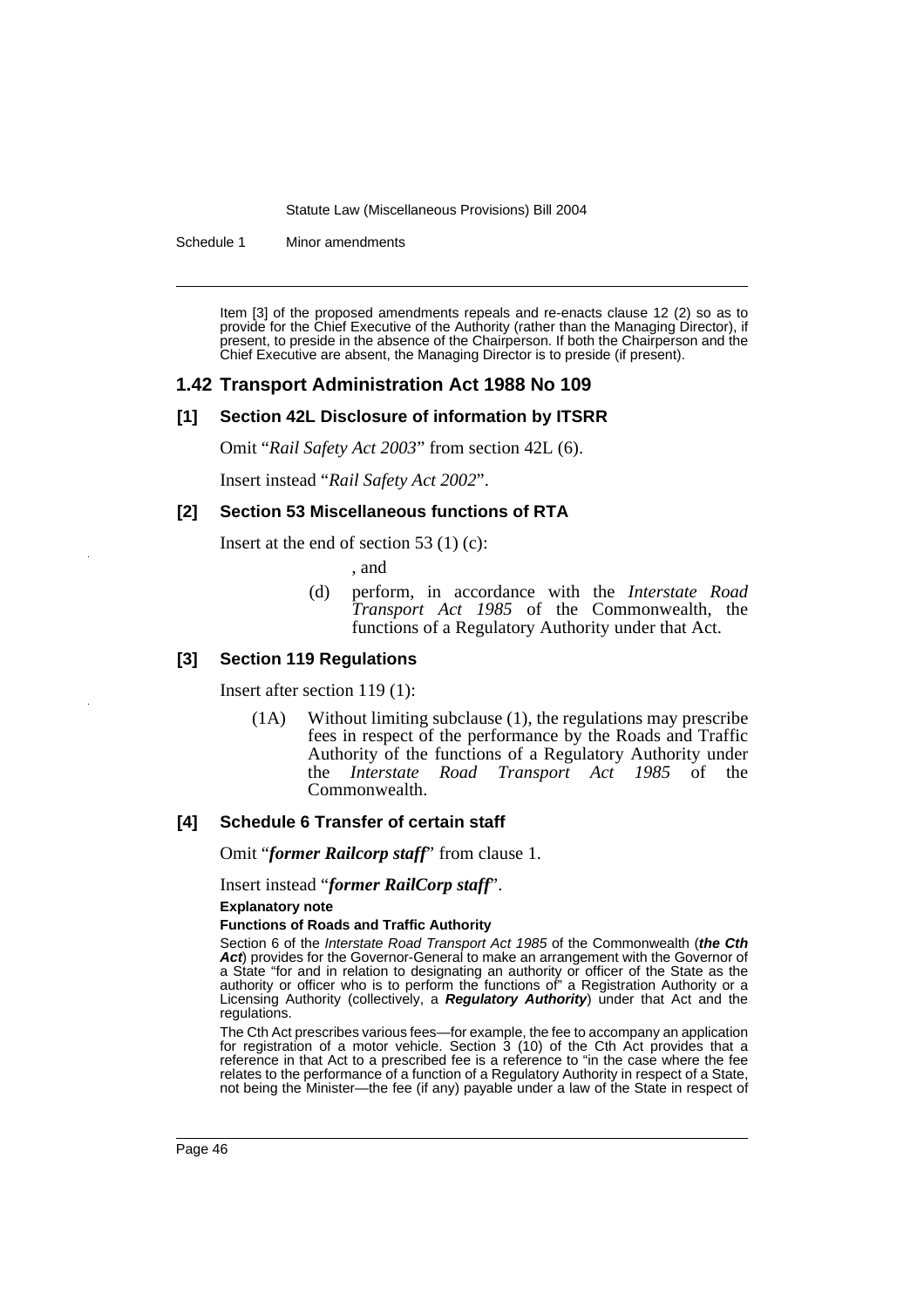Minor amendments **Schedule 1** and the state of the state of the state of the Schedule 1

the performance of that function, not being a fee that exceeds the maximum fee specified in the regulations made under this Act in respect of the performance of that function".

The Roads and Traffic Authority (*the RTA*) has been nominated as a Regulatory Authority in an agreement under section 6 of the Cth Act. Accordingly:

- item [2] of the proposed amendments formally confers on the RTA the power under New South Wales law to perform the functions of a Regulatory Authority in accordance with the Cth Act, and
- (b) item [3] enables the regulations to prescribe fees payable in respect of the performance of that function, as contemplated by the Cth Act.

#### **Statute law revision**

Item [1] of the proposed amendments corrects an incorrect citation of an Act. Item [4] of the proposed amendments corrects a typographical error.

### **1.43 Valuation of Land Act 1916 No 2**

### **Section 37 Right of appeal**

Omit section 37 (1). Insert instead:

(1) Any person entitled under Part 3 to object to a valuation may appeal to the Land and Environment Court if the person is dissatisfied with the Valuer-General's determination of any such objection to the valuation concerned (whether or not the person was the objector).

#### **Explanatory note**

Part 3 (Notices and objections) of the *Valuation of Land Act 1916* (*the Act*) provides for the making of objections to determinations of land values under the Act. Notices of valuation are required to be given to owners of land, such lessees who are liable to pay any rate or tax in respect of the land, and mortgagees in possession. Each person who is given such a notice, and any public taxing or rating authority, is entitled to object to the valuation (see sections 29 and 31 of the Act).

Part 4 (Appeals to Land and Environment Court) provides a right of appeal against the Valuer-General's determination of an objection. Under section 37 (1), "[an] owner of land" may make such an appeal if dissatisfied with the Valuer-General's determination of the owner's objection. Prior to the enactment of the *Valuation of Land Amendment Act 2000*, that right was conferred on "an objector" and every person entitled under section 29 to receive notice of a valuation, not merely on the owner.

The proposed amendment repeals and re-enacts section 37 (1) so as to reinstate the right of appeal to all persons on whom it was previously conferred. The loss of that right has ramifications for the *Land Tax Management Act 1956* also, as that Act applies Parts 3 and 4 of the Act in respect of various determinations of the Valuer-General under that Act.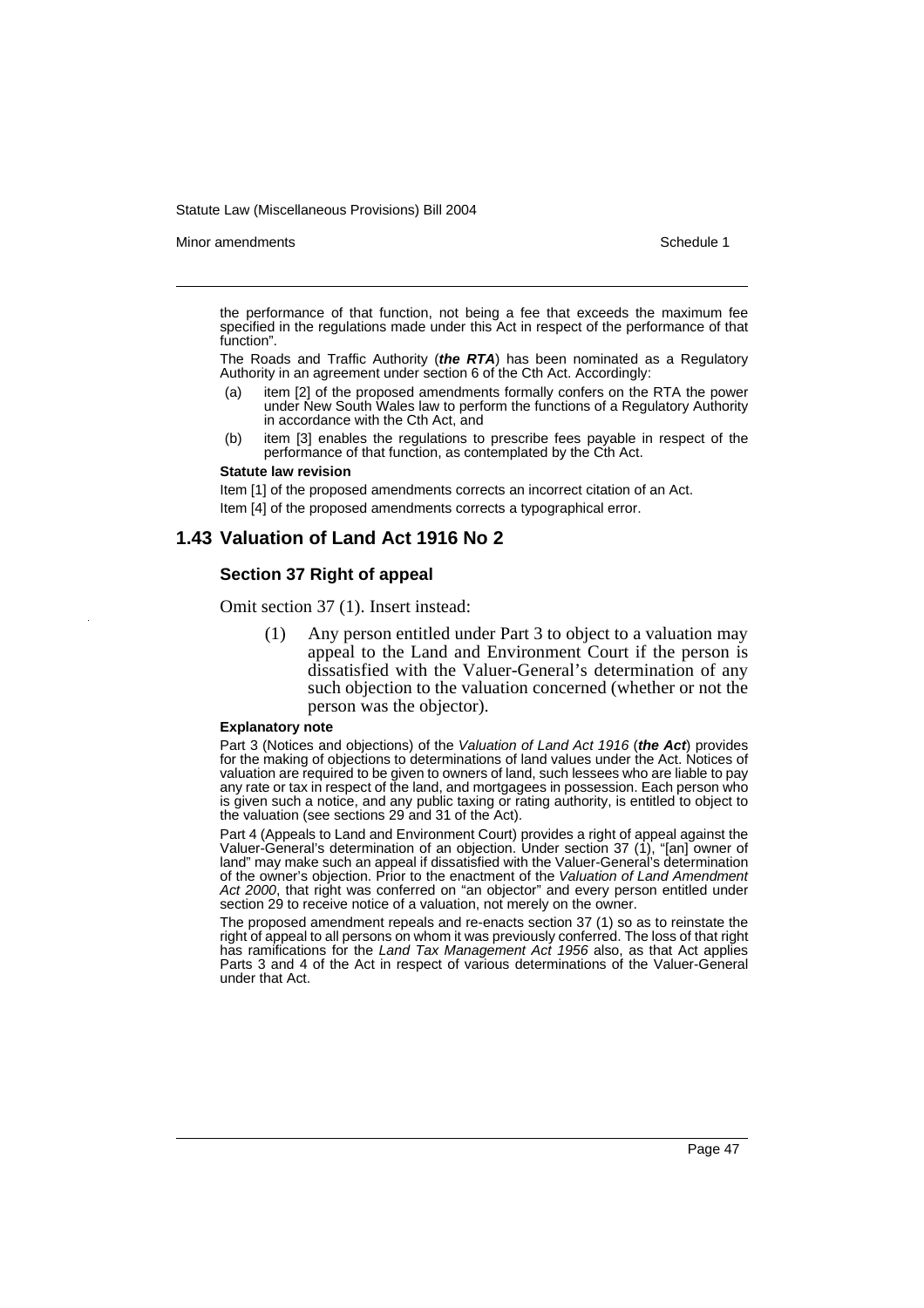Schedule 1 Minor amendments

### **1.44 Waste Avoidance and Resource Recovery Act 2001 No 58**

### **[1] Schedule 4 Savings, transitional and other provisions**

Omit "material" wherever occurring in clause 12 (2), (3) and (4). Insert instead "materials".

### **[2] Schedule 4, clause 12 (3) (a)**

Omit "1 July 2004". Insert instead "1 July 2006".

### **[3] Schedule 4, clause 12 (3A)**

Insert after clause 12 (3):

(3A) Paragraph 5.1 of the used packaging materials IWRP is to be construed as if it read as follows:

> This Plan comes into force on the commencement date and will continue in force until 1 July 2006, or until a date appointed by proclamation for the purposes of clause 12 of Schedule 4 to the *Waste Avoidance and Resource Recovery Act 2001*, whichever occurs first.

### **[4] Schedule 4, clause 12 (4)**

Omit "subclause (3)". Insert instead "subclauses (3) and (3A)".

#### **Commencement**

The amendments to the *Waste Avoidance and Resource Recovery Act 2001* commence, or are taken to have commenced, on 1 July 2004.

### **Explanatory note**

The *Used Packaging Materials Industry Waste Reduction Plan* (*the IWRP*) was made under Part 4 of the *Waste Minimisation and Management Act 1995* (*the former Act*).

On the repeal of the former Act by the *Waste Avoidance and Resource Recovery Act 2001*, clause 12 (3) of Schedule 4 (Savings, transitional and other provisions) to the latter Act provided that the IWRP continues to have effect until 1 July 2004 or a date appointed by proclamation for the purposes of clause 12 (whichever first occurs). Clause 12 (4) provides that the relevant provisions of the former Act (and related provisions of the *Protection of the Environment Operations Act 1997*) continue to have effect, despite their repeal, with respect to the IWRP while it continues to have effect under clause 12 (3).

Item [2] of the proposed amendments extends the life of the IWRP until 1 July 2006 (unless it is sooner terminated by proclamation), and item [3] ensures that the IWRP itself is to be construed in the same way. Item [4] makes a consequential amendment. Item [1] of the proposed amendments corrects incorrect citations of the abbreviated form of the IWRP.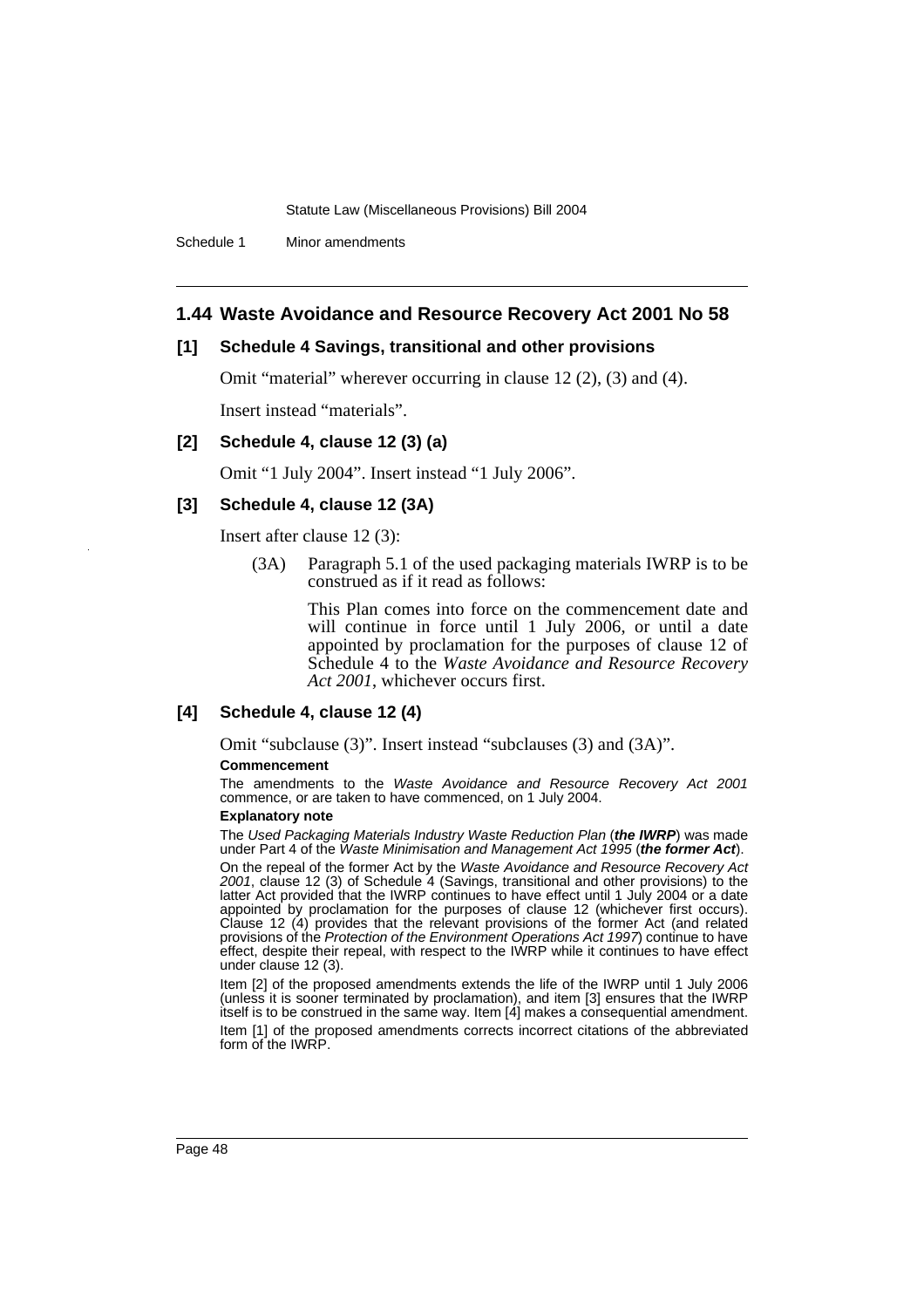Minor amendments **Schedule 1** and the state of the state of the state of the Schedule 1

## **1.45 Western Lands Act 1901 No 70**

### **Schedule 2 Applicable provisions of the Crown Lands Act 1989**

Insert at the end of the provision numbered as 50A in Part 4:

(2) Despite subsection (1), the consent of the lessee is not required in respect of a licence to remove gravel, sand or any other material that is not a mineral within the meaning of the *Mining Act 1992*.

#### **Explanatory note**

Schedule 2 (previously Schedule B) to the *Western Lands Act 1901* (*the WL Act*) applies certain provisions of the *Crown Lands Act 1989* (*the CL Act*) to and in respect of land in the Western Division of the State. One of those provisions is section 49 (3) of the CL Act, which provides for the granting of licences for the removal of certain extractive material (such as gravel and sand) from land.

The *Western Lands Amendment Act 2002* introduced a deemed section 50A in the CL Act for the purposes of the WL Act. That section is to the effect that the Minister may grant a licence for **any purpose over land the subject of a lease granted under the WL** Act, but only with the consent of the lessee. However, Schedule 2 continues to apply section 49 (3) for the purposes of the WL Act.

An unintended consequence of the introduction of section 50A is that the consent of the lessee is now required in relation to a licence to remove extractive material from the land, when that consent had not previously been required. To overcome this unintended consequence, the proposed amendment makes it clear that the lessee's consent is not required in the case of a licence to remove that material.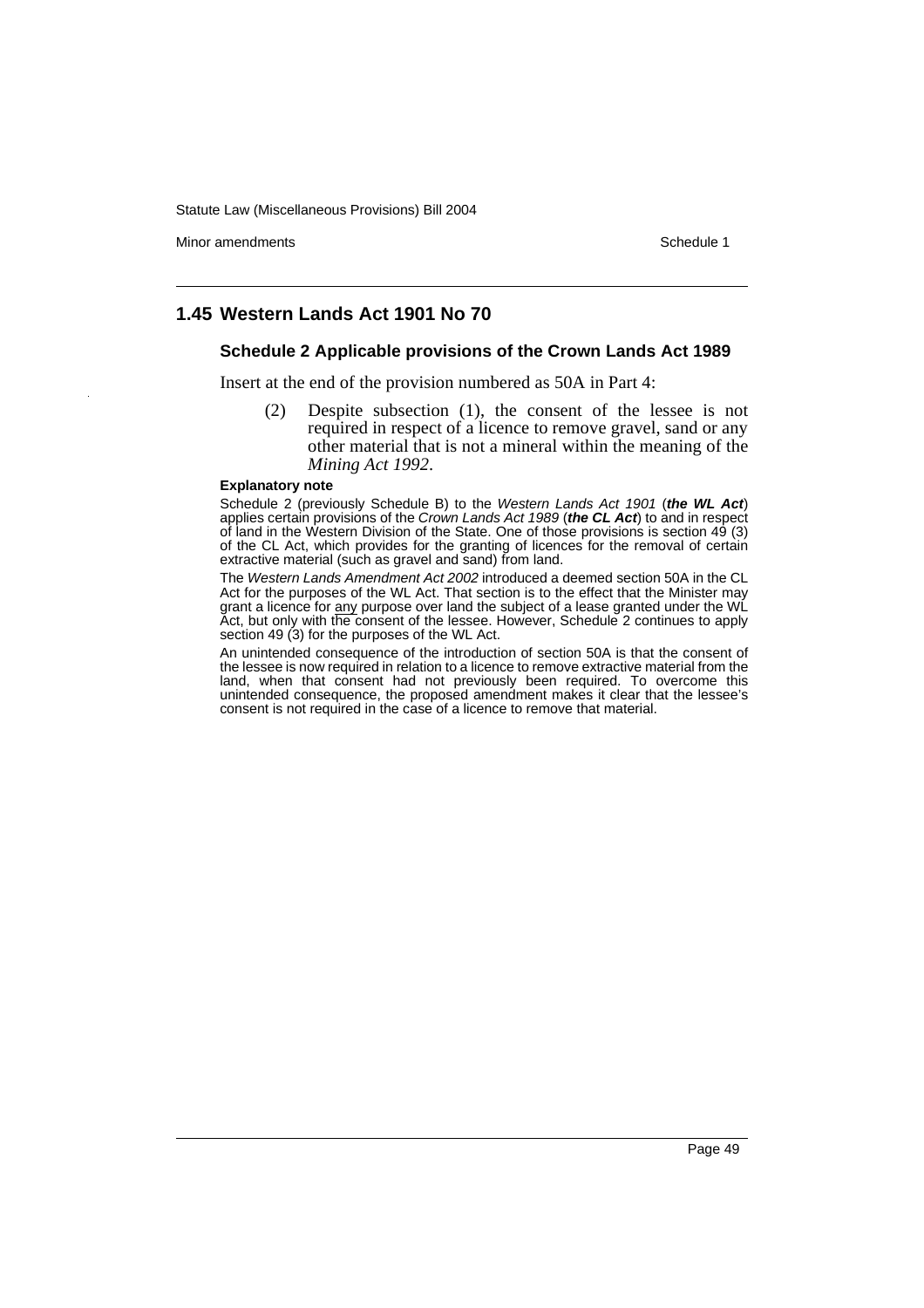Schedule 2 Amendments by way of statute law revision

## **Schedule 2 Amendments by way of statute law revision**

(Section 3)

## **2.1 Apiaries Act 1985 No 16**

### **Section 38 General powers of inspection**

Renumber paragraphs (a), (b) and (c) where secondly occurring in section 38  $(\overline{9})$  as paragraphs  $(d)$ ,  $(e)$  and  $(f)$ , respectively. **Explanatory note** The proposed amendment corrects duplicate paragraph numbering.

## **2.2 Children's Services Regulation 2004**

### **Clause 76 Information and access to be denied to certain persons**

Insert "and" at the end of clause 76 (1) (b). **Explanatory note** The proposed amendment inserts a missing conjunction.

## **2.3 Consumer, Trader and Tenancy Tribunal Act 2001 No 82**

### **Schedule 1 Divisions of the Tribunal**

Omit "section 42A of the *Property, Stock and Business Agents Act 1941*" from clause 1 (a) (i) and (b) wherever occurring.

Insert instead "section 36 of the *Property, Stock and Business Agents Act 2002*".

### **Explanatory note**

The proposed amendment updates a cross-reference.

### **2.4 Contaminated Land Management Act 1997 No 140**

## **[1] Section 58 EPA's record of current declarations and orders**

Omit "section 52" from section 58 (1) (c). Insert instead "section 53B".

## **[2] Section 59 Local authorities to be informed**

Omit "Section 52" from the Note to section 59 (1). Insert instead "Section 53B".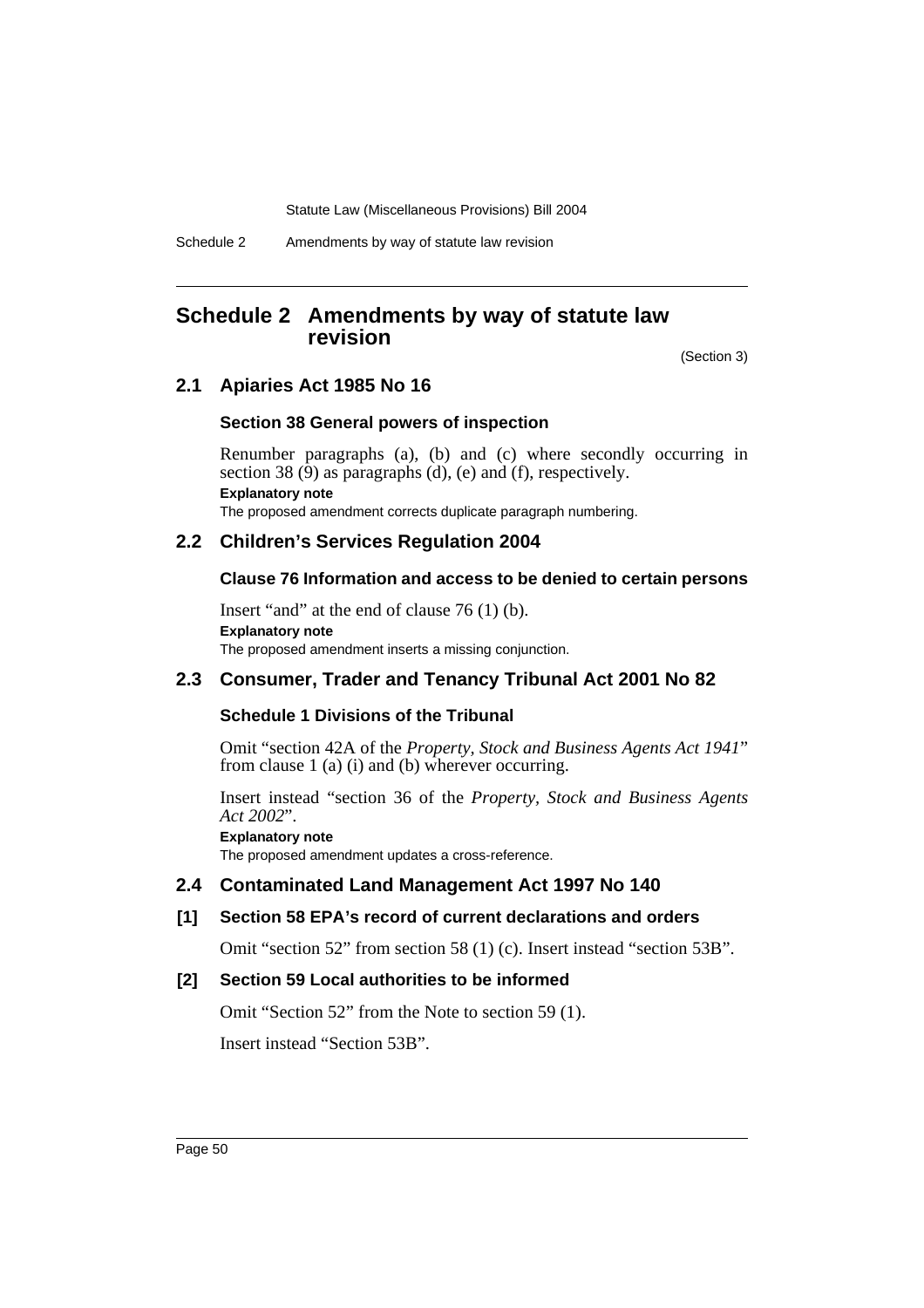Amendments by way of statute law revision example 2

## **[3] Section 59 (1), Note**

Omit "site audits for the purposes of statutory requirements".

Insert instead "statutory site audits".

#### **Commencement**

The amendments to the *Contaminated Land Management Act 1997* are taken to have commenced on 1 February 2004.

#### **Explanatory note**

The proposed amendments are consequential on amendments made by the *Contaminated Land Management Amendment Act 2003* and are taken to have commenced on the commencement of that Act (1 February 2004).

## **2.5 Contractors Debts Act 1997 No 110**

### **Section 14 Attachment order**

Omit "a money" from section 14 (1). Insert instead "money". **Explanatory note** The proposed amendment omits an unnecessary word.

## **2.6 Conveyancing (General) Regulation 2003**

### **Clause 51 Easements in gross**

Renumber clause 51 (1) (n) and (o) where firstly occurring as clause 51 (1) (m1) and (m2) respectively. **Explanatory note** The proposed amendment corrects duplicate paragraph numbering.

## **2.7 Crimes Act 1900 No 40**

### **Section 431A Life sentences**

Insert "section" before "61JA" in section 431A (2). **Explanatory note** The proposed amendment inserts a missing word.

## **2.8 Crimes (Administration of Sentences) Act 1999 No 93**

### **Section 236E Definitions**

Omit "In this Part". Insert instead "In this Division".

### **Commencement**

The amendment to the *Crimes (Administration of Sentences) Act 1999* commences, or is taken to have commenced, on the commencement of section 236E of that Act as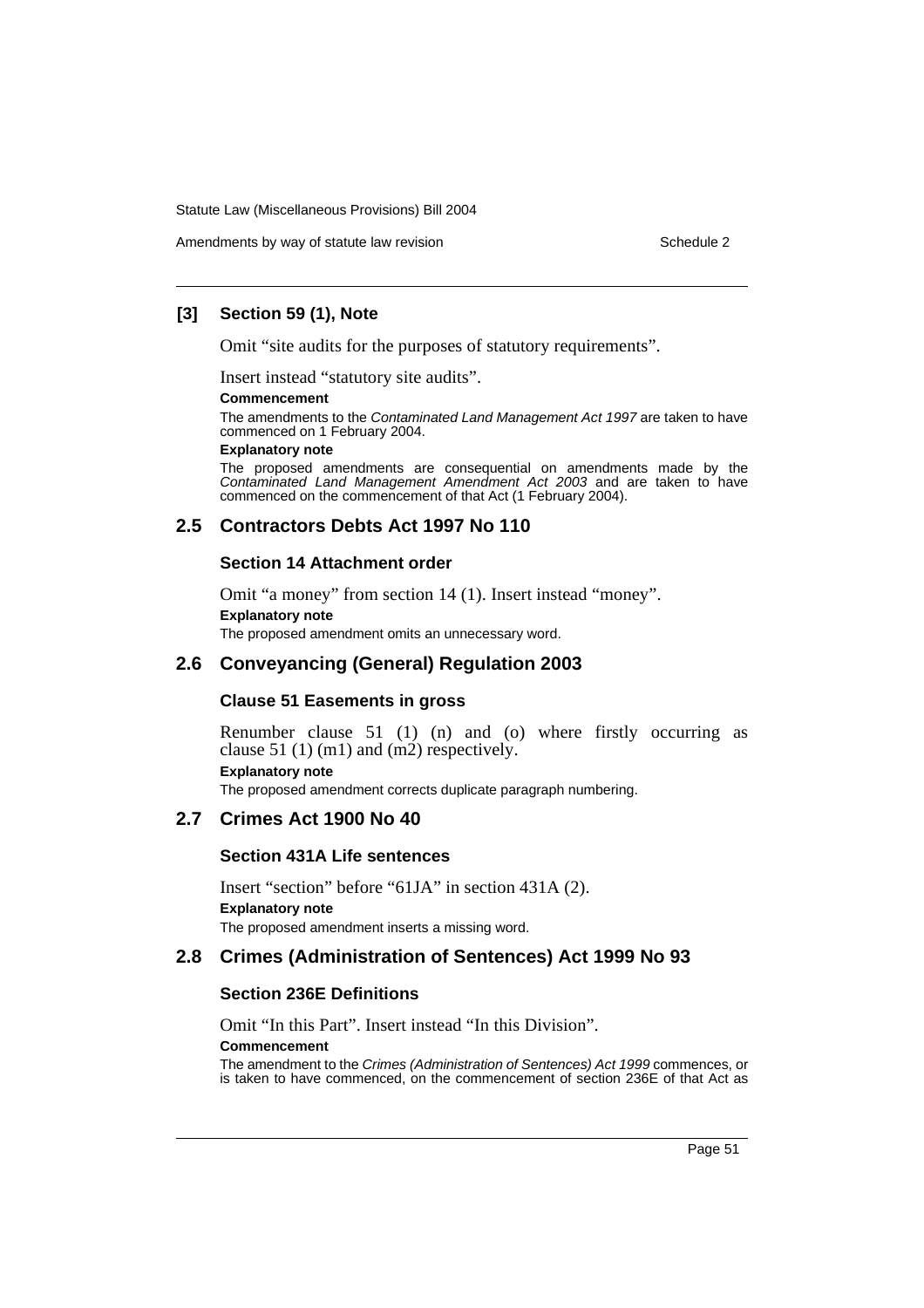Schedule 2 Amendments by way of statute law revision

inserted by Schedule 1 [14] to the *Crimes (Administration of Sentences) Further Amendment Act 2002*.

**Explanatory note**

The proposed amendment corrects an incorrect cross-reference.

## **2.9 Duties Act 1997 No 123**

### **[1] Sections 101 (2) and 298 (1)**

Omit "a form approved by the Chief Commissioner" wherever occurring.

Insert instead "an approved form".

### **[2] Schedule 1 Savings, transitional and other provisions**

Omit "*State Revenue Legislation Further Amendment Act (No 2) 2001*" from clause 24.

Insert instead "*State Revenue Legislation Further Amendment (No 2) Act 2001*".

#### **Explanatory note**

Item [1] of the proposed amendments updates terminology. Item [2] of the proposed amendments corrects an incorrect citation of an Act.

## **2.10 Environmentally Hazardous Chemicals Act 1985 No 14**

### **Schedule 1 Provisions relating to the Committee**

Omit "officer of the Board of Fire Commissioners for the time being nominated by the Minister for Police and Emergency Services" from clause 2 (g).

Insert instead "officer of New South Wales Fire Brigades for the time being nominated by the Minister administering the *Fire Brigades Act 1989*".

### **Explanatory note**

The proposed amendment updates a reference to the dissolved Board of Fire Commissioners and a reference to a portfolio.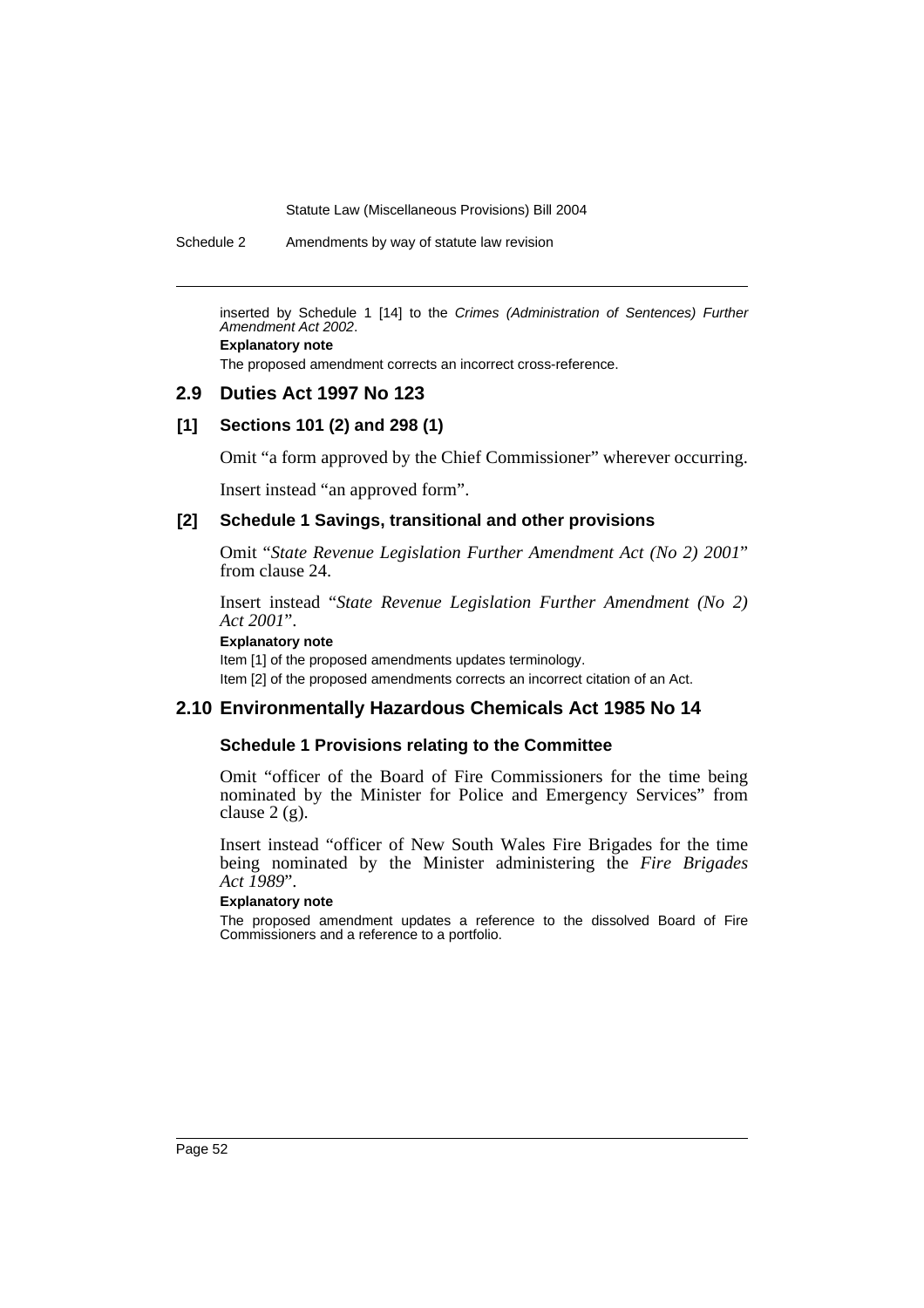Amendments by way of statute law revision example 2

## **2.11 Eurobodalla Urban Local Environmental Plan 1999**

### **Clause 73 What special controls apply to development on archaeological sites that have Aboriginal or non-Aboriginal heritage significance?**

Omit "*Heritage Act 1997*" from clause 73 (2) (c).

Insert instead "*Heritage Act 1977*". **Explanatory note** The proposed amendment corrects an incorrect citation of an Act.

## **2.12 Evidence (Audio and Audio Visual Links) Act 1998 No 105**

### **Section 5B Taking evidence and submissions from outside courtroom or place where court is sitting—proceedings generally**

Omit "make direction" from section 5B (2A).

Insert instead "make a direction". **Explanatory note** The proposed amendment inserts a missing word.

## **2.13 Financial Transaction Reports Act 1992 No 99**

## **Sections 6 (2) (b) and 7 (1) (b) and (7) (b)**

Omit "*Drug Trafficking (Civil Proceedings) Act 1990*" wherever occurring.

Insert instead "*Criminal Assets Recovery Act 1990*". **Explanatory note** The proposed amendments updates references to a renamed Act.

## **2.14 Food Production (Dairy Food Safety Scheme) Regulation 1999**

## **Schedule 1 Dairy Food Safety Scheme**

Omit "Safe Food's" from clause 45H (1) (e) (ii).

Insert instead "the Food Authority's". **Explanatory note** The proposed amendment updates terminology.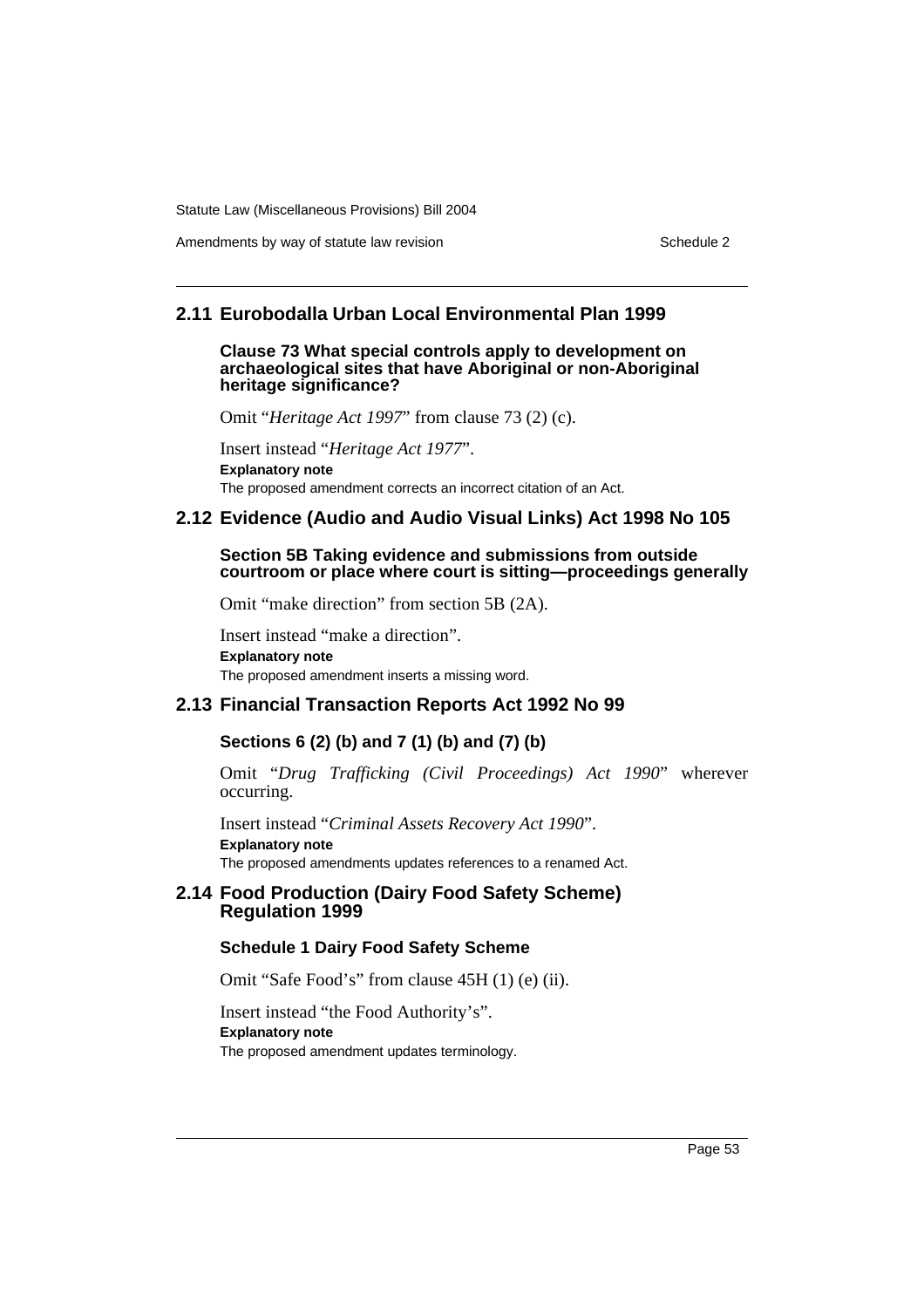Schedule 2 Amendments by way of statute law revision

## **2.15 Food Production (Meat Food Safety Scheme) Regulation 2000**

## **[1] Clause 9 Renewal of licence**

Omit "Safe Food's" from clause 9 (3) (b) (ii).

Insert instead "Food Authority's".

### **[2] Clause 13 Suspension or cancellation of licence**

Omit "Safe Food's" from clause 13 (1) (e) (ii).

Insert instead "the Food Authority's". **Explanatory note** The proposed amendments update terminology.

### **2.16 Greater Taree Local Environmental Plan 1995**

### **Clause 16 Subdivision and development within Zone No 1 (c1) or 1 (c2)**

Renumber clause 16 (7) where secondly occurring as clause 16 (7A). **Explanatory note**

The proposed amendment corrects duplicate subclause numbering.

## **2.17 Home Building Act 1989 No 147**

### **[1] Section 3 Definitions**

Omit the definitions of *contractor contractor licence*, *contractor licence* and *endorsed contractor contractor licence* from section 3 (1).

### **[2] Section 3 (1)**

Insert in alphabetical order:

*contractor licence* means a contractor licence referred to in section 4, 5 or 16A.

*endorsed contractor licence* means a contractor licence endorsed under this Act to show that it is the equivalent of a supervisor certificate.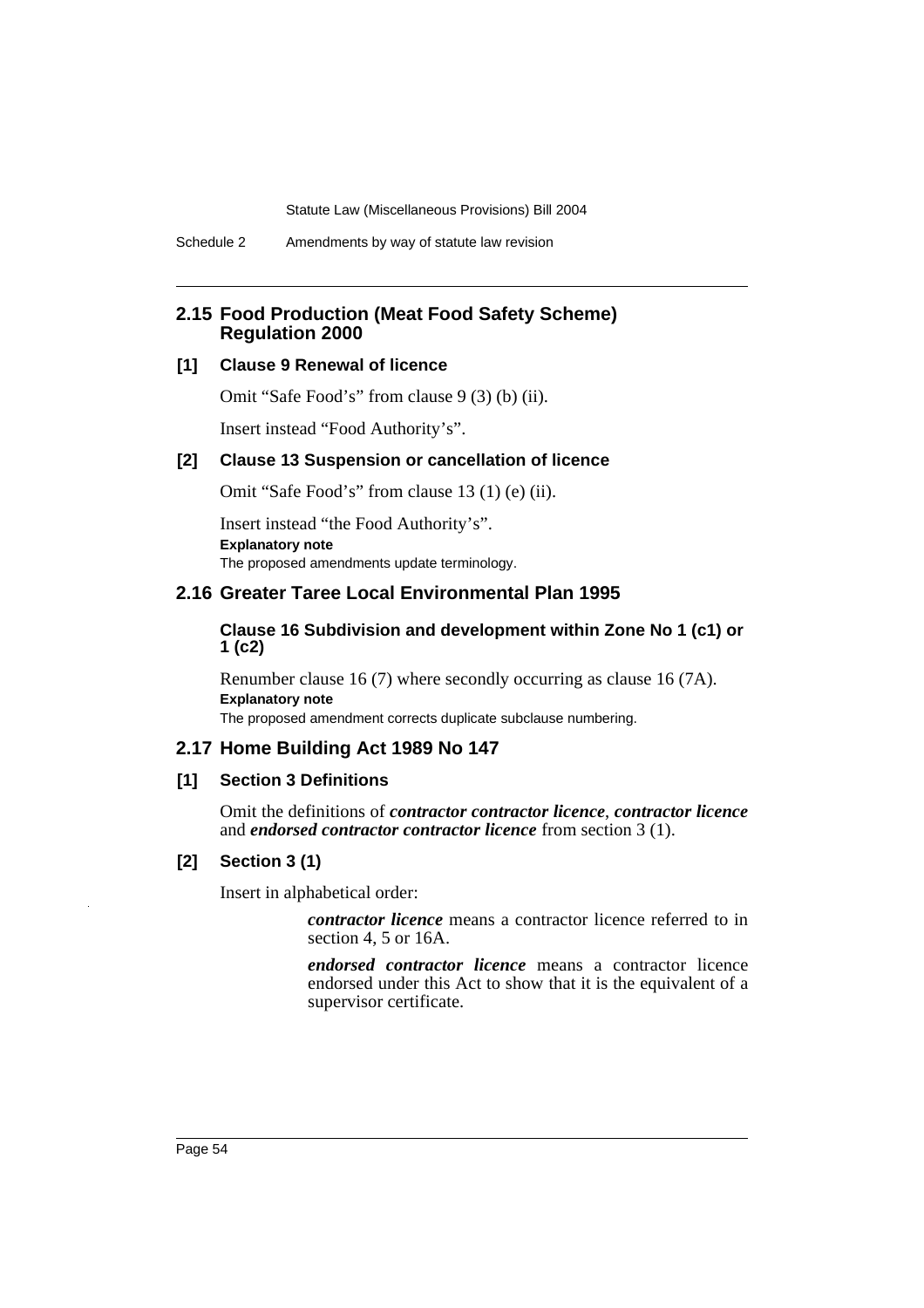Amendments by way of statute law revision example 2

### **[3] Sections 3 (1) (definitions of "nominated supervisor" and "plumbing work"), 13 (1), 14 (1) (a), 15, 16, 24 (2), 28, 33 (a), 37, 53 (1) and (2), 83A (a) and 131 (b)**

Omit "endorsed contractor contractor licence" wherever occurring.

Insert instead "endorsed contractor licence".

### **[4] Section 18K Form of contracts**

Omit "business consultancy" from section 18K (6).

Insert instead "building consultancy".

### **Explanatory note**

Items [1]–[3] of the proposed amendments:

- (a) repeal and replace with a single definition two definitions that purport to define the same term ("contractor licence") for the purposes of the *Home Building Act 1989*, and
- (b) repeal and replace another definition containing duplicated words, and
- (c) omit duplicated wording in respect of the latter definition elsewhere in the *Home Building Act 1989*.

Item [4] of the proposed amendments corrects a typographical error.

## **2.18 Lake Macquarie Local Environmental Plan 2004**

### **Dictionary**

Omit "*Crimes Act 1990*" from paragraph (b) of the definition of *restricted premises*.

Insert instead "*Crimes Act 1900*". **Explanatory note** The proposed amendment corrects an incorrect citation of an Act.

## **2.19 Local Courts (Civil Claims) Act 1970 No 11**

## **Schedule 2 Savings and transitional provisions**

Renumber clause 1 where secondly, thirdly, fourthly, fifthly, sixthly and seventhly occurring in Parts 5–10 as clauses 3–8 respectively. **Explanatory note**

The proposed amendment corrects duplicated clause numbering.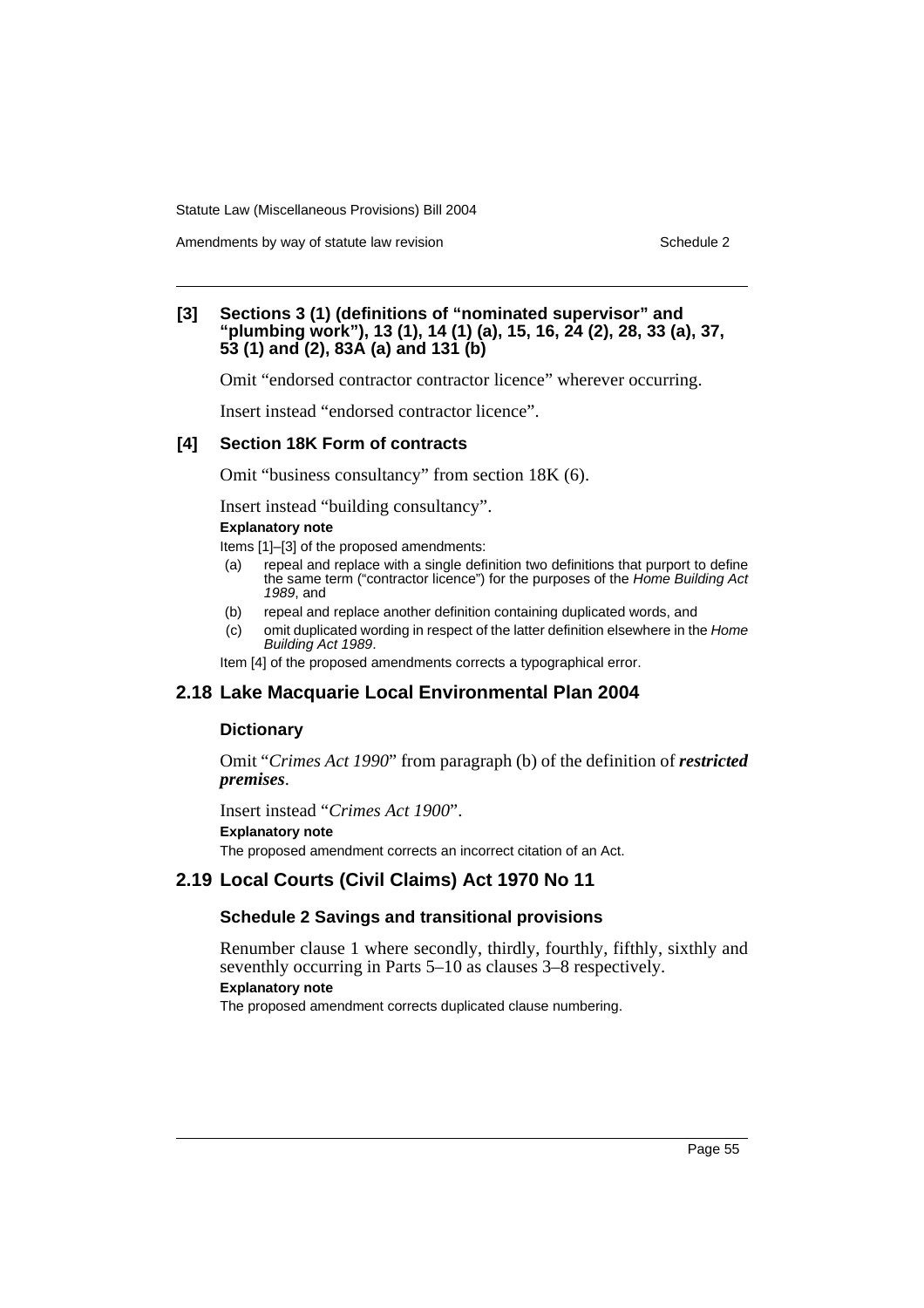Schedule 2 Amendments by way of statute law revision

## **2.20 Local Government Act 1993 No 30**

### **Chapter 14 Honesty and disclosure of interests**

Omit the bullet point and matter relating to periodic returns in the table following section 448 and headed "Disclosure of Interests". **Explanatory note**

The proposed amendment omits matter relating to a repealed Schedule.

## **2.21 Lotteries and Art Unions Regulation 2002**

### **Clause 112M Definitions**

Omit "In this part" from clause 112M (1). Insert instead "In this Part". **Explanatory note** The proposed amendment corrects a typographical error.

### **2.22 Mental Health Act 1990 No 9**

### **Section 84 Release of persons after review**

Omit "Minister for Police and Emergency Services" from section 84 (3).

Insert instead "Minister for Police". **Explanatory note** The proposed amendment updates a reference to a renamed portfolio.

## **2.23 Mental Health (Criminal Procedure) Act 1990 No 10**

### **Sections 18 (b) and 29 (3)**

Omit "Minister for Police and Emergency Services" wherever occurring.

Insert instead "Minister for Police". **Explanatory note** The proposed amendment updates references to a renamed portfolio.

### **2.24 New South Wales Crime Commission Act 1985 No 117**

### **[1] Section 6 Principal functions of the Commission**

Omit "*Drug Trafficking (Civil Proceedings) Act 1990*" from section  $6(1\overline{A})$ .

Insert instead "*Criminal Assets Recovery Act 1990*".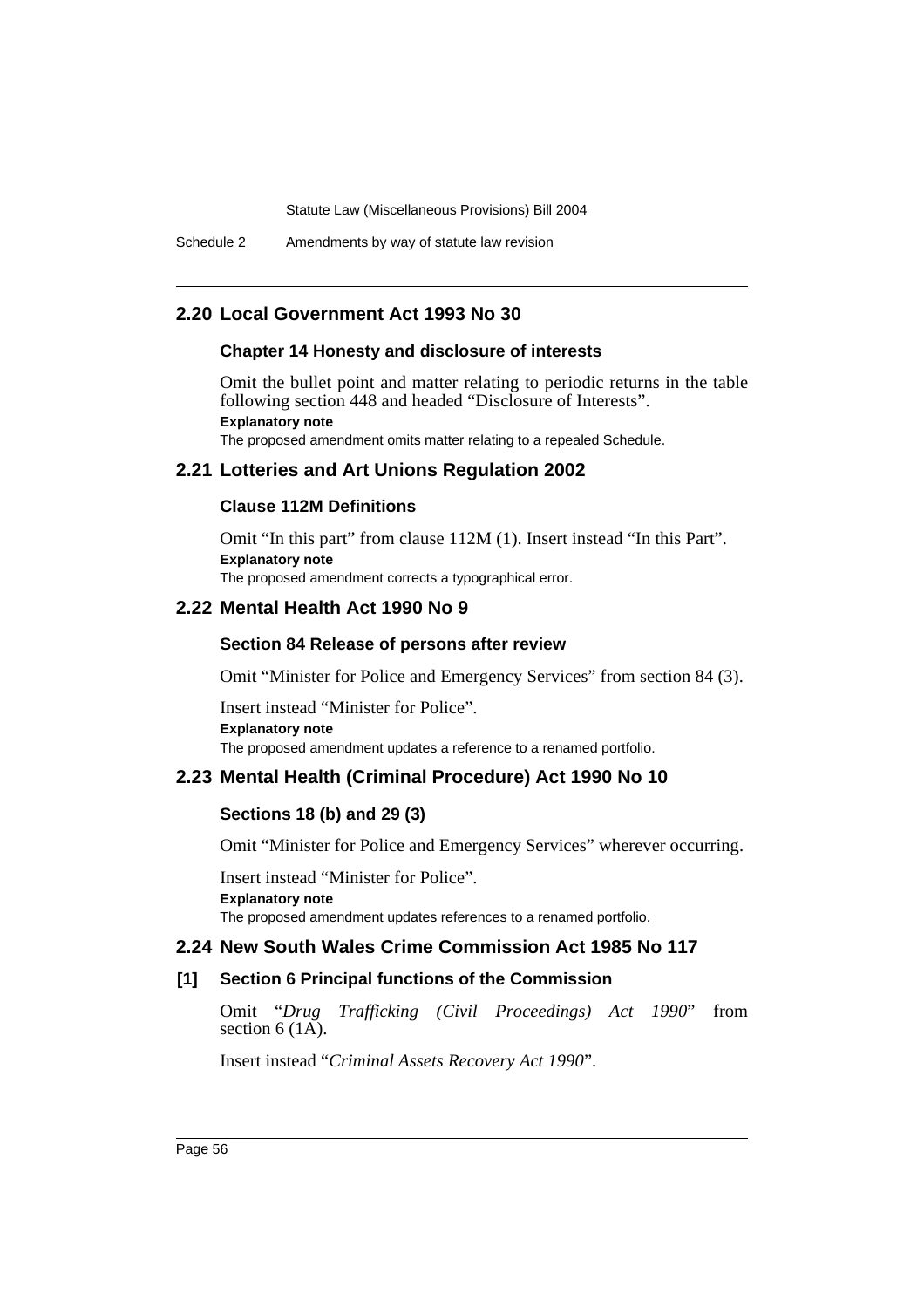Amendments by way of statute law revision example 2

## **[2] Section 24 (1) (a) and Schedule 3, clause 3 (1)**

Omit "Minister for Police and Emergency Services" wherever occurring.

Insert instead "Minister for Police".

## **[3] Schedule 3, clause 6**

Omit the clause.

**Explanatory note**

Item [1] of the proposed amendments updates a reference to a renamed Act. Item [2] of the proposed amendments updates references to a renamed portfolio. Item [3] of the proposed amendments repeals a spent provision.

## **2.25 Occupational Health and Safety Regulation 2001**

## **[1] Clause 287A Immediate suspension**

Omit "assessor, or" from clause 287A (1) (b). Insert instead "assessor."

## **[2] Schedule 3 Savings and transitional provisions**

Omit "creylic formaldehyde resin" from clause 2 (c).

Insert instead "cresylic formaldehyde resin". **Explanatory note** Item [1] of the proposed amendments omits a superfluous word. Item [2] of the proposed amendments corrects a typographical error.

## **2.26 Passenger Transport Act 1990 No 39**

## **Schedule 5 Transport safety employees—alcohol or other drugs**

Insert "or 53C as the case requires" after "section 9C" in the definition of *transport safety work* in clause 1. **Explanatory note** The proposed amendment inserts a missing cross-reference.

## **2.27 Passenger Transport (Ferry Services) Regulation 2000**

## **[1] Clause 39 Penalty notice offences**

Omit "Column 4" from section 39 (1) (b). Insert instead "Column 2".

## **[2] Schedule 1 Penalty notice offences**

Omit "(Clauses 39 and 40)". Insert instead "(Clause 39)".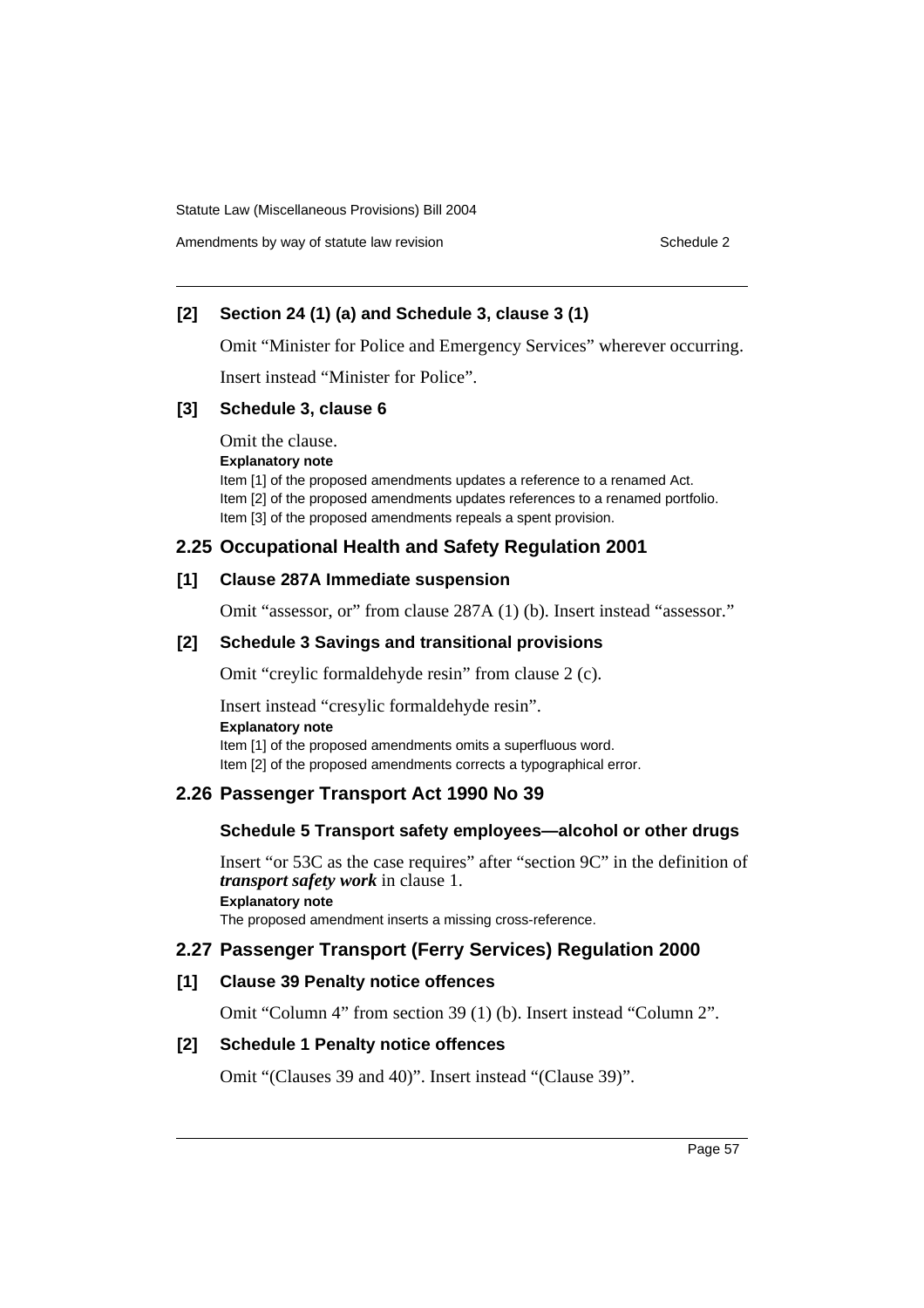Schedule 2 Amendments by way of statute law revision

### **[3] Schedule 1, Part 1**

Renumber Column 4 as Column 2.

#### **Explanatory note**

Before the repeal of section 145B of the *Justices Act 1902* (which authorised the making of regulations prescribing short descriptions of offences), Columns 2 and 3 of Schedule 1 to the *Passenger Transport (Ferry Services) Regulation 2000* contained short descriptions of offences under that Act and related processing codes. Columns 2 and 3 no longer appear in that Schedule.

Schedule 1 [16] to the *Passenger Transport (Ferry Services) Amendment (Safety and Reliability) Regulation 2003* omitted clause 40 from the *Passenger Transport (Ferry Services) Regulation 2000*. Item [2] makes a consequential amendment.

Item [3] of the proposed amendments renumbers Column 4 in consequence of the omission of Columns 2 and 3. Item [1] makes a consequential amendment.

### **2.28 Passenger Transport (Taxi-cab Services) Regulation 2001**

### **Clause 52 Criteria to be met by applicants for authorisation to operate taxi-cab networks**

Omit "areas of operations" from clause 52 (7) (a) (ii).

Insert instead "areas of operation". **Explanatory note** The proposed amendment updates terminology.

### **2.29 Police Integrity Commission Act 1996 No 28**

### **Sections 19 and 84**

Omit "*Drug Trafficking (Civil Proceedings) Act 1990*" wherever occurring (including where occurring in the heading to section 19 and in the Note to section  $84(2)$ ).

Insert instead "*Criminal Assets Recovery Act 1990*".

#### **Explanatory note**

The proposed amendment updates references to a renamed Act.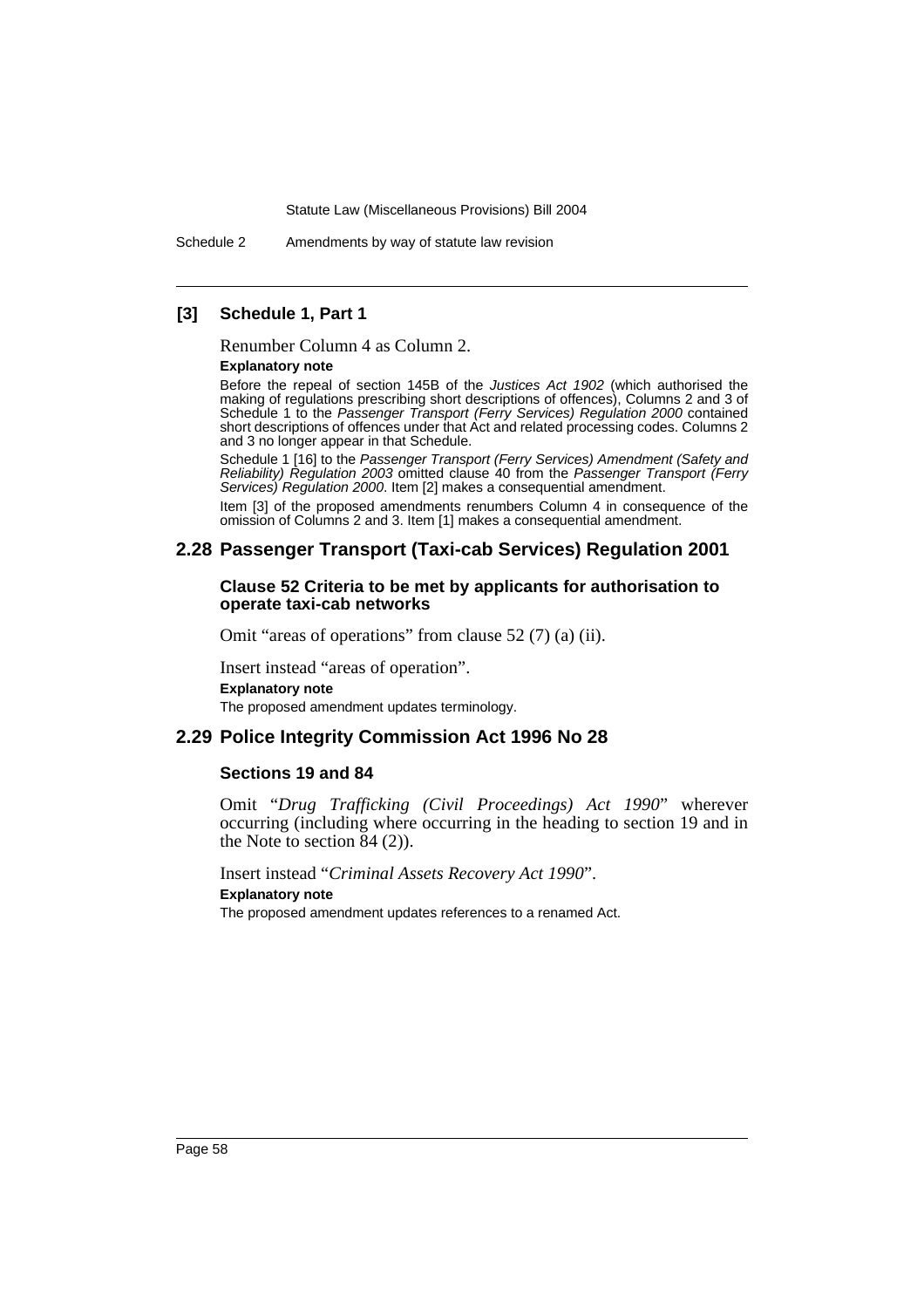## **2.30 Police Regulation (Superannuation) Act 1906 No 28**

### **Section 2H Constitution of Committee**

Omit "Minister for Police and Emergency Services" from section 2H (3) (e).

Insert instead "Minister administering the *Police Act 1990*". **Explanatory note**

The proposed amendment updates a reference to a renamed portfolio.

## **2.31 Public Authorities Superannuation Act 1985 No 41**

### **Schedule 5 Repeal, savings and transitional provisions**

Omit "this Act" from clause 11 (2). Insert instead "the Act concerned". **Explanatory note**

The proposed amendment is consequential on an amendment made to clause 11 (1) of Schedule 5 to the *Public Authorities Superannuation Act 1985*. That amendment extended the power to make savings and transitional regulations in consequence of the enactment of the *Superannuation Legislation Amendment (Family Law) Act 2003*.

### **2.32 Public Finance and Audit Regulation 2000**

### **Clause 17 Definitions of "authority" and "officer of an authority"**

Omit ", Resource NSW" from clause 17 (11).

#### **Explanatory note**

The proposed amendment is consequential on the dissolution of the statutory body Resource NSW by clause 14 of Schedule 4 to the *Waste Avoidance and Resource Recovery Act 2001*.

### **2.33 Public Sector Management (Goods and Services) Regulation 2000**

### **[1] Schedule 1 Provisions relating to members of Board**

Omit "(Clause 10 (1))". Insert instead "(Clause 44 (1))".

#### **[2] Schedule 2 Provisions relating to procedure of Board**

Omit "(Clause 10 (2))". Insert instead "(Clause 44 (2))". **Explanatory note** Items [1] and [2] of the proposed amendments correct incorrect cross-references.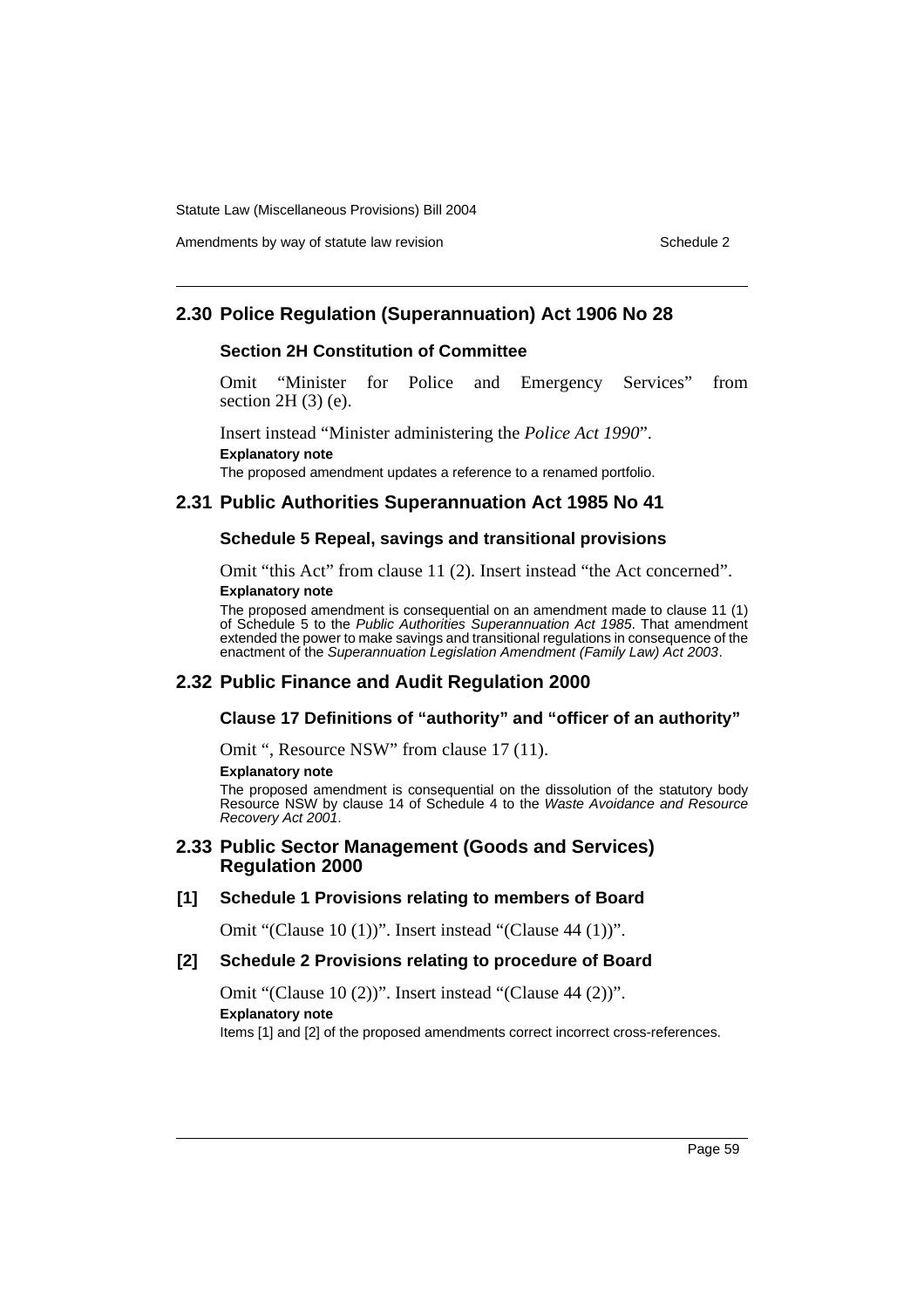Schedule 2 Amendments by way of statute law revision

### **2.34 State Environmental Planning Policy No 4—Development Without Consent and Miscellaneous Exempt and Complying Development**

### **Clause 2 Definitions**

Omit "Division 2 of Part 4" from clause 2 (4) (c) and (d) wherever occurring.

Insert instead "Division 10 of Part 4". **Explanatory note** The proposed amendment corrects incorrect cross-references.

### **2.35 State Environmental Planning Policy No 29—Western Sydney Recreation Area**

### **Clause 3 Definitions**

Omit "hyraulic" from paragraph (b) of the definition of *public utility undertaking*.

Insert instead "hydraulic". **Explanatory note** The proposed amendment corrects a spelling error.

### **2.36 State Environmental Planning Policy No 72—Linear Telecommunications Development—Broadband**

### **Clause 12 Amendment of master plans**

Omit "disatisfied" from clause 12 (5). Insert instead "dissatisfied". **Explanatory note** The proposed amendment corrects a spelling error.

## **2.37 Strata Schemes Management Act 1996 No 138**

### **Schedule 2 Meetings and procedure of owners corporation**

Omit "In this Part" from clause 30. Insert instead "In this Division". **Explanatory note**

The proposed amendment corrects an incorrect cross-reference.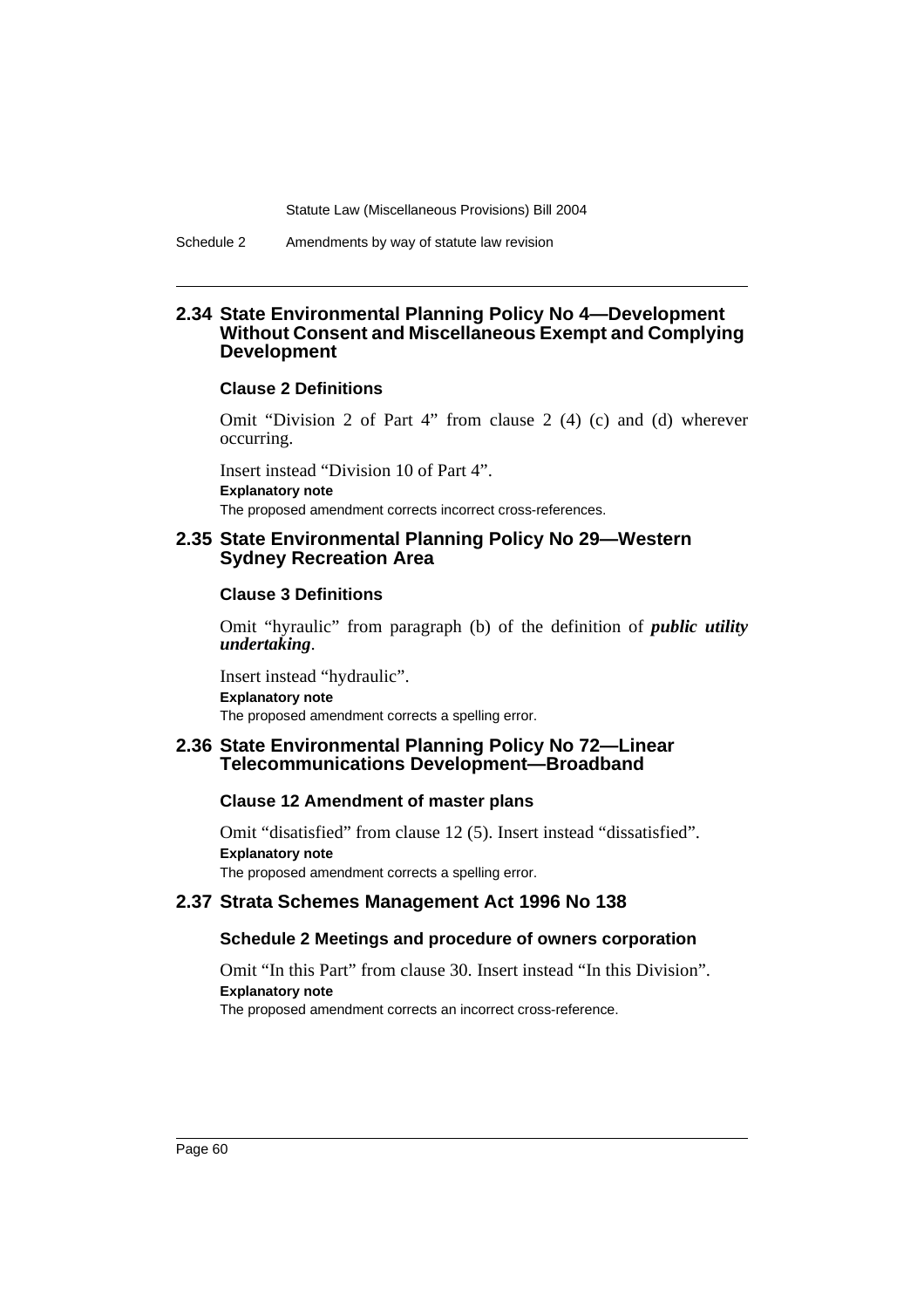## Amendments by way of statute law revision Schedule 2 and Schedule 2

## **2.38 Strata Schemes Management Amendment Act 2004 No 9**

## **Schedule 1 Amendment of Strata Schemes Management Act 1996**

Omit "*Property, Stock and Business Agent's Act 2002*" from Schedule  $1$  [59].

Insert instead "*Property, Stock and Business Agents Act 2002*". **Explanatory note** The proposed amendment corrects an incorrect citation of an Act.

## **2.39 Sydney Regional Environmental Plan No 28—Parramatta**

## **[1] Clause 28 Special Areas**

Omit "seperation" from clause 28 (2) (i) (xviii).

Insert instead "separation".

## **[2] Clause 69 Development within foreshore building line**

Renumber clause 69 (6) (g) where secondly occurring as section 69 (6) (g1). **Explanatory note**

Item [1] of the proposed amendments corrects a spelling error. Item [2] of the proposed amendments corrects duplicate paragraph numbering.

## **2.40 Sydney Water Regulation 2000**

## **Clause 32 Investigation of suspected contraventions**

Omit "subclause (2)" from clause 32 (2). Insert instead "subclause (1)". **Explanatory note** The proposed amendment corrects an incorrect cross-reference.

## **2.41 Totalizator Act 1997 No 45**

## **Section 43A Additional conditions of TAB Limited licences**

Insert "of the *Totalizator Agency Board Privatisation Act 1997*" after "section 37A (6)" in the definition of *nominated* in section 43A (4).

### **Commencement**

The amendment to section 43A of the *Totalizator Act 1997* commences, or is taken to have commenced, on the commencement of section 43A of that Act as inserted by Schedule 2 [6] to the *Totalizator Legislation Amendment Act 2003*.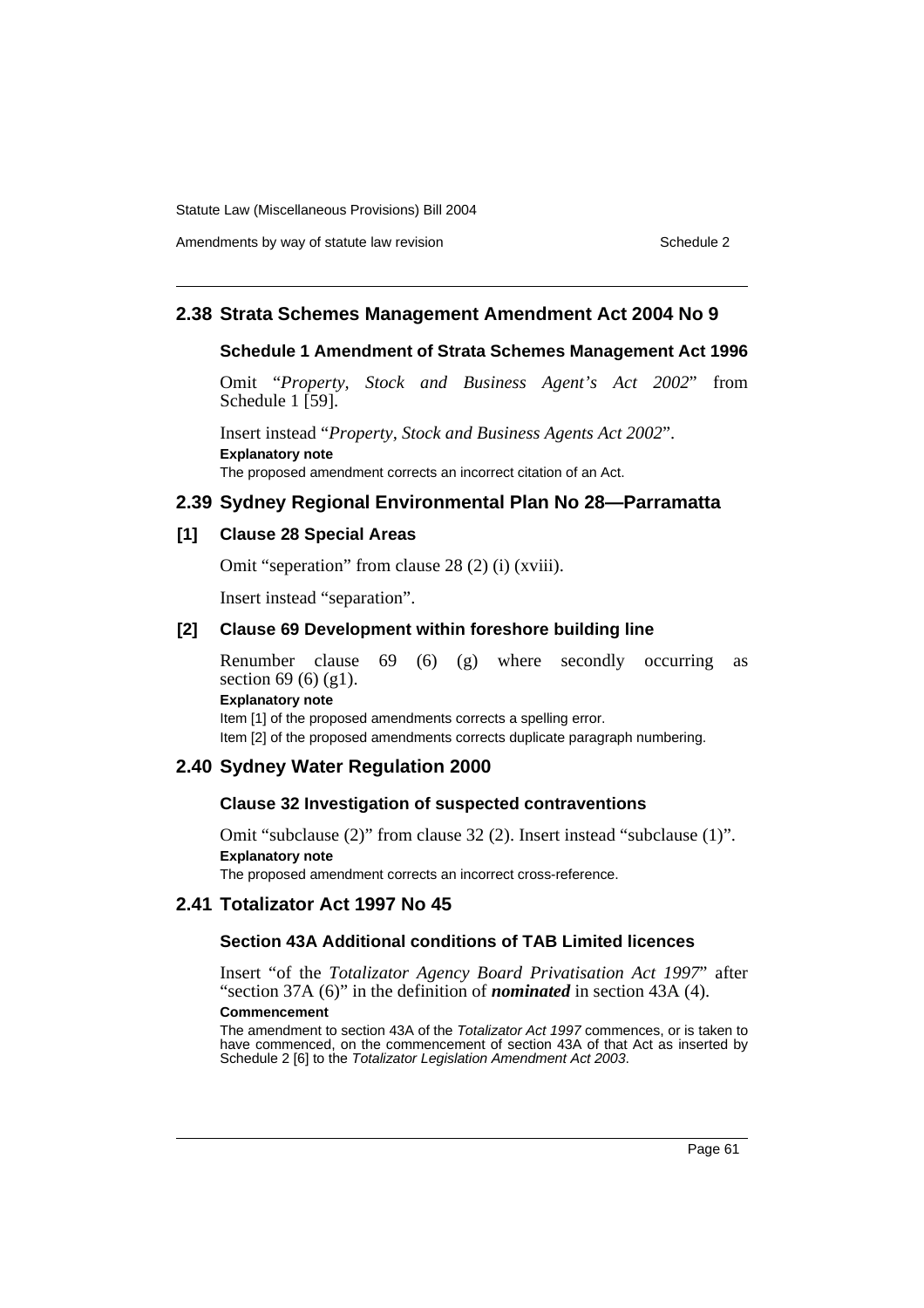Schedule 2 Amendments by way of statute law revision

**Explanatory note**

The proposed amendment completes an incomplete cross-reference.

### **2.42 Transport Administration (General) Regulation 2000**

### **[1] Clause 3 Definitions**

Omit "Chief Executive of the RailCorp" from paragraph (c) of the definition of *traffic control officer*.

Insert instead "Chief Executive of RailCorp".

### **[2] Clause 16 Penalty notice offences**

Omit "Column 4" from clause 16 (1) (b). Insert instead "Column 2".

### **[3] Schedule 1 Penalty notice offences**

Omit "(Clauses 16 and 17)". Insert instead "(Clause 16)".

### **[4] Schedule 1, Parts 1 and 2**

Renumber Column 4 as Column 2 wherever occurring.

#### **Explanatory note**

Item [1] of the proposed amendments omits a superfluous word.

Before the repeal of section 145B of the *Justices Act 1902* (which authorised the making of regulations prescribing short descriptions of offences), Columns 2 and 3 of Schedule 1 to the *Transport Administration (General) Regulation 2000* contained short descriptions of offences under that Act and related processing codes. Columns 2 and 3 no longer appear in that Schedule.

Schedule 1 [10] to the *Transport Administration (General) Amendment (RailCorp) Regulation 2003* omitted clause 17 from the *Transport Administration (General) Regulation 2000*. Item [3] makes a consequential amendment.

Item [4] renumbers Column 4 in consequence of the omission of Columns 2 and 3. Item [2] makes a consequential amendment.

### **2.43 Veterinary Practice Act 2003 No 87**

### **Section 51 Tribunal's powers when complaint proved**

Omit "25,000" from section 51 (1) (d). Insert instead "\$25,000".

#### **Explanatory note**

The proposed amendment inserts a missing dollar sign in a provision specifying the maximum amount of a particular fine.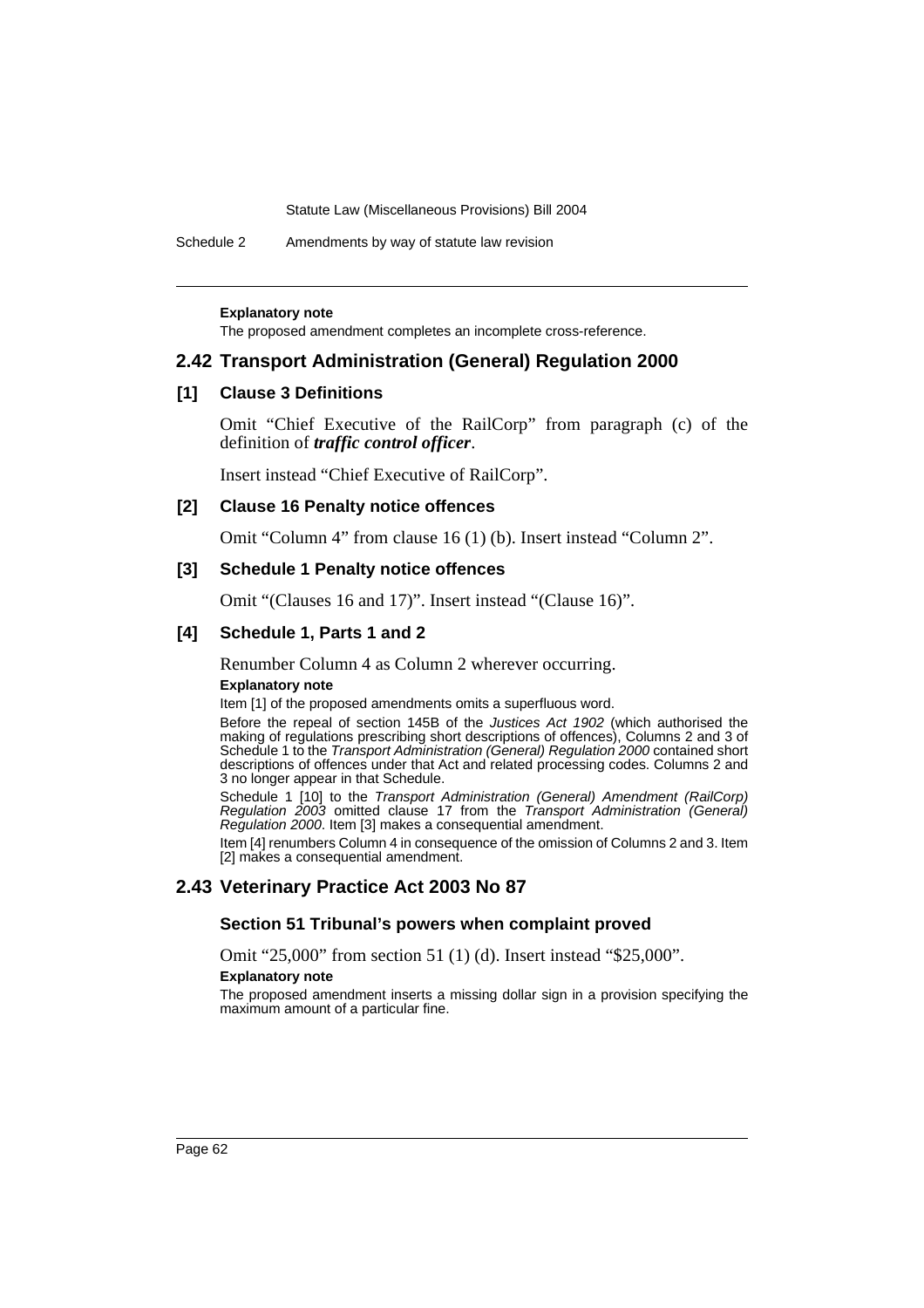Amendments by way of statute law revision example 2 Schedule 2

## **2.44 Victims Support and Rehabilitation Act 1996 No 115**

## **Section 68 Payments into Compensation Fund**

Omit "*Drug Trafficking (Civil Proceedings) Act 1990*" from section 68 (b).

Insert instead "*Criminal Assets Recovery Act 1990*". **Explanatory note**

The proposed amendment updates a reference to a renamed Act.

## **2.45 Witness Protection Act 1995 No 87**

## **Section 3 Definitions**

Insert at the end of the section:

(2) Notes in the text of this Act do not form part of this Act.

### **Explanatory note**

The proposed amendment inserts a standard provision in the *Witness Protection Act 1995* to clarify the status of Notes in that Act.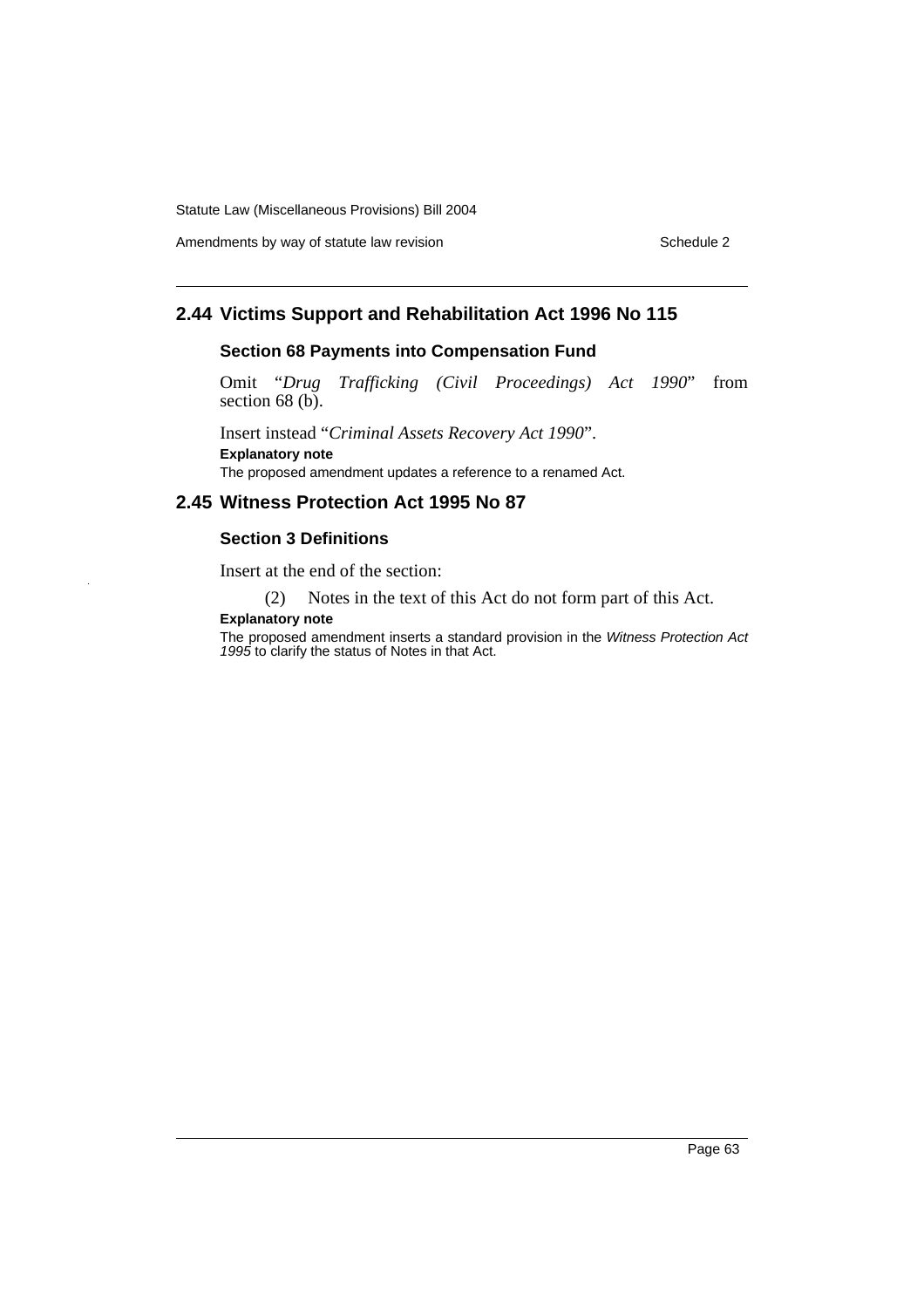Schedule 3 Repeals

# **Schedule 3 Repeals**

(Section 4)

| <b>Name of Act</b>                                                                            | <b>Extent of repeal</b>                                                                         |
|-----------------------------------------------------------------------------------------------|-------------------------------------------------------------------------------------------------|
| Local Government (Areas) Act 1948 No 30                                                       | Divisions 3, 5, 6, 8, 10, 11<br>and 13 of Part 3 and<br>sections 27 (1) and 32 (2) <sup>2</sup> |
| New South Wales Retirement Benefits Act 1972 No 70                                            | Section $51^2$                                                                                  |
| Coal Acquisition Act 1981 No 109                                                              | Section $5A^2$                                                                                  |
| Marketing of Primary Products Act 1983 No 176                                                 | Section $165^2$                                                                                 |
| Public Authorities Superannuation Act 1985 No 41                                              | Clause 3A of Schedule $7^2$                                                                     |
| Gas Industry Restructuring Act 1986 No 213                                                    | Section $72^2$                                                                                  |
| Workers Compensation Act 1987 No 70                                                           | Part $7A^2$                                                                                     |
| Legal Profession Act 1987 No 109                                                              | Section 36 (6) and<br>Schedule $2A^2$                                                           |
| Federation of New South Wales Police-Citizens Youth Clubs<br>(Reconstitution) Act 1989 No 163 | Whole Act <sup>2</sup>                                                                          |
| Local Government Act 1993 No 30                                                               | Part 20 of Schedule 8 <sup>2</sup>                                                              |
| Fisheries Management Act 1994 No 38                                                           | Section $221K^2$                                                                                |
| Energy Services Corporations Act 1995 No 95                                                   | Clause 14 of Schedule $5^2$                                                                     |
| Gas Supply Act 1996 No 38                                                                     | Clauses 5 and 7 of<br>Schedule $2^2$                                                            |
| Superannuation Administration Act 1996 No 39                                                  | Clause 25 of Schedule $3^2$                                                                     |
| Fines Act 1996 No 99                                                                          | Clause 5A of Schedule $3^2$                                                                     |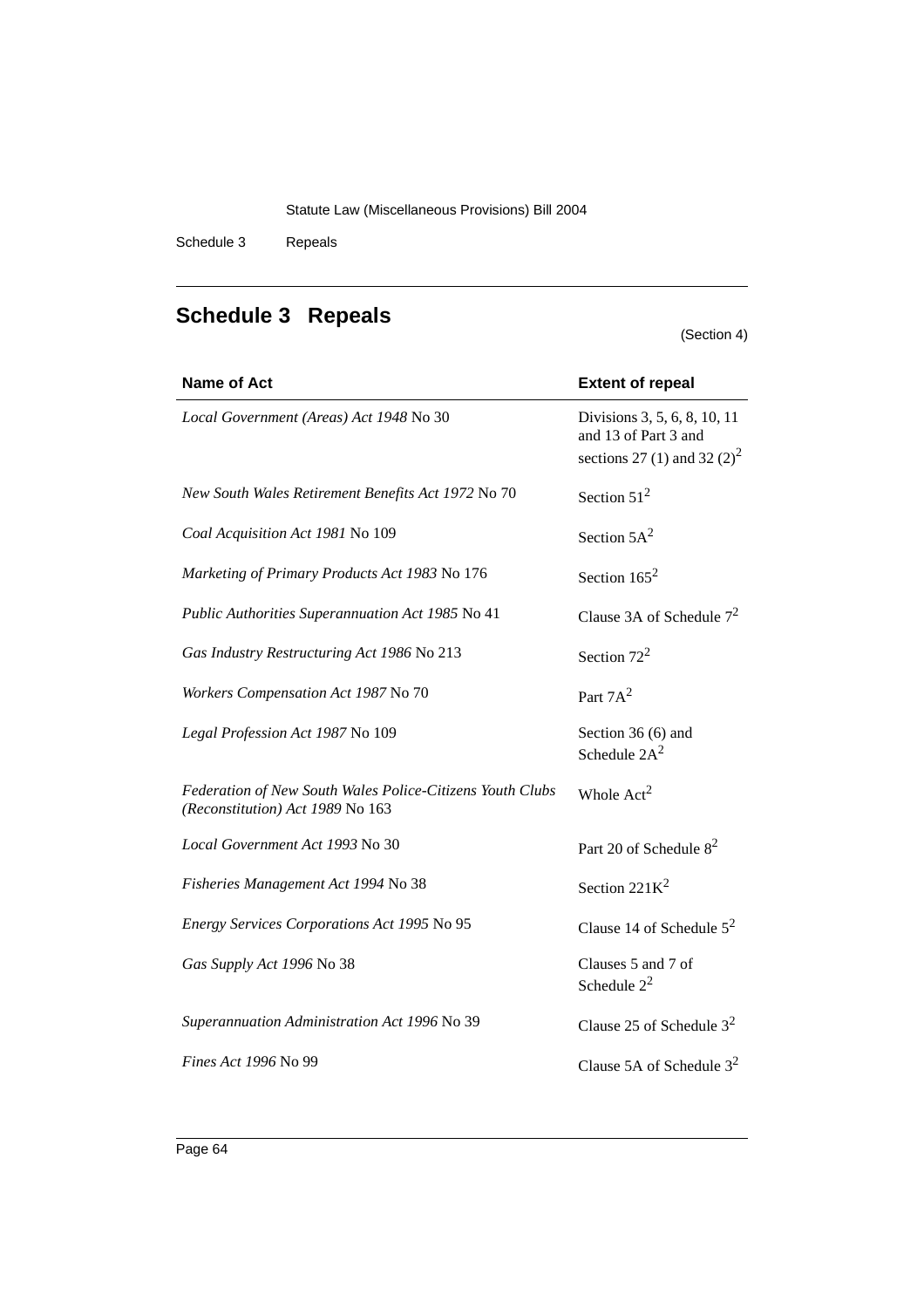Repeals Schedule 3

| <b>Name of Act</b>                                                         | <b>Extent of repeal</b>                       |
|----------------------------------------------------------------------------|-----------------------------------------------|
| Accommodation Levy Act 1997 No 32                                          | Whole $Act2$                                  |
| Irrigation Corporations Amendment Act 1998 No 125                          | Whole Act <sup>1</sup>                        |
| Consumer Claims Act 1998 No 162                                            | Clauses 3, 4, 5, 5A and 6<br>of Schedule $12$ |
| Intergovernmental Agreement Implementation (GST)<br>Act 2000 No 44         | Sections 6 and $7^2$                          |
| AGL Corporate Conversion Act 2002 No 16                                    | Section $29^2$                                |
| Police Service Amendment (NSW Police) Act 2002 No 51                       | Whole $Act1$                                  |
| Road Transport Legislation Amendment (Interlock Devices)<br>Act 2002 No 72 | Whole Act <sup>1</sup>                        |
| Legislation Review Amendment Act 2002 No 77                                | Whole Act <sup>1</sup>                        |
| Guardianship Amendment (Enduring Guardians) Act 2002<br>No 89              | Whole Act <sup>1</sup>                        |
| Rail Safety Act 2002 No 96                                                 | Clause 6 of Schedule $5^2$                    |
| State Revenue Legislation Amendment Act 2002 No 108                        | Whole Act <sup>1</sup>                        |
| Summary Offences Amendment (Spray Paint Cans) Act 2002<br>No 118           | Whole Act <sup>1</sup>                        |
| Driving Instructors Amendment Act 2002 No 127                              | Whole Act <sup>1</sup>                        |
| Defamation Amendment Act 2002 No 136                                       | Whole Act <sup>1</sup>                        |
| Crimes Legislation Amendment (Property Identification)<br>Act 2003 No 5    | Whole Act <sup>1</sup>                        |
| Rural Lands Protection Amendment Act 2003 No 6                             | Whole Act <sup>1</sup>                        |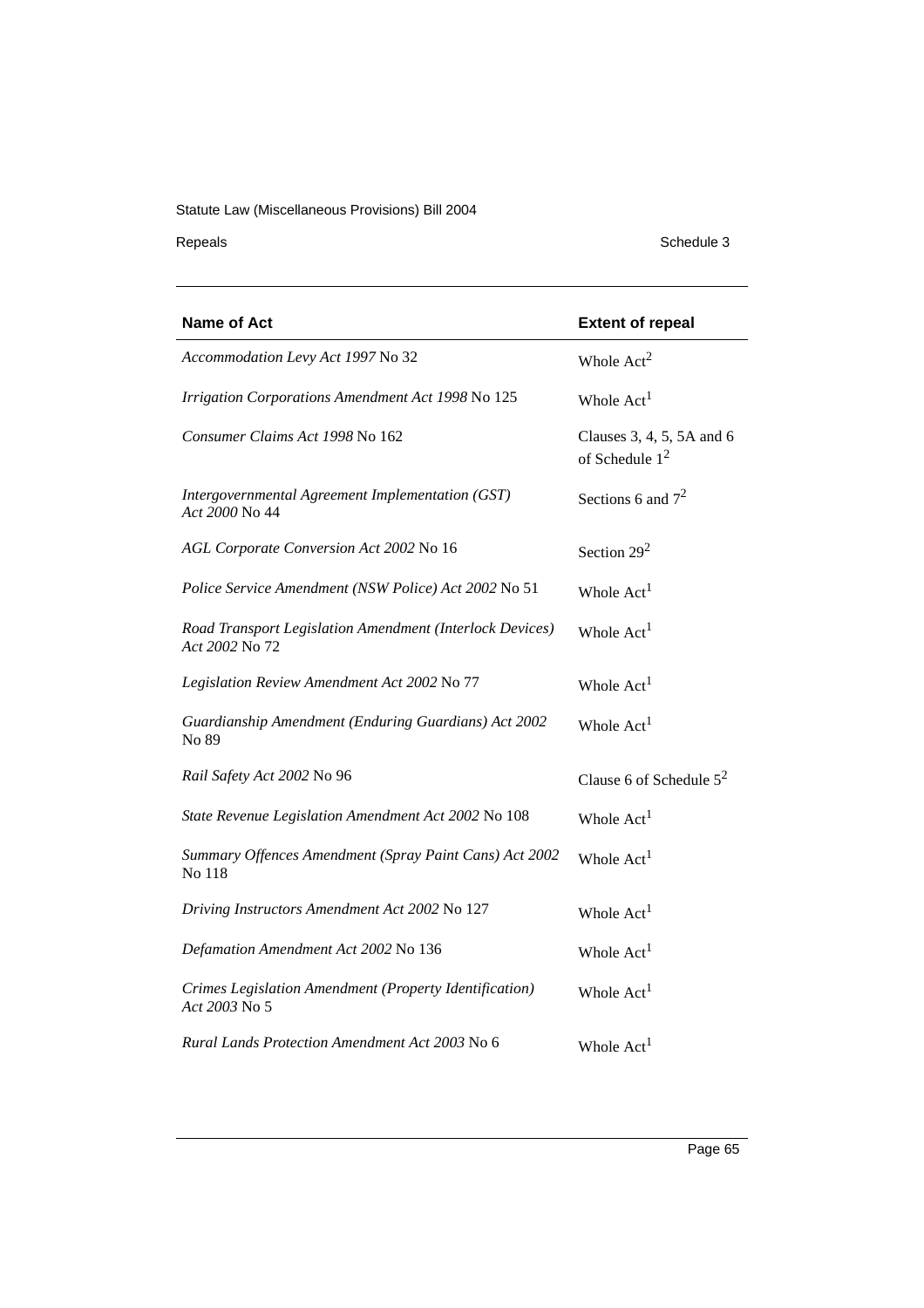Schedule 3 Repeals

| Name of Act                                                                                    | <b>Extent of repeal</b> |
|------------------------------------------------------------------------------------------------|-------------------------|
| City of Sydney Amendment (Electoral Rolls) Act 2003 No 7                                       | Whole Act <sup>1</sup>  |
| Local Government Amendment (National Competition Policy<br>Review) Act 2003 No 8               | Whole Act <sup>1</sup>  |
| Victims Legislation Amendment Act 2003 No 10                                                   | Whole Act <sup>1</sup>  |
| Gaming Machines Amendment (Shutdown Periods) Act 2003<br>No 16                                 | Whole Act <sup>1</sup>  |
| Lotteries and Art Unions Amendment Act 2003 No 19                                              | Whole Act <sup>1</sup>  |
| Bail Amendment Act 2003 No 22                                                                  | Whole Act <sup>1</sup>  |
| Crimes Legislation Amendment (Parole) Act 2003 No 25                                           | Whole Act <sup>1</sup>  |
| Commission for Children and Young People Amendment<br>(Child Death Review Team) Act 2003 No 26 | Whole Act <sup>1</sup>  |
| Crimes Legislation Amendment Act 2003 No 27                                                    | Whole Act <sup>1</sup>  |
| Local Government Amendment (Employment Protection)<br>Act 2003 No 30                           | Whole Act <sup>1</sup>  |
| State Revenue Legislation Amendment Act 2003 No 34                                             | Whole Act <sup>1</sup>  |
| Firearms Amendment (Prohibited Pistols) Act 2003 No 36                                         | Whole Act <sup>1</sup>  |
| National Parks and Wildlife Amendment<br>(Telecommunications Facilities) Act 2003 No 37        | Whole Act <sup>1</sup>  |
| Valuation of Land Amendment (Valuer-General) Act 2003<br>No 41                                 | Whole Act <sup>1</sup>  |
| Criminal Procedure Amendment (Sexual Offence Evidence)<br>Act 2003 No 42                       | Whole Act <sup>1</sup>  |
| Drug Summit Legislative Response Amendment (Trial Period<br>Extension) Act 2003 No 47          | Whole $Act1$            |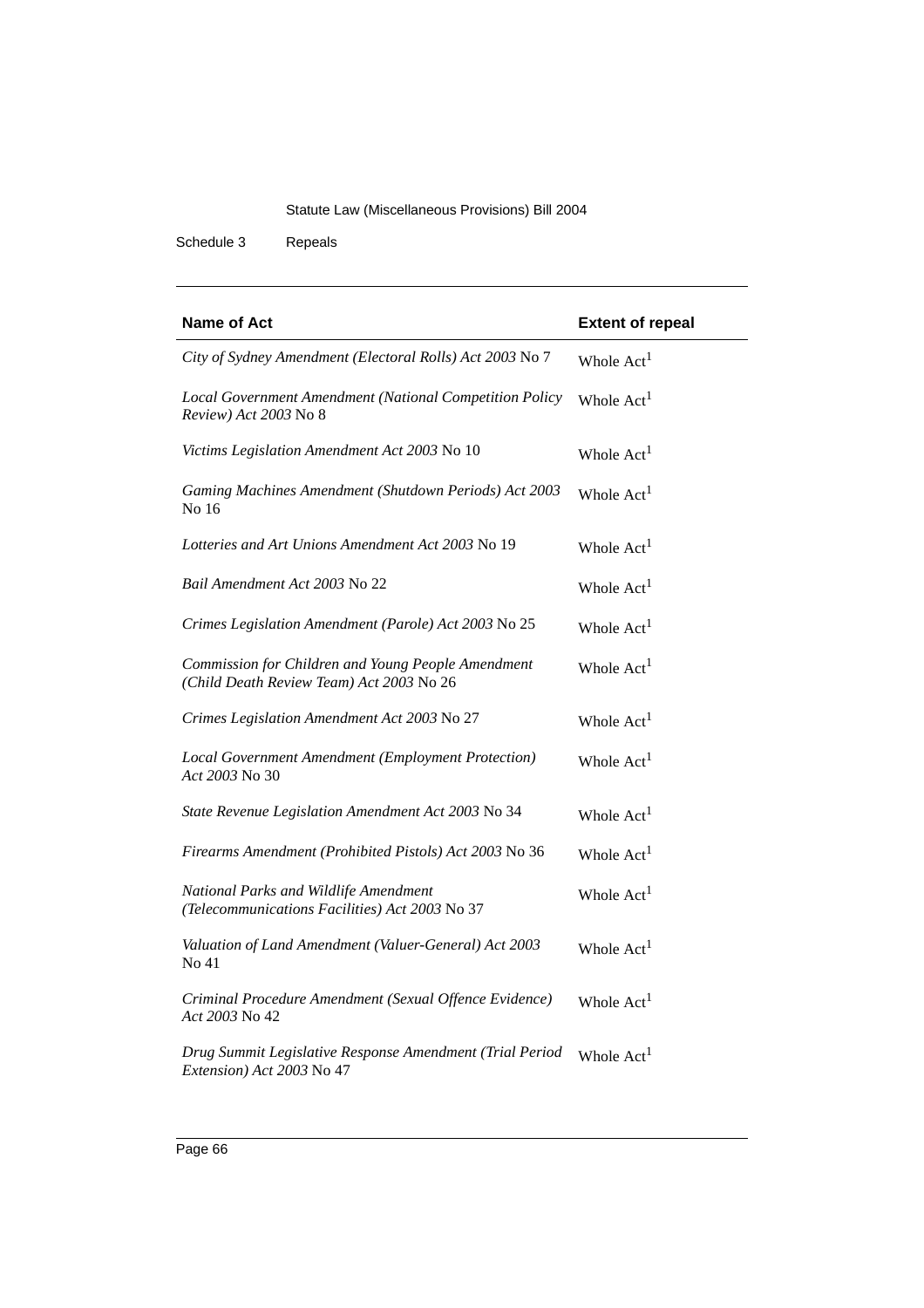Repeals Schedule 3

| <b>Name of Act</b>                                                                              | <b>Extent of repeal</b> |
|-------------------------------------------------------------------------------------------------|-------------------------|
| Industrial Relations Amendment (Adoption Leave) Act 2003<br>No 48                               | Whole Act <sup>1</sup>  |
| Community Relations Commission and Principles of<br>Multiculturalism Amendment Act 2003 No 50   | Whole Act <sup>1</sup>  |
| Education Amendment (Computing Skills) Act 2003 No 51                                           | Whole Act <sup>1</sup>  |
| Health Legislation Amendment Act 2003 No 52                                                     | Whole Act <sup>1</sup>  |
| Prevention of Cruelty to Animals Amendment (Penalties)<br>Act 2003 No 54                        | Whole Act <sup>1</sup>  |
| Sydney Water Amendment (Water Restrictions) Act 2003<br>No 55                                   | Whole Act <sup>1</sup>  |
| Local Government Amendment (Cudgegong (Abattoir)<br>County Council Dissolution) Act 2003 No 56  | Whole Act <sup>1</sup>  |
| Evidence Legislation Amendment (Accused Child Detainees)<br>Act 2003 No 57                      | Whole Act <sup>1</sup>  |
| Gaming Machines Amendment (Miscellaneous) Act 2003<br>No 58                                     | Whole Act <sup>1</sup>  |
| Police Association Employees (Superannuation) Amendment<br>Act 2003 No 59                       | Whole Act <sup>1</sup>  |
| <b>Environmental Planning and Assessment Amendment</b><br>(Development Consents) Act 2003 No 60 | Whole Act <sup>1</sup>  |
| Industrial Relations Amendment (Public Vehicles and<br>Carriers) Act 2003 No 63                 | Whole Act <sup>1</sup>  |
| Transport Legislation Amendment (Safety and Reliability) Act<br>2003 No 65                      | Whole Act <sup>1</sup>  |
| Coptic Orthodox Church (NSW) Property Trust Amendment<br>Act 2003 No 67                         | Whole Act <sup>1</sup>  |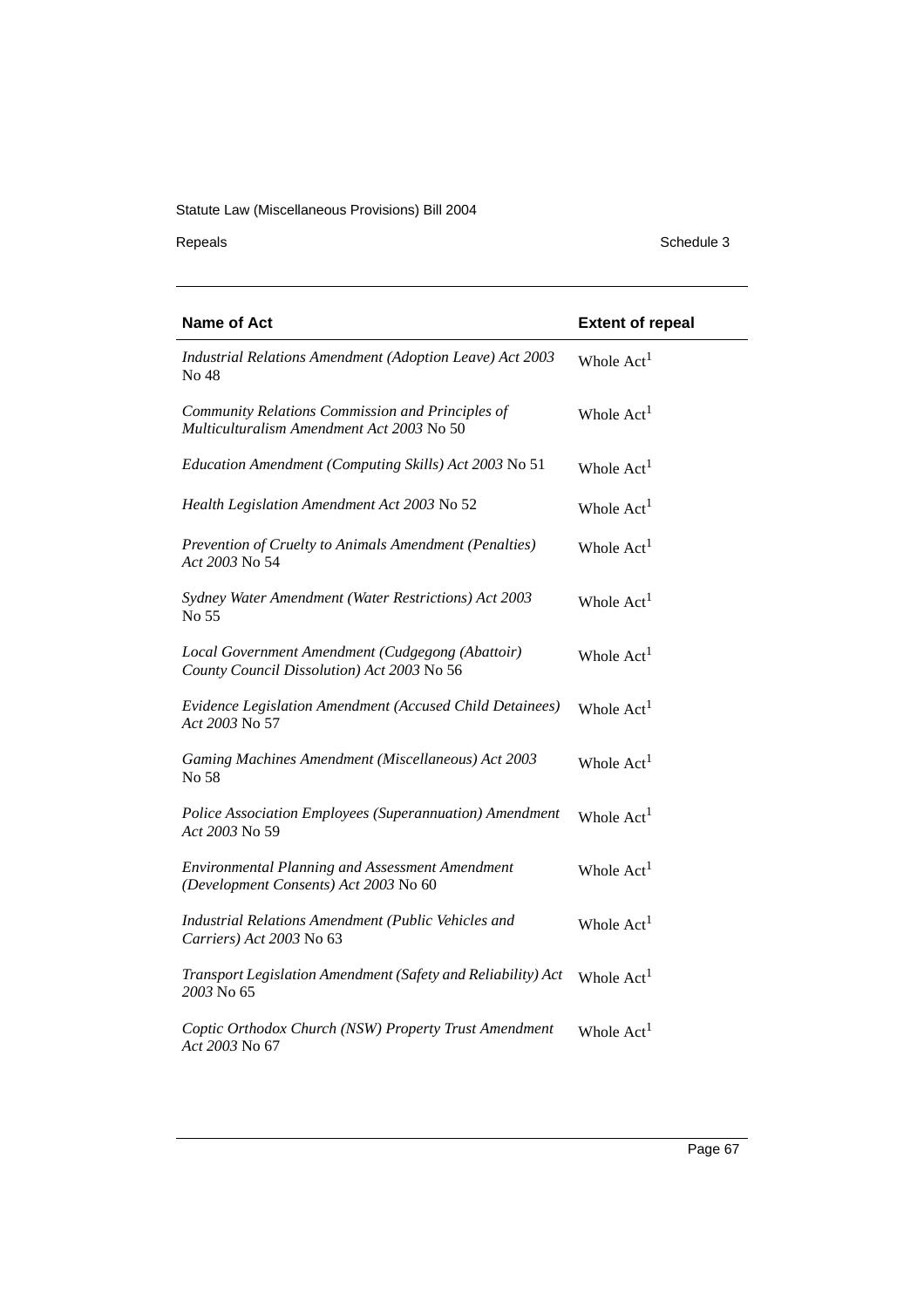Schedule 3 Repeals

| <b>Name of Act</b>                                                                                 | <b>Extent of repeal</b> |
|----------------------------------------------------------------------------------------------------|-------------------------|
| Motor Accidents Compensation Amendment (Terrorism) Act<br>2003 No 68                               | Whole Act <sup>1</sup>  |
| Sydney Water Catchment Management Amendment Act 2003<br>No 70                                      | Whole Act <sup>1</sup>  |
| Courts Legislation Amendment Act 2003 No 71                                                        | Whole Act <sup>1</sup>  |
| Coroners Amendment Act 2003 No 72                                                                  | Whole Act <sup>1</sup>  |
| <b>Independent Commission Against Corruption Amendment</b><br>(Ethics Committee) Act 2003 No 73    | Whole Act <sup>1</sup>  |
| Police Legislation Amendment (Civil Liability) Act 2003<br>No 74                                   | Whole $Act1$            |
| Evidence (Audio and Audio Visual Links) Amendment<br>Act 2003 No 76                                | Whole $Act1$            |
| City Tattersall's Club Amendment Act 2003 No 78                                                    | Whole Act <sup>1</sup>  |
| Duties Amendment (Land Rich) Act 2003 No 79                                                        | Whole Act <sup>1</sup>  |
| State Revenue Legislation Further Amendment Act 2003<br>No 80                                      | Whole Act <sup>1</sup>  |
| Occupational Health and Safety Amendment (Prosecutions)<br>Act 2003 No 83                          | Whole Act <sup>1</sup>  |
| Marketing of Primary Products Amendment (Rice Marketing)<br>Act 2003 No 86                         | Whole $Act1$            |
| Contaminated Land Management Amendment Act 2003<br>No 91                                           | Whole $Act1$            |
| Firearms and Crimes Legislation Amendment (Public Safety)<br>Act 2003 No 92                        | Whole Act <sup>1</sup>  |
| <b>Environmental Planning and Assessment Amendment</b><br>(Quality of Construction) Act 2003 No 95 | Whole $Act3$            |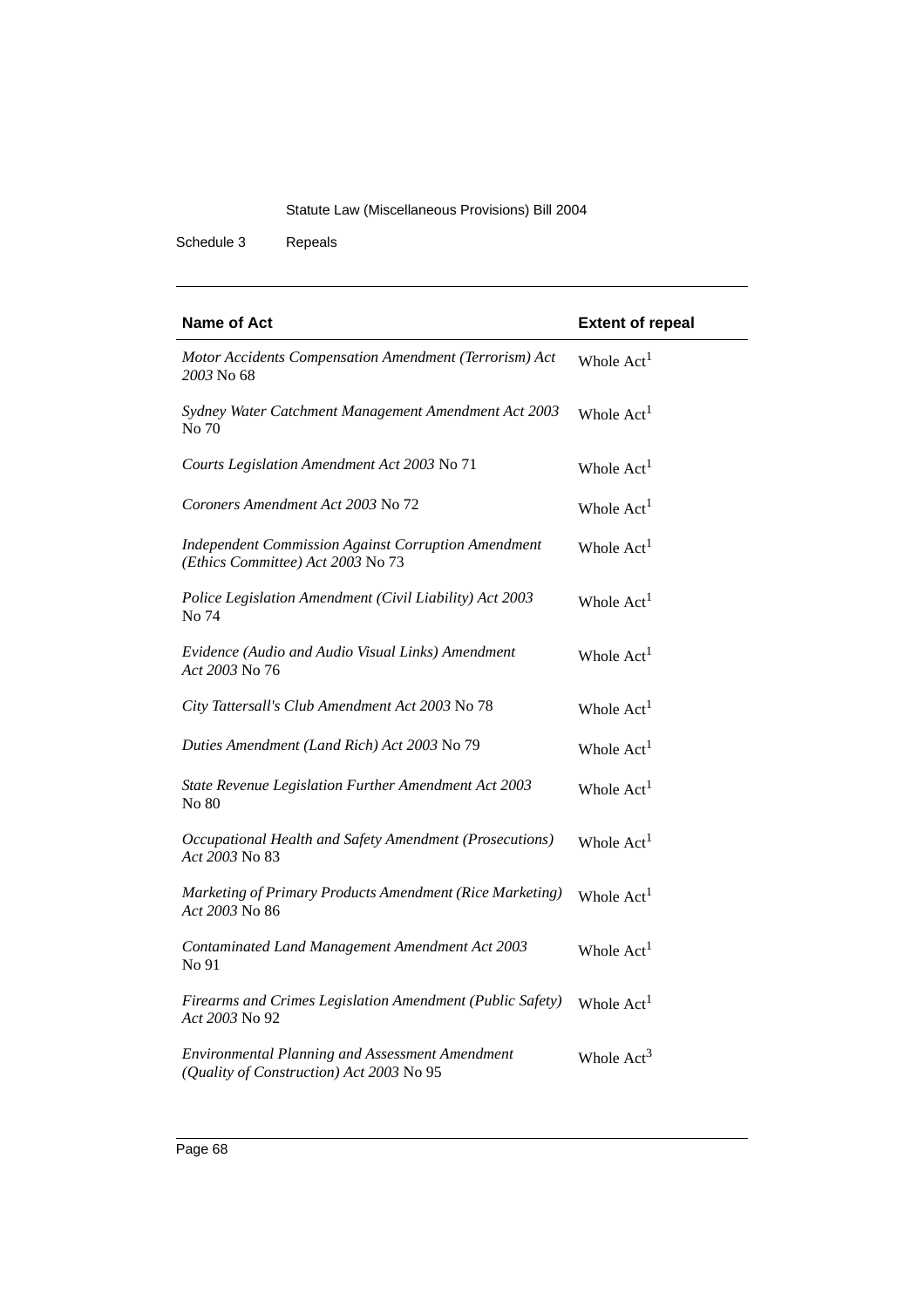Repeals **Schedule 3** Schedule 3

| Name of Act                                                                     | <b>Extent of repeal</b>       |
|---------------------------------------------------------------------------------|-------------------------------|
| Workers Compensation Legislation Amendment (Trainees)<br>Act 2003 No. 97        | Whole Act <sup>1</sup>        |
| Public Finance and Audit (SOCOG and State Brickworks)<br><b>Regulation 2004</b> | Whole Regulation <sup>1</sup> |

#### **Key**

- 1 indicates repeal of an Act or statutory rule that contains only amendments or amendments and repeals
- 2 indicates repeal of an Act or provision that is spent or no longer of practical utility or that has expired or ceased to have effect
- 3 indicates repeal of an Act or provisions that include one or more uncommenced provisions that are not to be commenced

### **Explanatory note**

The repeals are explained in detail in the Explanatory note relating to this Act. In relation to the repeal of amending Acts, it should be noted that the Acts are repealed simply to rationalise the legislation in force and that the repeals have no substantive effect on the amendments made by the Acts or any associated provisions. The Acts that were amended by the Acts or provisions being repealed are up-to-date on the Legislation Database maintained by the Parliamentary Counsel's Office and are available electronically.

Section 30 (2) of the *Interpretation Act 1987* ensures that, when an Act or statutory rule is amended or repealed, no amendment made by the Act or statutory rule is affected. Section 30 (2) also ensures that the following matters are not affected:

- (a) the proof of any past act or thing,
- (b) any right, privilege, obligation or liability saved by the operation of the Act or statutory rule,
- (c) any amendment or validation made by the Act or statutory rule,
- (d) the operation of any savings or transitional provision contained in the Act or statutory rule.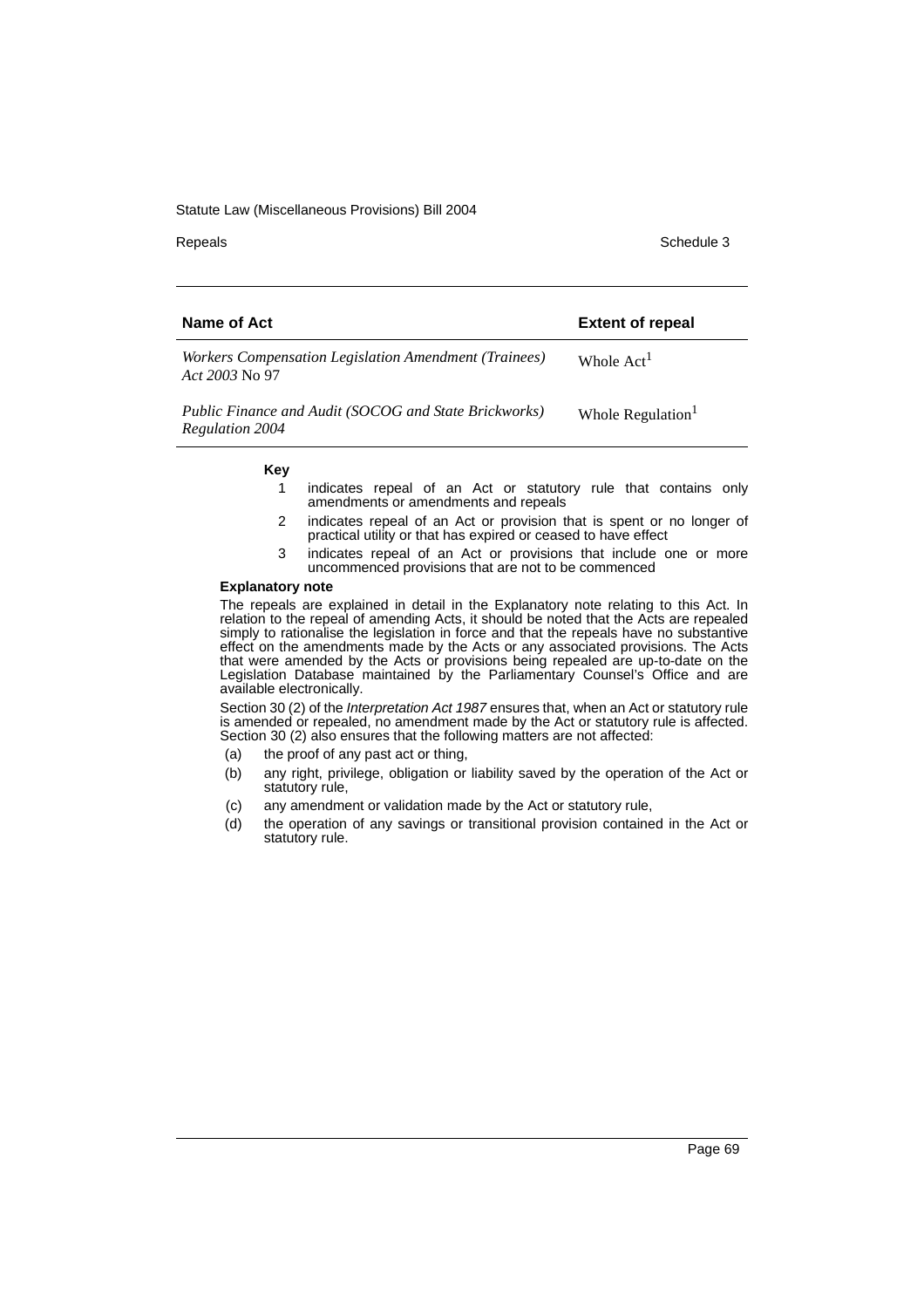Schedule 4 General savings, transitional and other provisions

## **Schedule 4 General savings, transitional and other provisions**

(Section 5)

### **1 Effect of amendment of amending provisions**

- (1) An amendment made by Schedule 1 or 2 to an amending provision contained in an Act is, if the amending provision has commenced before the date of assent to this Act, taken to have effect as from the commencement of the amending provision.
- (2) In this clause:

*amending provision* means a provision of an Act that makes a direct amendment to an Act by:

- (a) the repeal or omission of matter contained in the amended Act without the insertion of any matter instead of the repealed or omitted matter, or
- (b) the omission of matter contained in the amended Act and the insertion of matter instead of the omitted matter, or
- (c) the insertion into the amended Act of matter, not being matter inserted instead of matter omitted from the Act,

whether the provision was enacted before or after the commencement of the *Reprints Act 1972*.

#### **Explanatory note**

This clause ensures that certain amendments, including amendments correcting errors in technical provisions (for example, headings indicating the section to be amended or directions as to where a new section is to be inserted) and rectifying minor drafting errors (for example, corrections in numbering of provisions, correction or insertion of cross-references, omission of unnecessary matter or insertion of omitted matter), will commence on the date the amendments to which they relate commenced.

### **2 Effect of amendment or repeal on acts done or decisions made**

Except where it is expressly provided to the contrary, if this Act:

- (a) amends a provision of an Act or an instrument, or
- (b) repeals and re-enacts (with or without modification) a provision of an Act or an instrument,

any act done or decision made under the provision amended or repealed has effect after the amendment or repeal as if it had been done or made under the provision as so amended or repealed.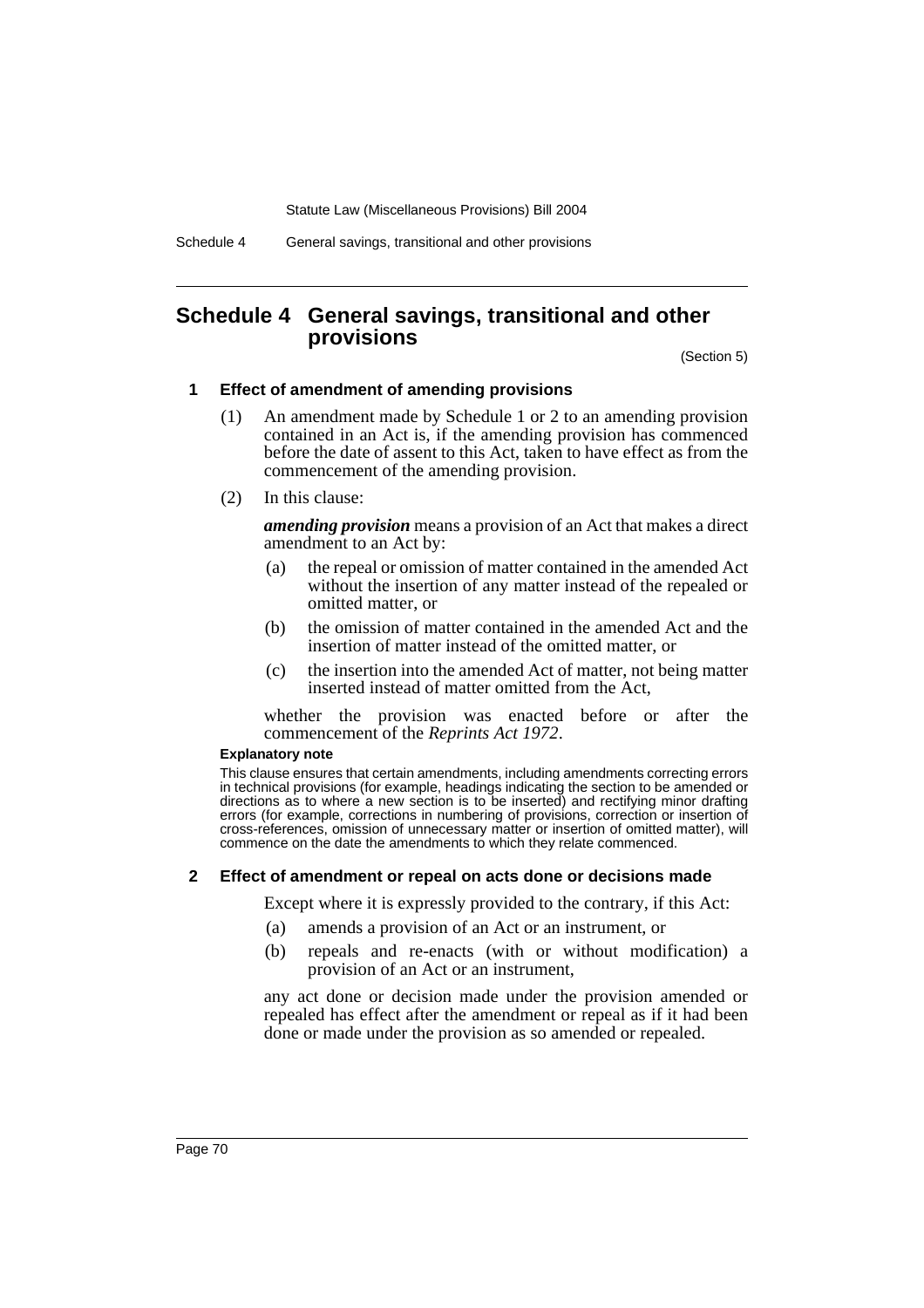General savings, transitional and other provisions Schedule 4

#### **Explanatory note**

This clause ensures that the amendment or repeal of a provision will not, unless expressly provided, vitiate any act done or decision made under the provision as in force before the amendment or repeal.

#### **3 Application of Interpretation Act 1987 to amendments to statutory rules**

Sections 39, 40 and 41 of the *Interpretation Act 1987* do not apply to any amendments to statutory rules made by this Act.

#### **Explanatory note**

This clause makes it clear that certain provisions concerning the making, tabling and disallowance of statutory rules do not apply to amendments to statutory rules made by the proposed Act.

### **4 Effect of amendment on regulations**

Except where expressly provided to the contrary, any regulation made under an Act amended by this Act, that is in force immediately before the commencement of the amendment, is taken to have been made under the Act as amended.

#### **Explanatory note**

This clause ensures that, unless expressly provided, any regulation made under an Act amended by the proposed Act, and in force immediately before the commencement of the amendment, will be taken to have been made under the amended Act.

### **5 Effect of amendment on environmental planning instruments**

The amendment of an environmental planning instrument by this Act does not prevent its later amendment or repeal by another environmental planning instrument.

#### **Explanatory note**

This clause ensures that the amendment of a local environmental plan or other environmental planning instrument does not prevent its amendment or repeal by an environmental planning instrument.

## **6 Regulations**

- (1) The Governor may make regulations containing provisions of a savings or transitional nature consequent on the enactment of this Act.
- (2) Any such provision may, if the regulations so provide, take effect from the date of assent to this Act or a later date.
- (3) To the extent to which any such provision takes effect from a date that is earlier than the date of its publication in the Gazette, the provision does not operate so as: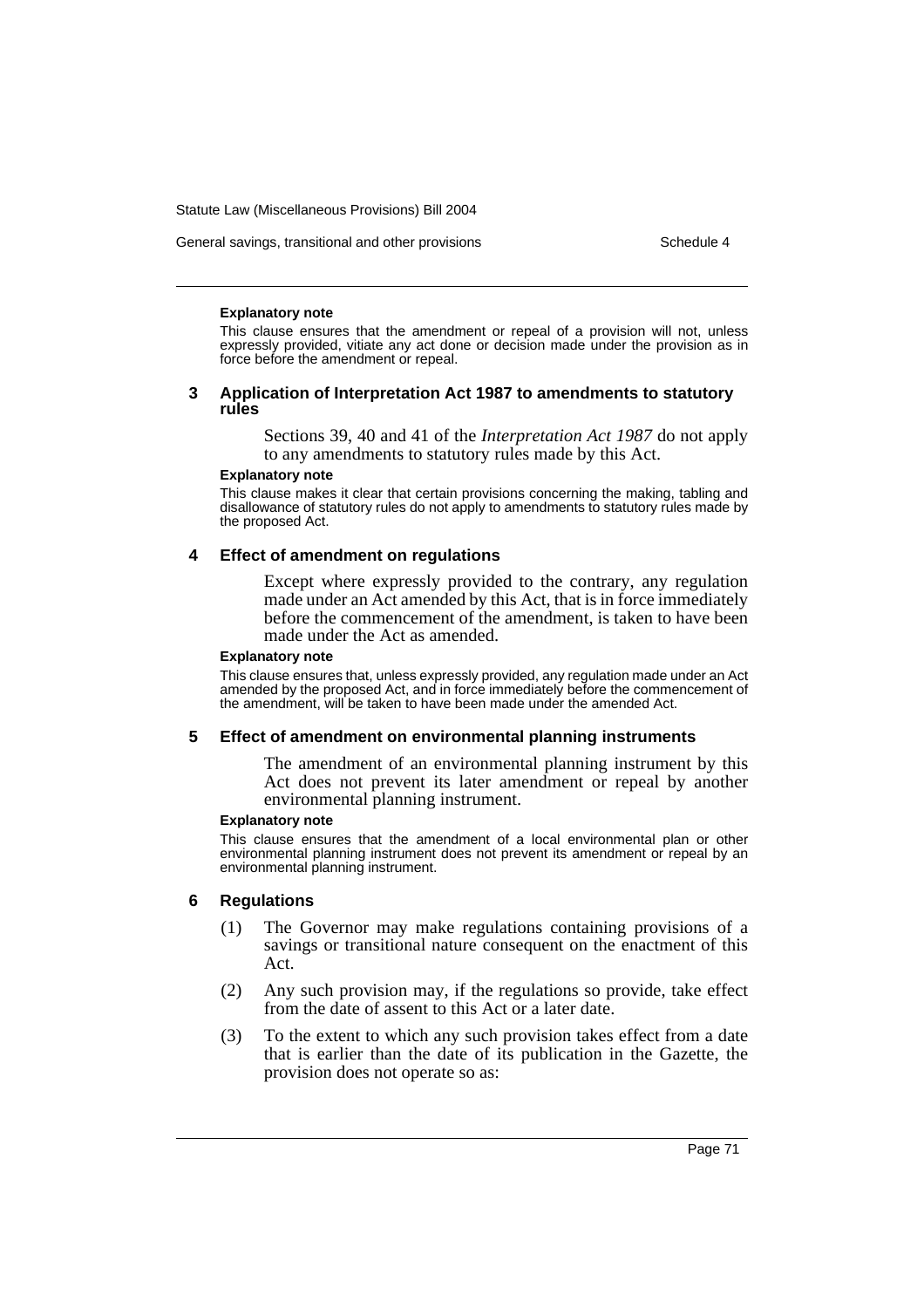Schedule 4 General savings, transitional and other provisions

- (a) to affect, in a manner prejudicial to any person (other than the State or an authority of the State), the rights of that person existing before the date of its publication, or
- (b) to impose liabilities on any person (other than the State or an authority of the State) in respect of anything done or omitted to be done before the date of its publication.

#### **Explanatory note**

This clause enables the making of regulations of a savings or transitional nature having a short term effect and relating to incidental matters arising out of the proposed Act with regard to which no specific, or sufficient, provision has been made in the Act.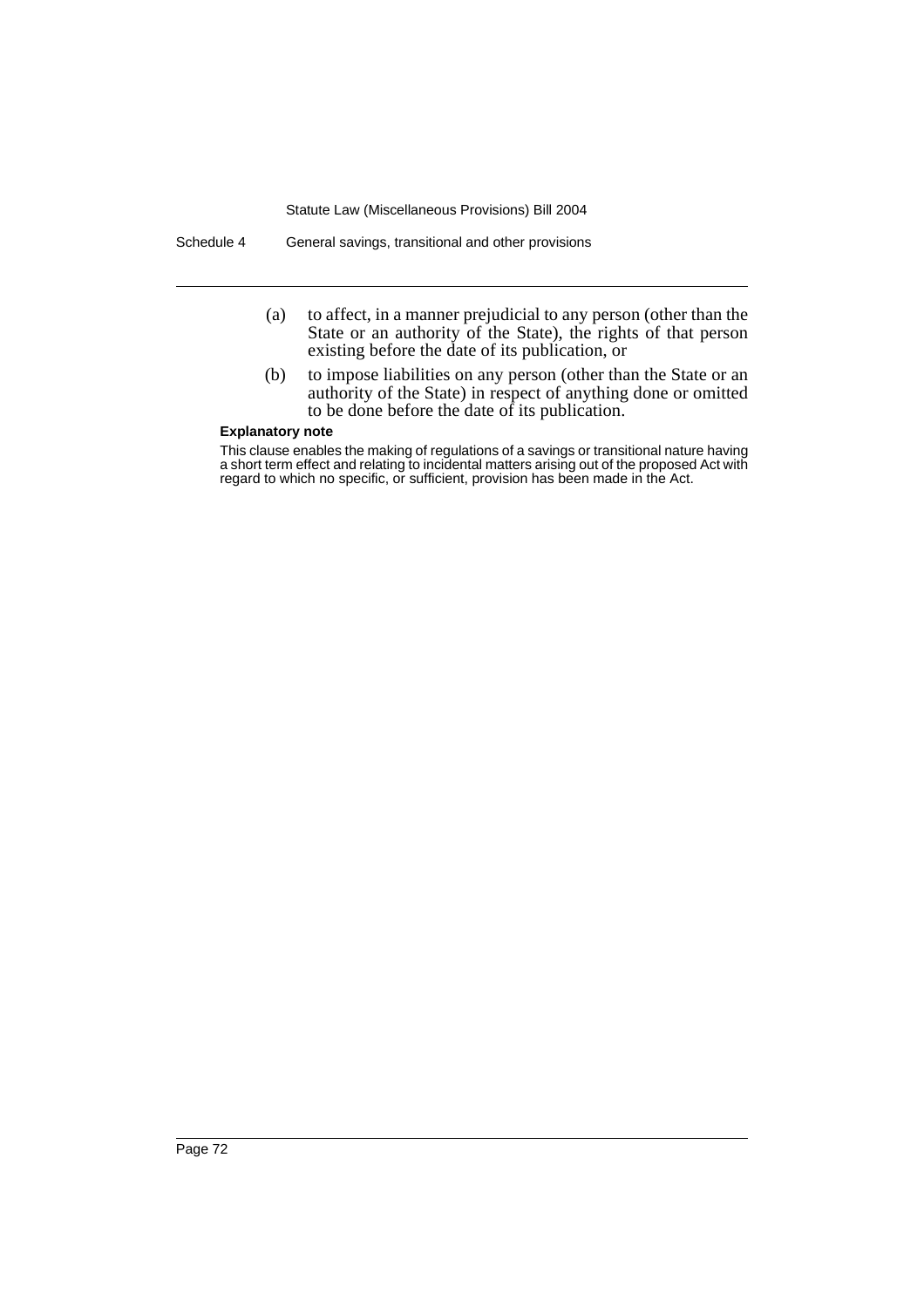Notes Schedule 4 and 200 million and 200 million and 200 million and 200 million and 200 million and 200 million

## **Notes**

# **Index of Acts and instruments amended by Schedules 1 and 2** *Anglican Clergy Provident Fund (Sydney) Act 1908*—Schedule 1 *Apiaries Act 1985* No 16—Schedule 2 *Apprenticeship and Traineeship Act 2001* No 80—Schedule 1 *Associations Incorporation Act 1984* No 143—Schedule 1 *Building and Construction Industry Long Service Payments Act 1986* No 19— Schedule 1 *Centenary Institute of Cancer Medicine and Cell Biology Act 1985* No 192— Schedule 1 *Children's Services Regulation 2004*—Schedule 2 *Consumer, Trader and Tenancy Tribunal Act 2001* No 82—Schedule 2 *Contaminated Land Management Act 1997* No 140—Schedule 2 *Contractors Debts Act 1997* No 110—Schedule 2 *Conveyancers Licensing Act 2003* No 3—Schedule 1 *Conveyancing (General) Regulation 2003*—Schedule 2 *Country Women's Association of New South Wales Incorporation Act 1931*— Schedule 1 *Crimes Act 1900* No 40—Schedule 2 *Crimes (Administration of Sentences) Act 1999* No 93—Schedule 2 *Crimes (Administration of Sentences) Amendment Act 2002* No 36—Schedule 1 *Criminal Appeal Act 1912* No 16—Schedule 1 *Dental Practice Act 2001* No 64—Schedule 1 *Duties Act 1997* No 123—Schedule 2 *Environmentally Hazardous Chemicals Act 1985* No 14—Schedule 2 *Eurobodalla Urban Local Environmental Plan 1999*—Schedule 2 *Evidence (Audio and Audio Visual Links) Act 1998* No 105—Schedule 2 *Financial Transaction Reports Act 1992* No 99—Schedule 2 *Food Production (Dairy Food Safety Scheme) Regulation 1999*—Schedule 2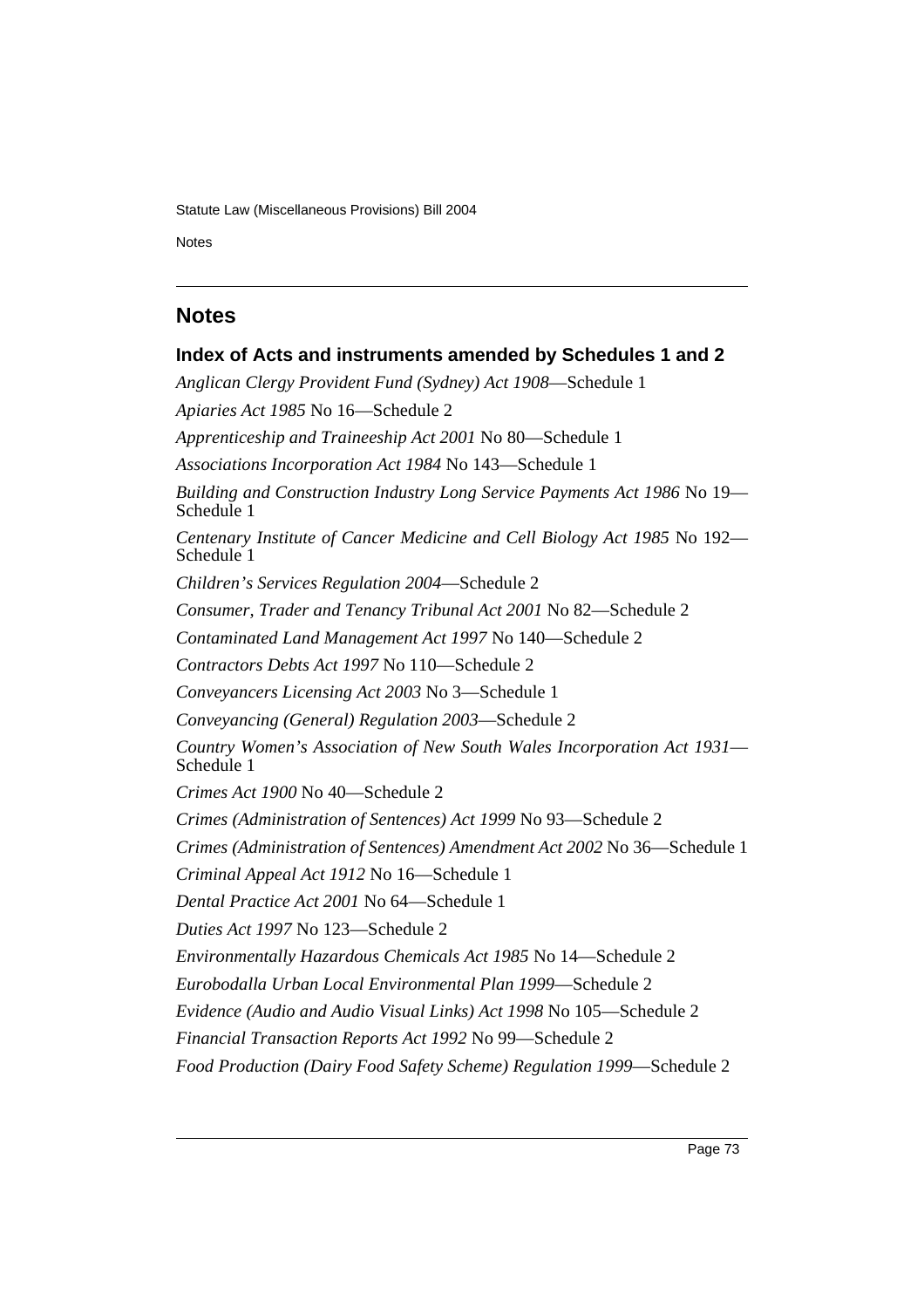Statute Law (Miscellaneous Provisions) Bill 2004 Schedule 4 Notes Notes

*Food Production (Meat Food Safety Scheme) Regulation 2000*—Schedule 2 *Forestry Act 1916* No 55—Schedule 1 *Gaming Machine Tax Act 2001* No 72—Schedule 1 *Geographical Names Act 1966* No 13—Schedule 1 *Greater Taree Local Environmental Plan 1995*—Schedule 2 *Home Building Act 1989* No 147—Schedule 2 *Lake Macquarie Local Environmental Plan 2004*—Schedule 2 *Local Courts (Civil Claims) Act 1970* No 11—Schedule 2 *Local Government Act 1993* No 30—Schedule 2 *Lotteries and Art Unions Regulation 2002*—Schedule 2 *Mental Health Act 1990* No 9—Schedule 2 *Mental Health (Criminal Procedure) Act 1990* No 10—Schedule 2 *National Environment Protection Council (New South Wales) Act 1995* No 4— Schedule 1 *New South Wales Crime Commission Act 1985* No 117—Schedule 2 *Occupational Health and Safety Regulation 2001*—Schedule 2 *Ombudsman Act 1974* No 68—Schedule 1 *Optometrists Act 2002* No 30—Schedule 1 *Parliamentary Electorates and Elections Act 1912* No 41—Schedule 1 *Passenger Transport Act 1990* No 39—Schedule 2 *Passenger Transport (Ferry Services) Regulation 2000*—Schedule 2 *Passenger Transport (Taxi-cab Services) Regulation 2001*—Schedule 2 *Plantations and Reafforestation Act 1999* No 97—Schedule 1 *Police Integrity Commission Act 1996* No 28—Schedule 2 *Police Regulation (Superannuation) Act 1906* No 28—Schedule 2 *Property, Stock and Business Agents Act 2002* No 66—Schedule 1 *Protection of the Environment Operations Act 1997* No 156—Schedule 1 *Protection of the Environment Operations (General) Regulation 1998*— Schedule 1 *Public Authorities Superannuation Act 1985* No 41—Schedule 2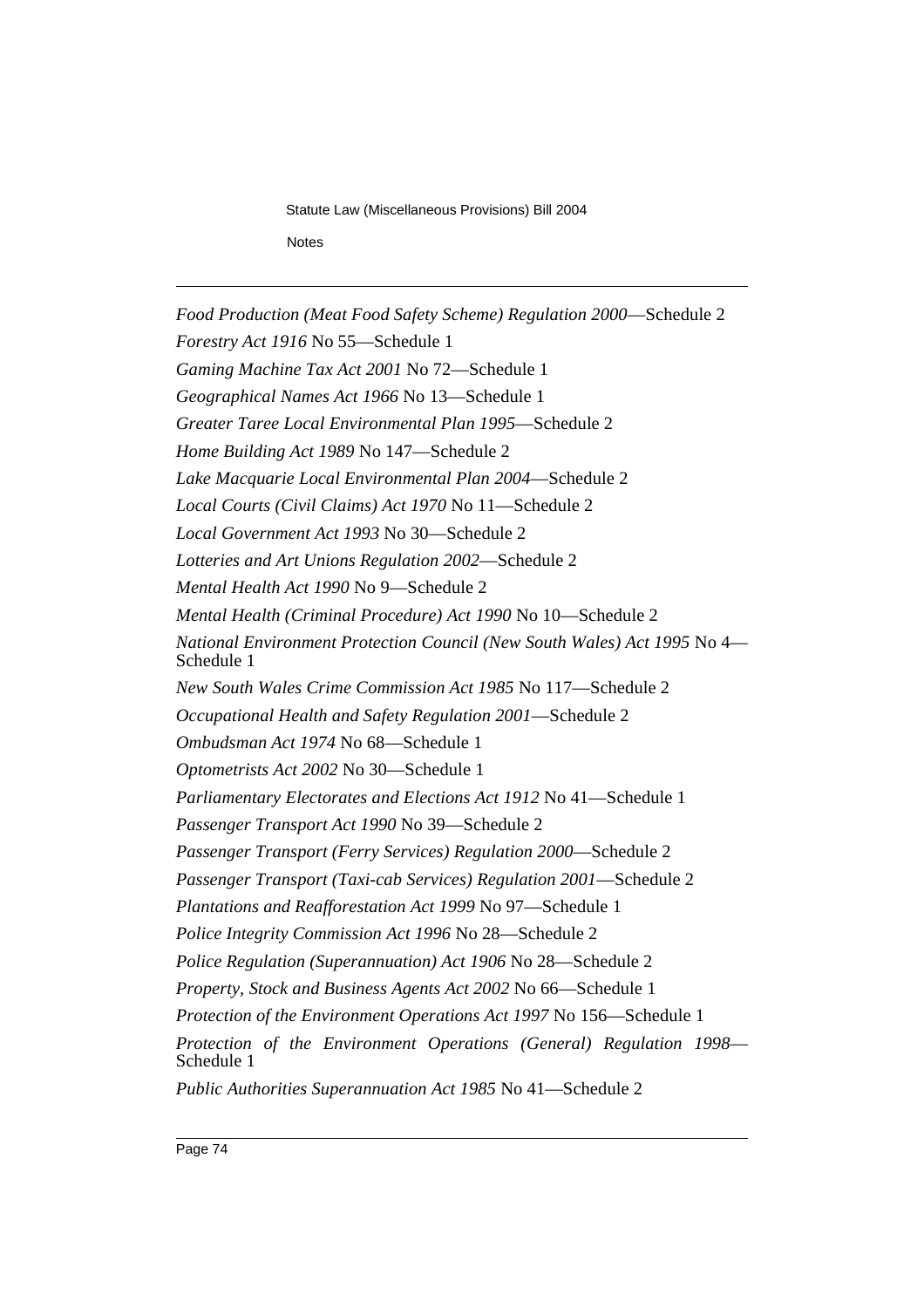Notes Schedule 4 and 200 million and 200 million and 200 million and 200 million and 200 million and 200 million

*Public Finance and Audit Regulation 2000*—Schedule 2

*Public Reserves Management Fund Act 1987* No 179—Schedule 1

*Public Sector Management (Goods and Services) Regulation 2000*—Schedule 2

*Radiation Control Act 1990* No 13—Schedule 1

*Radiation Control Regulation 2003*—Schedule 1

*Real Property Act 1900* No 25—Schedule 1

*Registered Clubs Act 1976* No 31—Schedule 1

*Road and Rail Transport (Dangerous Goods) Act 1997* No 113—Schedule 1

*Road Transport (Driver Licensing) Act 1998* No 99—Schedule 1

*Road Transport (General) Act 1999* No 18—Schedule 1

*Road Transport (Heavy Vehicles Registration Charges) Act 1995* No 72— Schedule 1

*Road Transport (Mass, Loading and Access) Regulation 1996*—Schedule 1

*Road Transport (Safety and Traffic Management) Act 1999* No 20—Schedule 1

*Road Transport (Safety and Traffic Management) (Driver Fatigue) Regulation 1999*—Schedule 1

*Road Transport (Vehicle Registration) Act 1997* No 119—Schedule 1

*Road Transport (Vehicle Registration) Regulation 1998*—Schedule 1

*Royal Botanic Gardens and Domain Trust Act 1980* No 19—Schedule 1

*Rural Fires Act 1997* No 65—Schedule 1

*Rural Lands Protection Act 1998* No 143—Schedule 1

*Shops and Industries Act 1962* No 43—Schedule 1

*State Environmental Planning Policy No 4—Development Without Consent and Miscellaneous Exempt and Complying Development*—Schedule 2

*State Environmental Planning Policy No 29—Western Sydney Recreation Area*—Schedule 2

*State Environmental Planning Policy No 72—Linear Telecommunications Development—Broadband*—Schedule 2

*Strata Schemes Management Act 1996* No 138—Schedule 2

*Strata Schemes Management Amendment Act 2004* No 9—Schedule 2

*Subordinate Legislation Act 1989* No 146—Schedule 1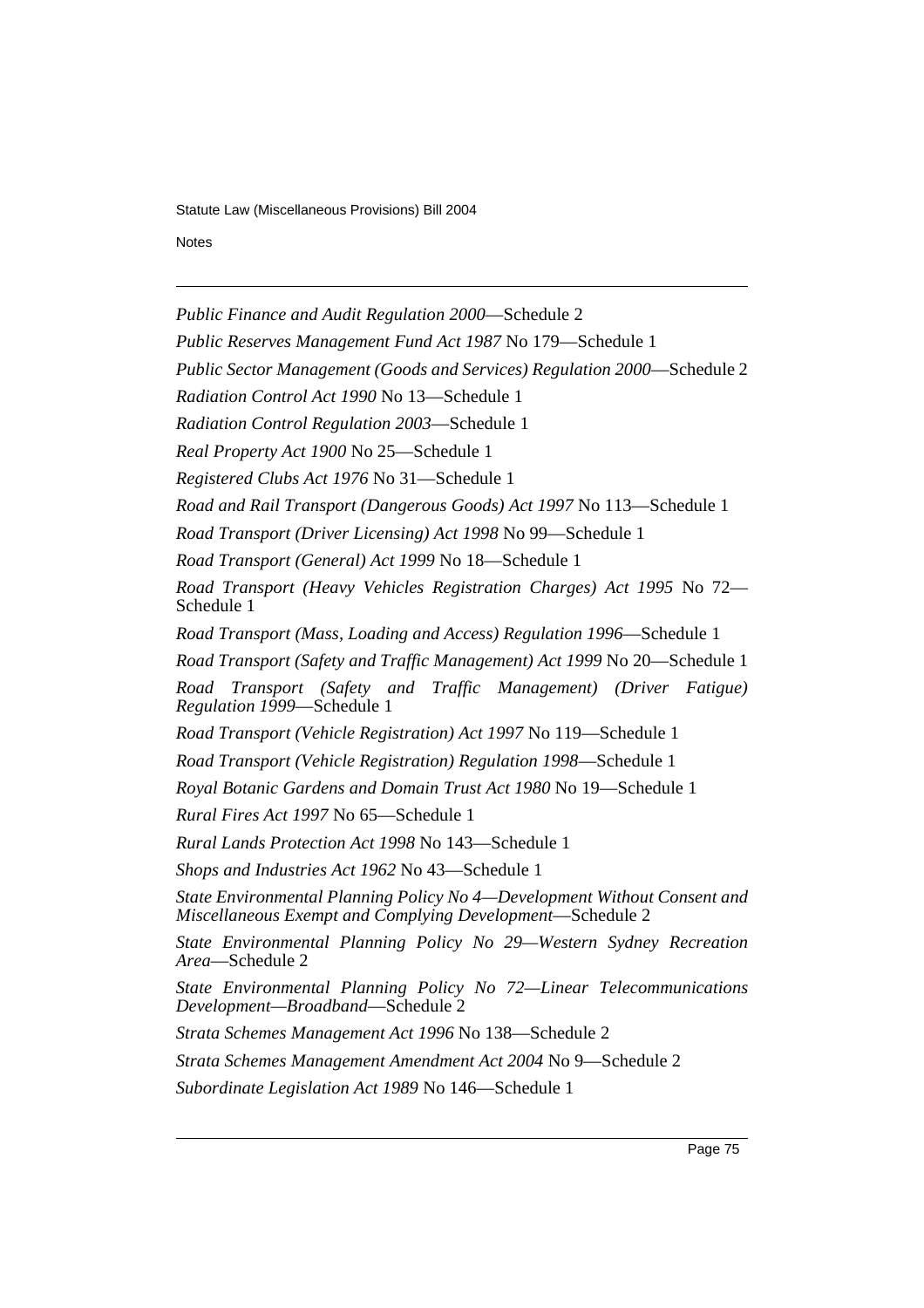Statute Law (Miscellaneous Provisions) Bill 2004 Schedule 4 Notes Notes

*Sydney Regional Environmental Plan No 28—Parramatta*—Schedule 2 *Sydney Water Catchment Management Act 1998* No 171—Schedule 1 *Sydney Water Regulation 2000*—Schedule 2 *Totalizator Act 1997* No 45—Schedule 2 *Transport Administration Act 1988* No 109—Schedule 1 *Transport Administration (General) Regulation 2000*—Schedule 2 *Valuation of Land Act 1916* No 2—Schedule 1 *Veterinary Practice Act 2003* No 87—Schedule 2 *Victims Support and Rehabilitation Act 1996* No 115—Schedule 2 *Waste Avoidance and Resource Recovery Act 2001* No 58—Schedule 1 *Western Lands Act 1901* No 70—Schedule 1 *Witness Protection Act 1995* No 87—Schedule 2

# **Index of Acts wholly repealed by Schedule 3**

*Accommodation Levy Act 1997* No 32 *Bail Amendment Act 2003* No 22 *City of Sydney Amendment (Electoral Rolls) Act 2003* No 7 *City Tattersall's Club Amendment Act 2003* No 78 *Commission for Children and Young People Amendment (Child Death Review Team) Act 2003* No 26 *Community Relations Commission and Principles of Multiculturalism Amendment Act 2003* No 50 *Contaminated Land Management Amendment Act 2003* No 91 *Coptic Orthodox Church (NSW) Property Trust Amendment Act 2003* No 67 *Coroners Amendment Act 2003* No 72 *Courts Legislation Amendment Act 2003* No 71 *Crimes Legislation Amendment Act 2003* No 27 *Crimes Legislation Amendment (Parole) Act 2003* No 25 *Crimes Legislation Amendment (Property Identification) Act 2003* No 5 *Criminal Procedure Amendment (Sexual Offence Evidence) Act 2003* No 42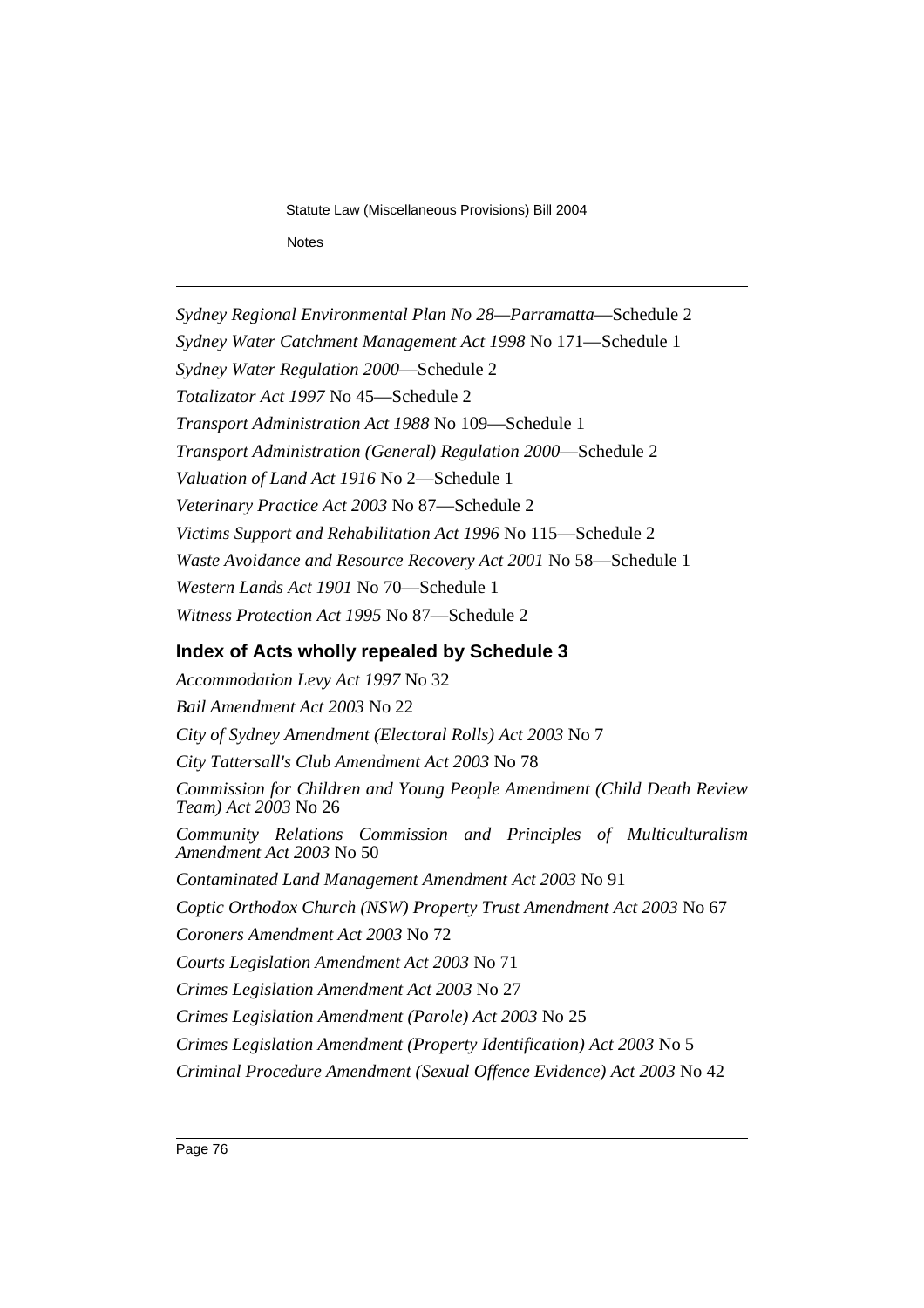Notes Schedule 4 and 200 million and 200 million and 200 million and 200 million and 200 million and 200 million

*Defamation Amendment Act 2002* No 136

*Driving Instructors Amendment Act 2002* No 127

*Drug Summit Legislative Response Amendment (Trial Period Extension) Act 2003* No 47

*Duties Amendment (Land Rich) Act 2003* No 79

*Education Amendment (Computing Skills) Act 2003* No 51

*Environmental Planning and Assessment Amendment (Development Consents) Act 2003* No 60

*Environmental Planning and Assessment Amendment (Quality of Construction) Act 2003* No 95

*Evidence (Audio and Audio Visual Links) Amendment Act 2003* No 76

*Evidence Legislation Amendment (Accused Child Detainees) Act 2003* No 57

*Federation of New South Wales Police-Citizens Youth Clubs (Reconstitution) Act 1989* No 163

*Firearms Amendment (Prohibited Pistols) Act 2003* No 36

*Firearms and Crimes Legislation Amendment (Public Safety) Act 2003* No 92

*Gaming Machines Amendment (Miscellaneous) Act 2003* No 58

*Gaming Machines Amendment (Shutdown Periods) Act 2003* No 16

*Guardianship Amendment (Enduring Guardians) Act 2002* No 89

*Health Legislation Amendment Act 2003* No 52

*Independent Commission Against Corruption Amendment (Ethics Committee) Act 2003* No 73

*Industrial Relations Amendment (Adoption Leave) Act 2003* No 48

*Industrial Relations Amendment (Public Vehicles and Carriers) Act 2003* No 63

*Irrigation Corporations Amendment Act 1998* No 125

*Legislation Review Amendment Act 2002* No 77

*Local Government Amendment (Cudgegong (Abattoir) County Council Dissolution) Act 2003* No 56

*Local Government Amendment (Employment Protection) Act 2003* No 30

*Local Government Amendment (National Competition Policy Review) Act 2003* No 8